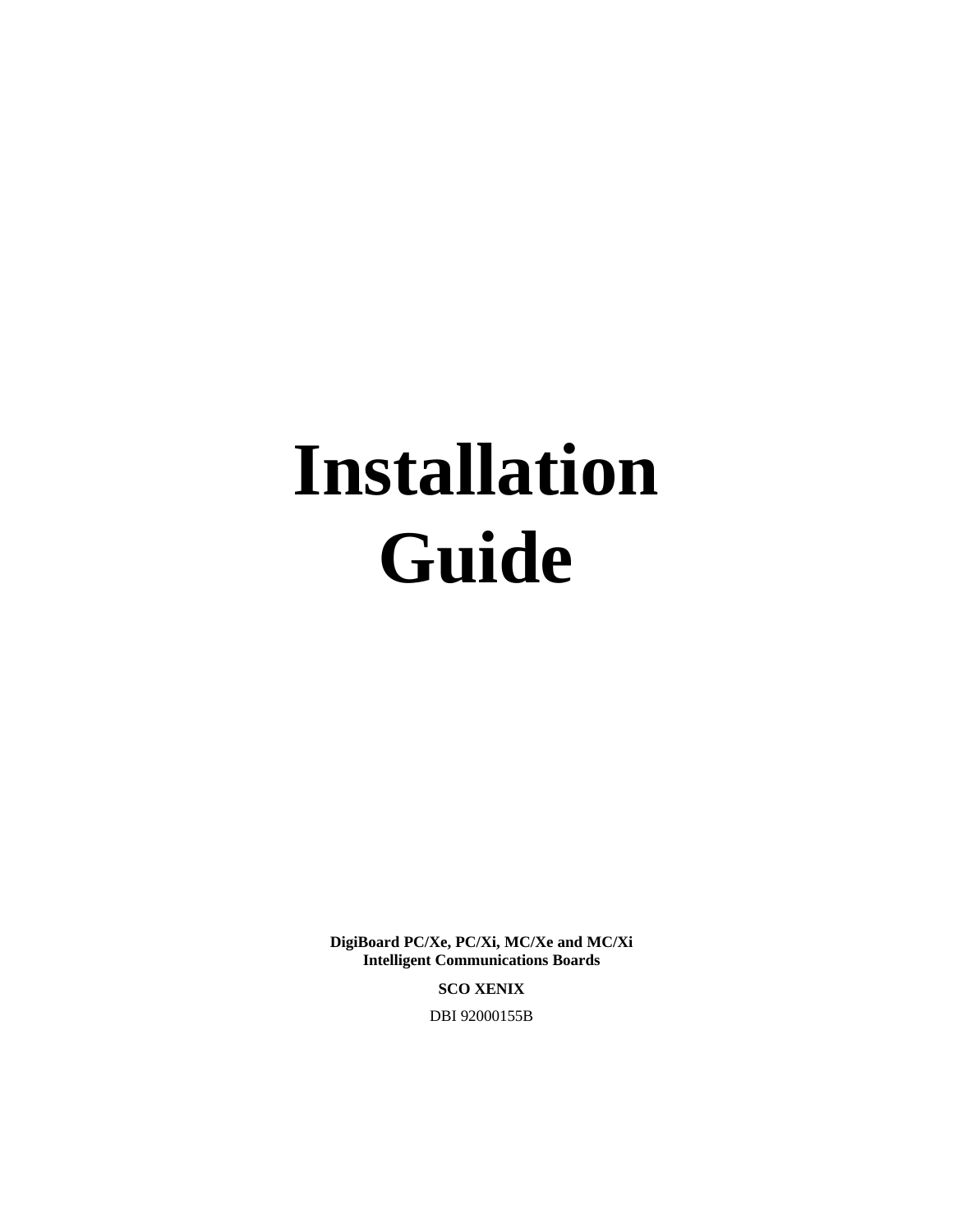**DigiBoard**® is a registered trademark of Digi International Inc. **Digi**-**WARE**™, **DigiPrint**™, **DigiScreen**™, **PC/Xi**™, **PC/16i**™, **PC/8i**™, **PC/Xe**™, **PC/8e**™, **PC/4e**™, **PC/2e**™, **MC/Xi**™, **MC/16i**™, **MC/8i**™, **MC/4i**™, **MC/Xe**™, **MC/8e**™, **MC/4e**™ and **MC/2e**™ are trademarks of Digi International Inc. All other brand and product names are the trademarks of their respective holders.

> © Digi International Inc. 1994 All Rights Reserved

#### **Digi International Inc.**

6400 Flying Cloud Drive Eden

#### **DigiBoard GmbH** Domkloster 1

| 0400 FIVIIIII CIOUU DIIVE |                      |            | DOIIIKIOSIEI 1       |
|---------------------------|----------------------|------------|----------------------|
| Eden Prairie, MN 55344    |                      | 50667 Köln |                      |
|                           |                      |            | Germany              |
|                           | Phone (612) 943-9020 |            | Phone $+49221920520$ |
|                           | FAX (612) 943-5398   | FAX        | +49 221 9205210      |
|                           | BBS (612) 943-0550   | <b>BBS</b> | +49 221 9205211      |
|                           |                      |            |                      |

Information in this document is subject to change without notice and does not represent a commitment on the part of DigiBoard.

DigiBoard provides this document "as is," without warranty of any kind, either expressed or implied, including, but not limited to, the particular purpose. DigiBoard may make improvements and/or changes in this manual or in the product(s) and/or the program(s) described in this manual at any time.

This product could include technical inaccuracies or typographical errors. Changes are periodically made to the information herein; these changes may be incorporated in new editions of the publication.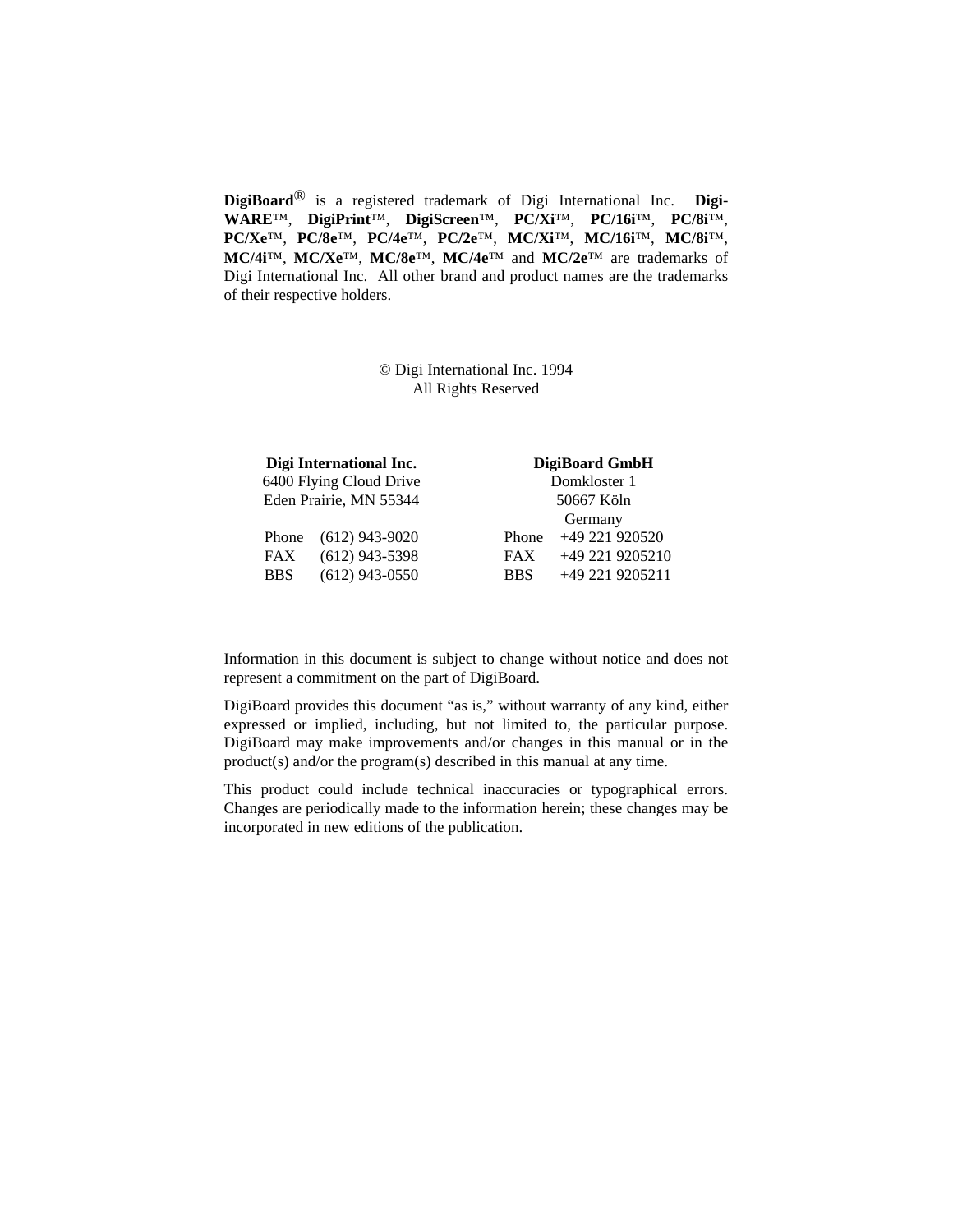# **Table of Contents**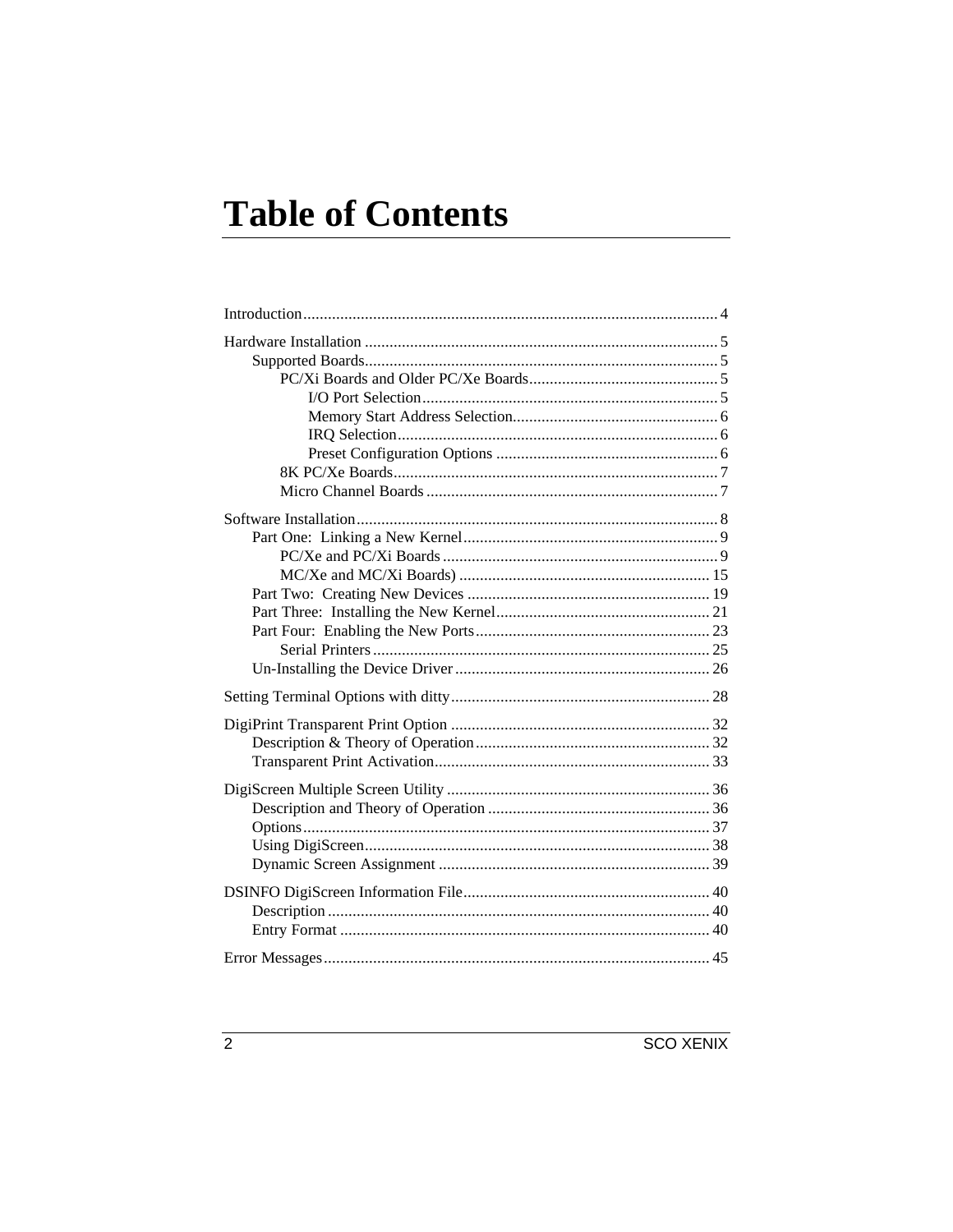DigiBoard Intelligent Serial Communications Boards 3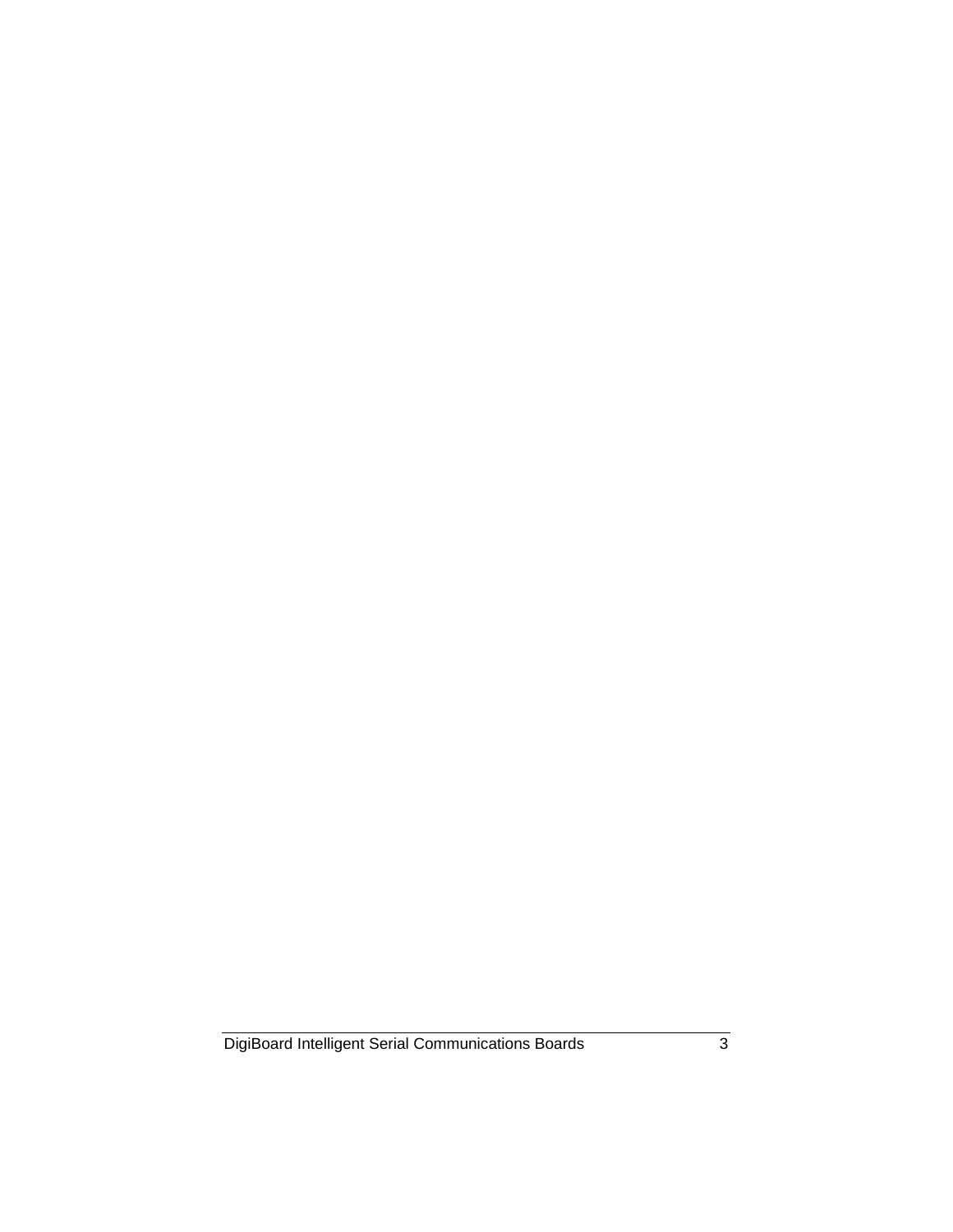# **Introduction**

The DigiBoard device driver software for SCO XENIX is an installable device driver; the software development system is *not* required to create a new kernel. The link kit, however, must be installed.

This manual also contains instructions for the following features:

- **ditty**, a utility program that sets and displays the terminal options for DigiBoard intelligent serial products (page 31)
- DigiPrint transparent printing (page 36)
- DigiScreen, DigiBoard's multiple screen utility (page 40)

Once you have completed the Hardware Installation instructions in the main DigiBoard hardware *Installation Guide*, you may proceed with the software device driver installation instructions starting on the following page.



Be sure to read the *Release Notes* that may be included with this software device driver. The *Release Notes* contain information not available at this manual's press time.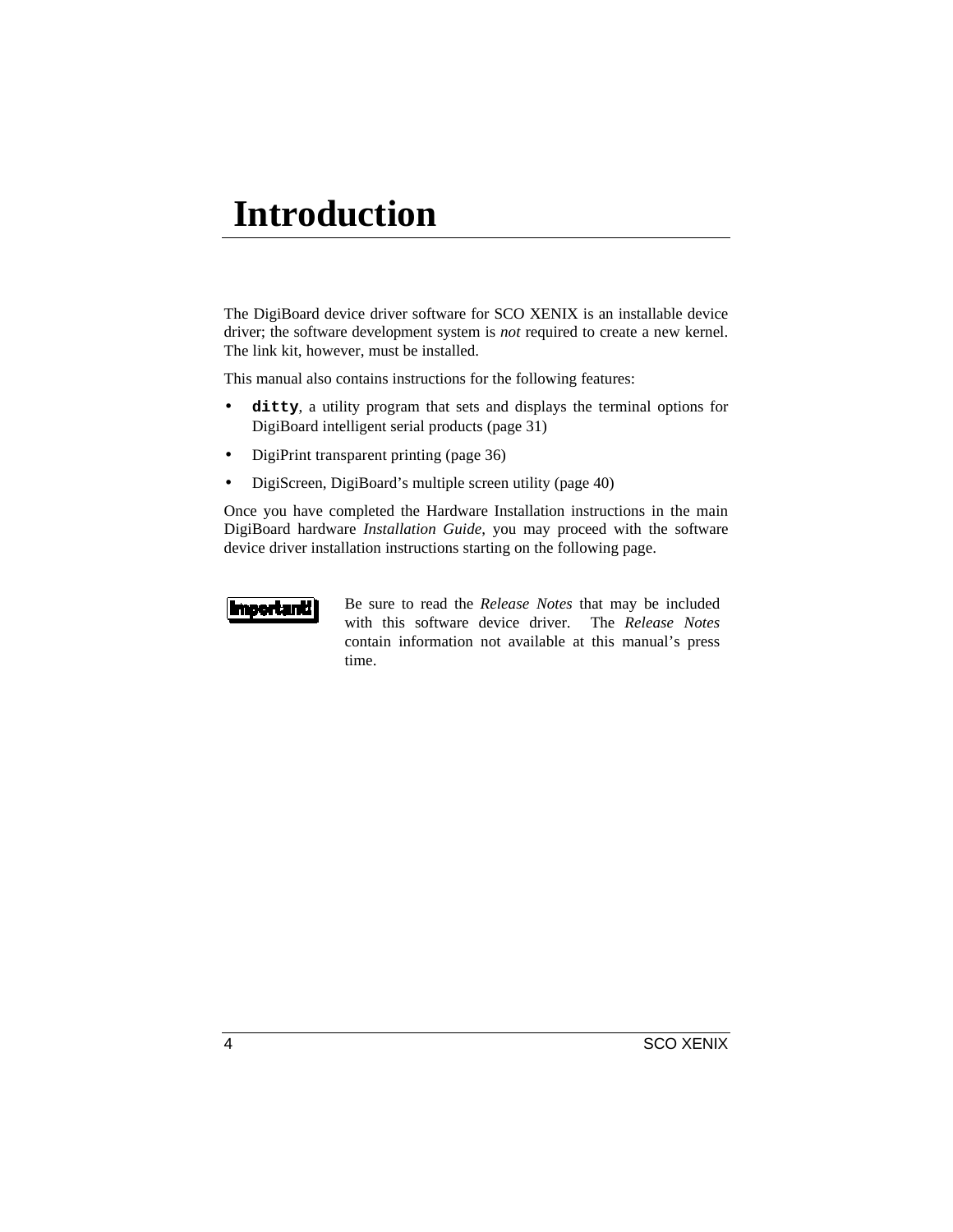# **Hardware Installation**

This section provides the information needed to set the DIP switches on the board(s) prior to installation of the device driver software. See your board's *Installation Guide* for complete installation instructions.

### **Supported Boards**

This device driver software supports the DigiBoard PC/Xe, PC/Xi, MC/Xe and MC/Xi families of intelligent serial communications boards. These boards are sometimes collectively referred to as PC/Xx and MC/Xx boards.

### **PC/Xi Boards and Older PC/Xe Boards**

PC/Xi boards and older PC/Xe boards have two banks of DIP switches located on the top edge of the board. These switches are used to set the board's I/O port address, the dual ported memory starting address and the interrupt request (IRQ) line selection.

### *I/O Port Selection*

PC/Xi boards and older PC/Xe boards can be configured to use one of seven I/O port addresses: **100h**, **110h**, **120h**, **200h**, **220h**, **300h** or **320h**. Each board must have its own I/O port address, which must not be used by any other device in the system, including other DigiBoard products. Refer to the *Installation Guide* for your board for switch setting information.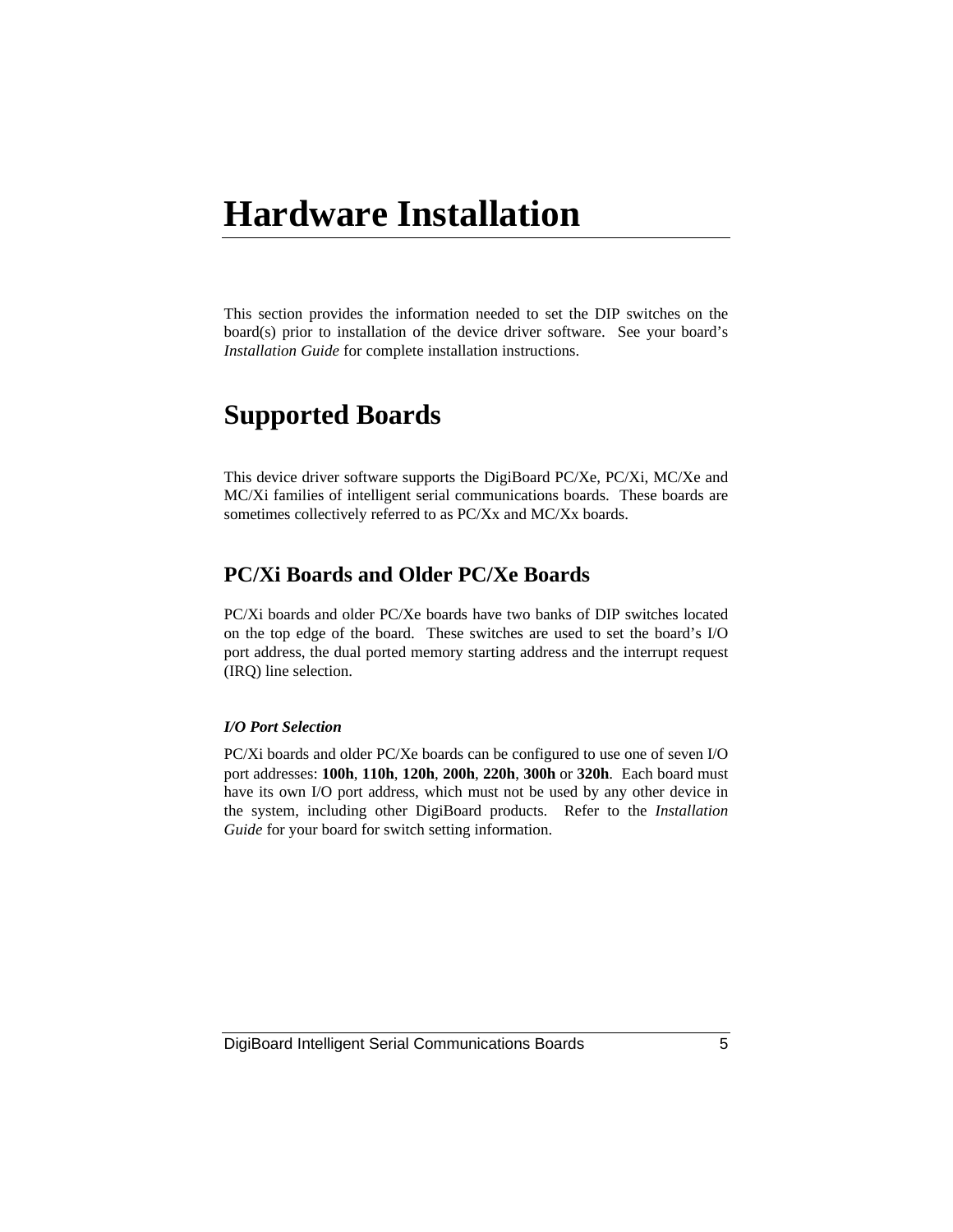#### *Memory Start Address Selection*

PC/Xi boards and older PC/Xe boards can be configured to use any of a wide range of memory start addresses for their dual ported memory. This device driver software supports eleven of these addresses: **080000h**, **090000h**, **0C0000h**, **0D0000h**, **0E0000h**, **D00000h**, **D80000h**, **E00000h**, **E80000h**, **F00000h** and **F80000h**. Note that the first five addresses (080000h-0E0000h) are below the 1 megabyte boundary; the remaining addresses are in the sixteenth megabyte.



All DigiBoard intelligent boards (including C/X, EPC/X and Xem host adapters, but excluding COM/Xi boards) may share the same memory start address.



If your system has sixteen megabytes or more of RAM, you must use one of the addresses below 1 megabyte. Also, if your system has a memory cache, you may need to use one of the addresses below 1 megabyte. This is because some cache controllers interfere with the correct operation of the dual ported memory when it is addressed above 1 megabyte.

#### *IRQ Selection*

This device driver software does not use interrupts; set all eight switches in DS2 to the OFF position (away from the board) to disable interrupts.

#### *Preset Configuration Options*

If you are installing a single board, four preset memory and I/O address combinations are available to streamline the software installation process. If you are installing multiple boards, or if none of the preset options can be used (due to conflicts with other devices or memory), you can custom configure the device driver for any combination of I/O and memory start addresses. The preset options are:

- **Option 1**: Memory Start Address: 0D0000h; I/O Address: 320h
- **Option 2**: Memory Start Address: F00000h; I/O Address: 300h
- **Option 3**: Memory Start Address: 0D0000h; I/O Address: 220h
- **Option 4**: Memory Start Address: F00000h; I/O Address: 120h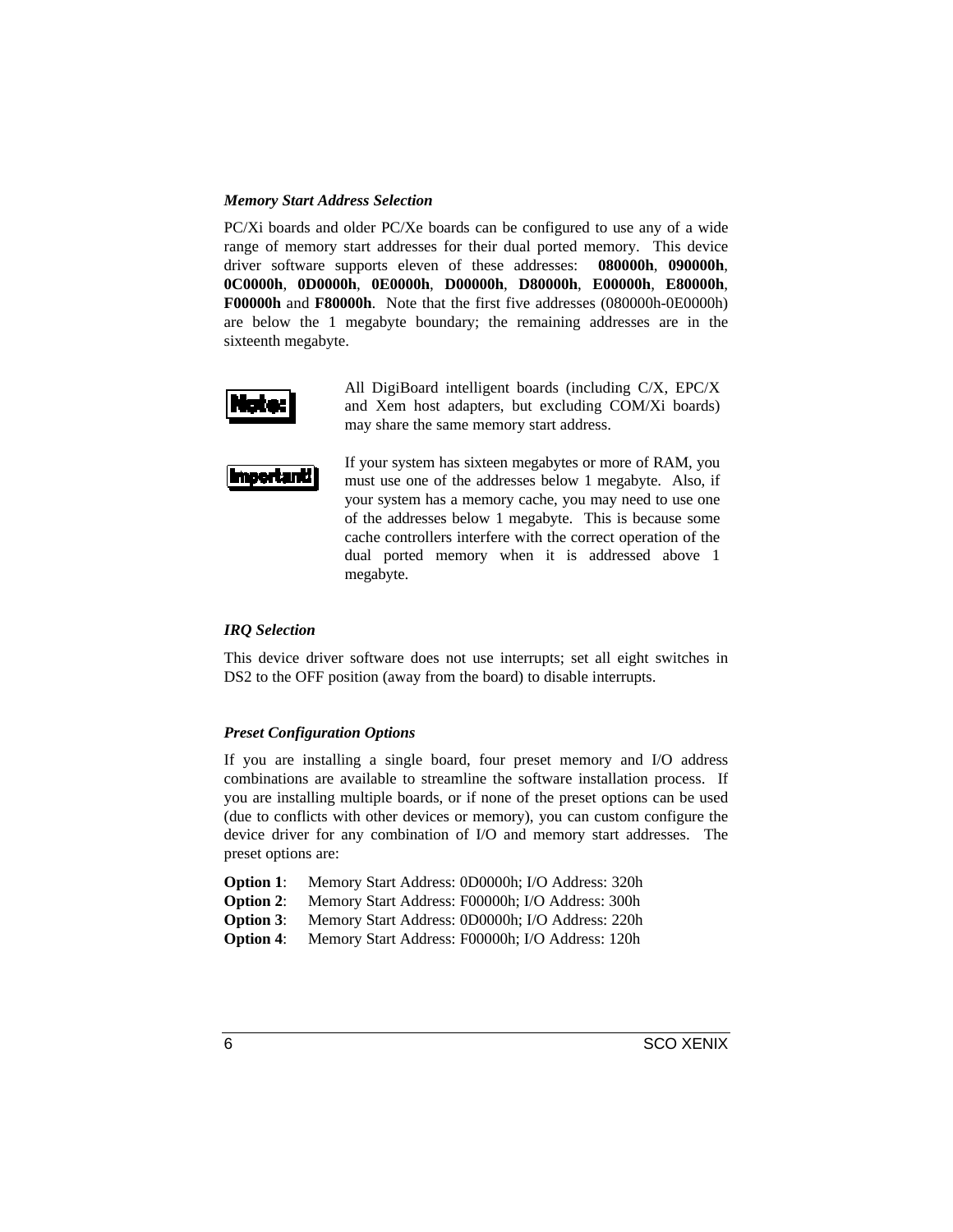### **8K PC/Xe Boards**

Newer PC/Xe boards have one bank of DIP switches on the end of the board. Only the I/O port address is set via switches. The dual ported memory start address and IRQ are set by the device driver when the system is booted up.

These boards can be configured to use one of seven I/O port addresses: **100h**, **110h**, **120h**, **200h**, **220h**, **300h** or **320h**. Each board must have its own I/O port address, which must not be used by any other device in the system, including other DigiBoard products. Refer to the *Installation Guide* for your board for switch setting information.

### **Micro Channel Boards**

MC/Xi and MC/Xe boards are configured by the setup program on the IBM reference diskette. The XENIX device driver automatically takes the board parameters from the POS (Programmable Option Select) registers.



*Be sure to write down the I/O and memory start addresses chosen for your board(s). You will be asked for them during the software installation.*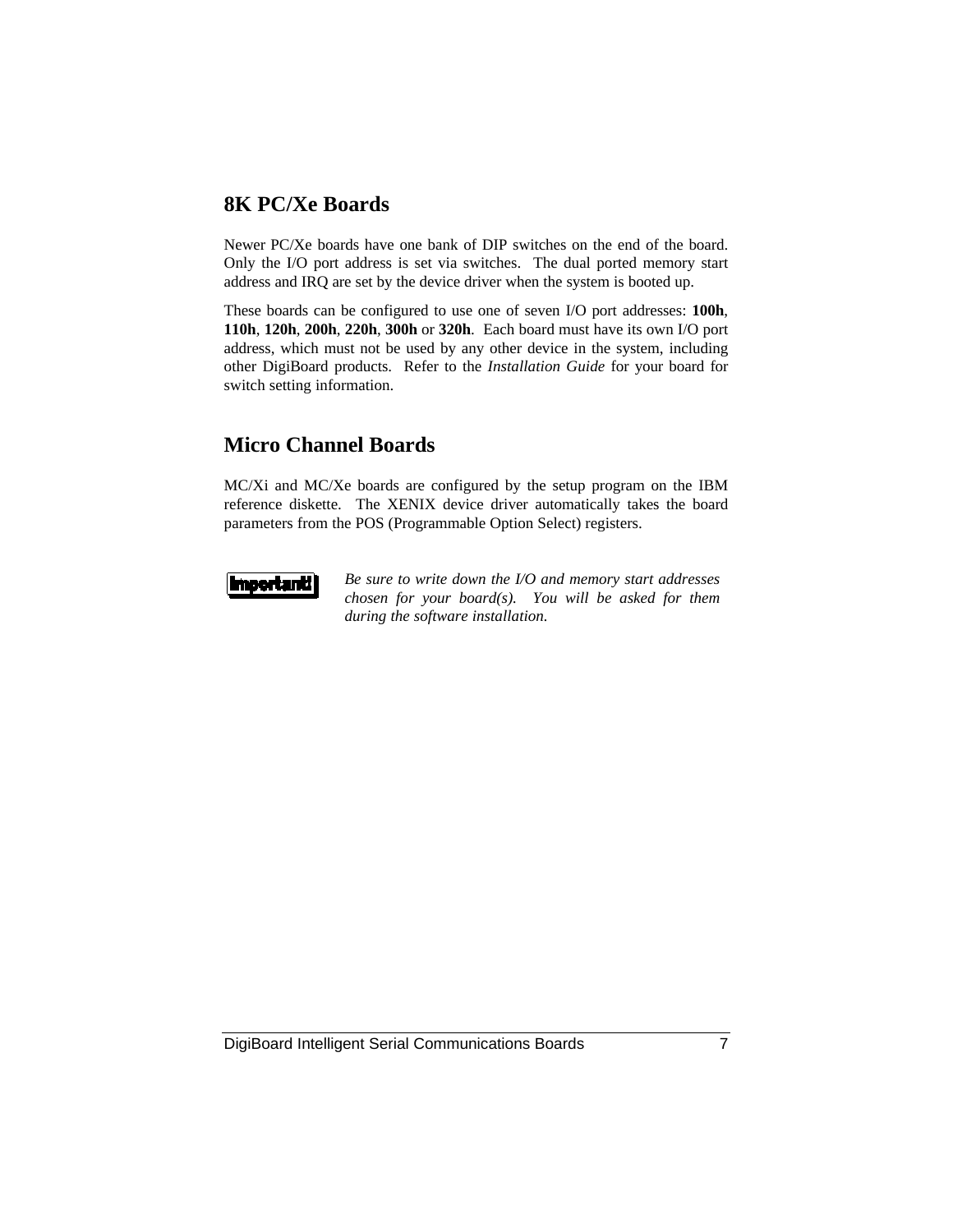# **Software Installation**

Installation of the device driver software for SCO XENIX is a four-part procedure. In **Part One**, a new kernel is linked. In **Part Two**, the new devices are created. In **Part Three**, a back-up copy of the current kernel is made and the new kernel is copied into the root directory. Finally in **Part Four** you boot the new kernel and enable the communications ports for use with terminals, modems, etc.



Software changes more rapidly than printed documentation can keep up. For this reason, some of the screens or prompts may not appear exactly as shown.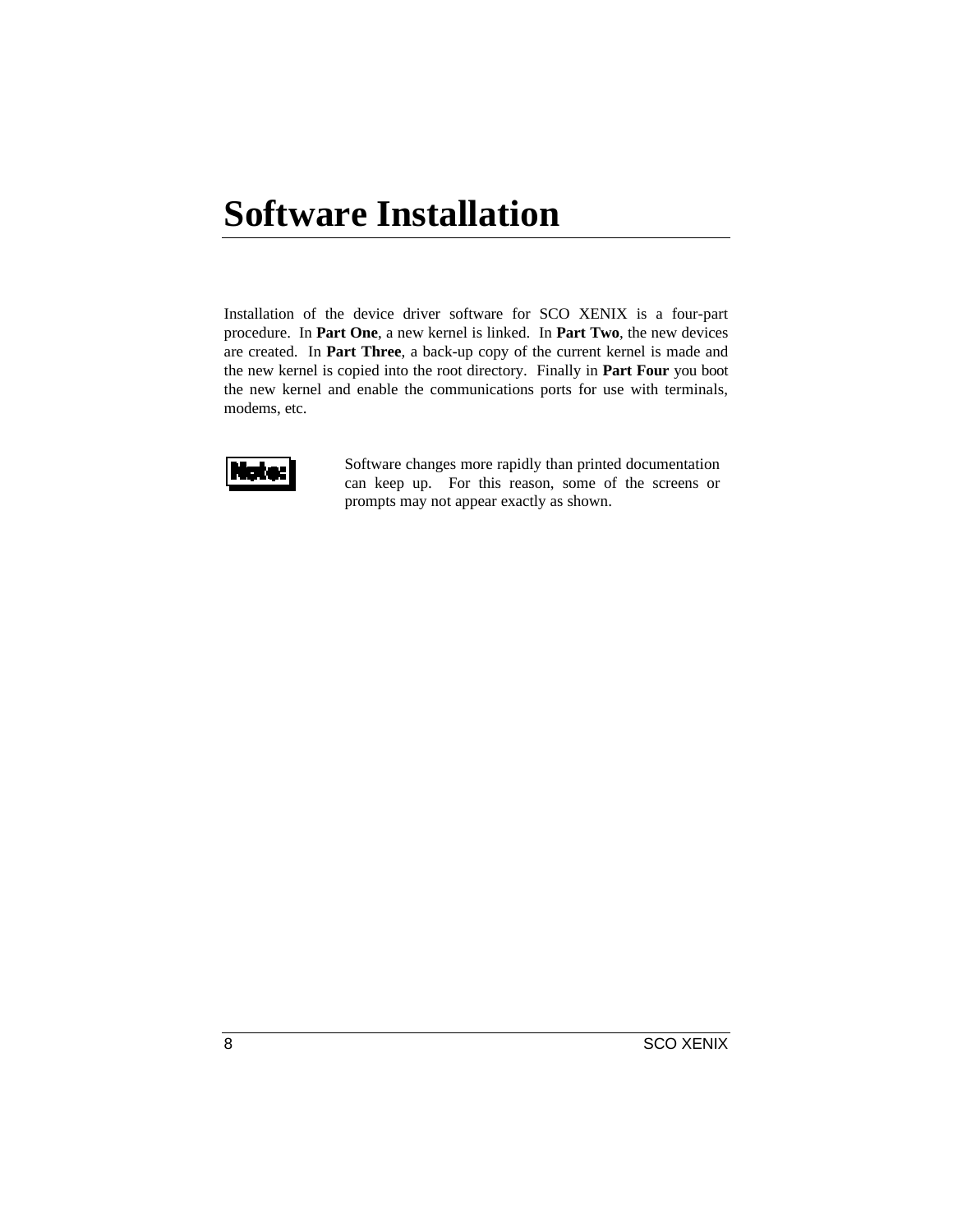## **Part One: Linking a New Kernel**

### **PC/Xe and PC/Xi Boards**

(For MC/Xe and MC/Xi boards, skip to page 17)

- **1.** Log onto the console as super user (root).
- **2.** Insert the DigiWARE diskette and enter:

**custom**

**3.** The system will now display the Custom menu. If the device driver has been previously installed, the Custom menu lists **DigiWARE**. Select this. If not, select **Option 4** to add a supported product. The system will display:

```
Installing custom data files...
Insert distribution volume 1,
and press <Return> or enter q to quit:
```
**4.** Press <Enter> and the system will display:

| 1. | Install one or more packages         |
|----|--------------------------------------|
| 2. | Remove one or more packages          |
| 3. | List the available packages          |
| 4. | List the files in a package          |
| 5. | Install a single file                |
| б. | Select a new set to customize        |
| 7. | Display current disk usage           |
| 8. | Help                                 |
|    |                                      |
|    | Select an option or press q to quit: |

Select Option 1 to install the DigiWARE software. The system will display: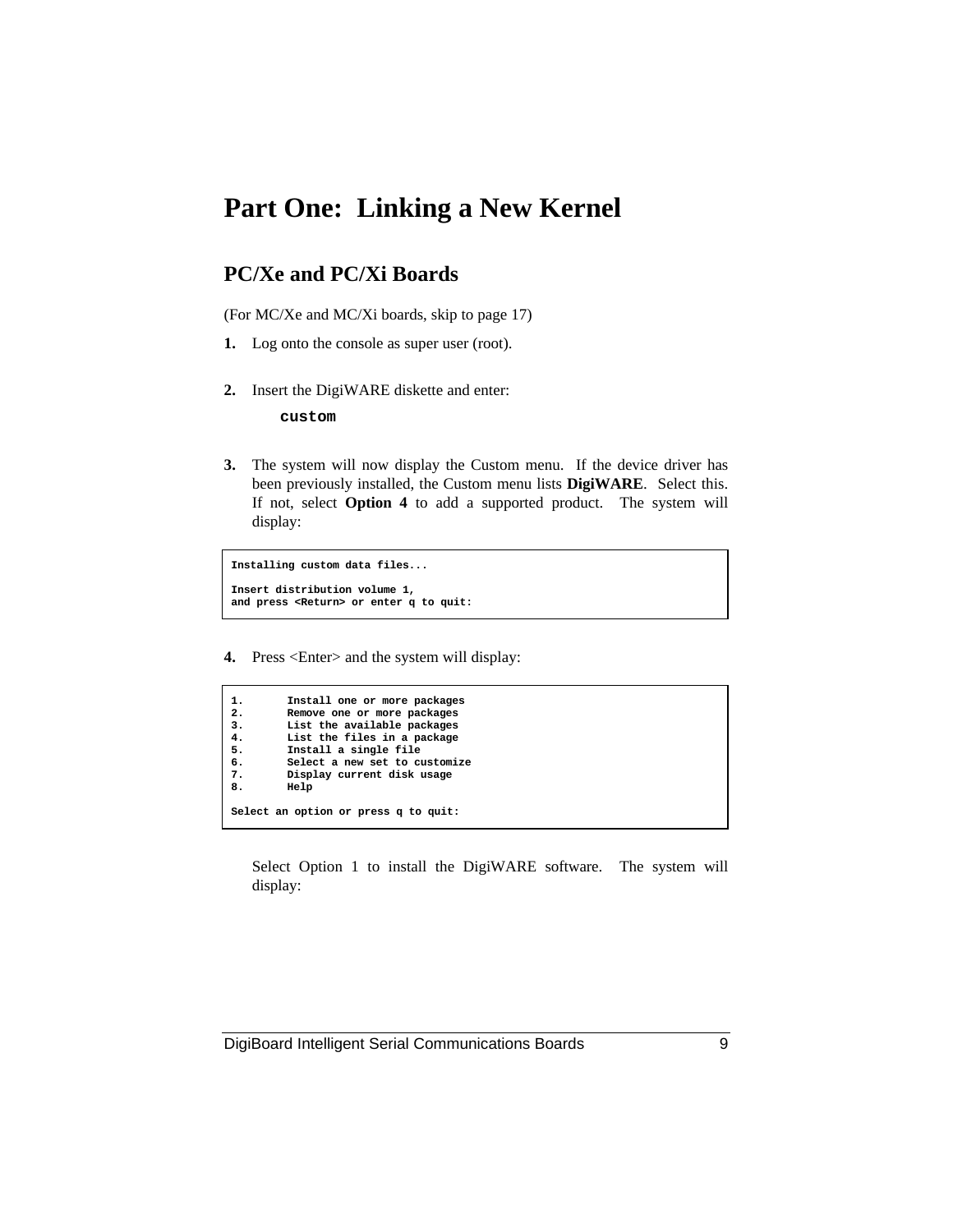```
Name Inst Size DigiWARE for PC/X* Board packages
-----------------------------------------------------------------
PCXX NO 992 DigiBoard PC/X* async driver V5.2.0
 Enter the package(s) to install
or enter q to return to the menu:
```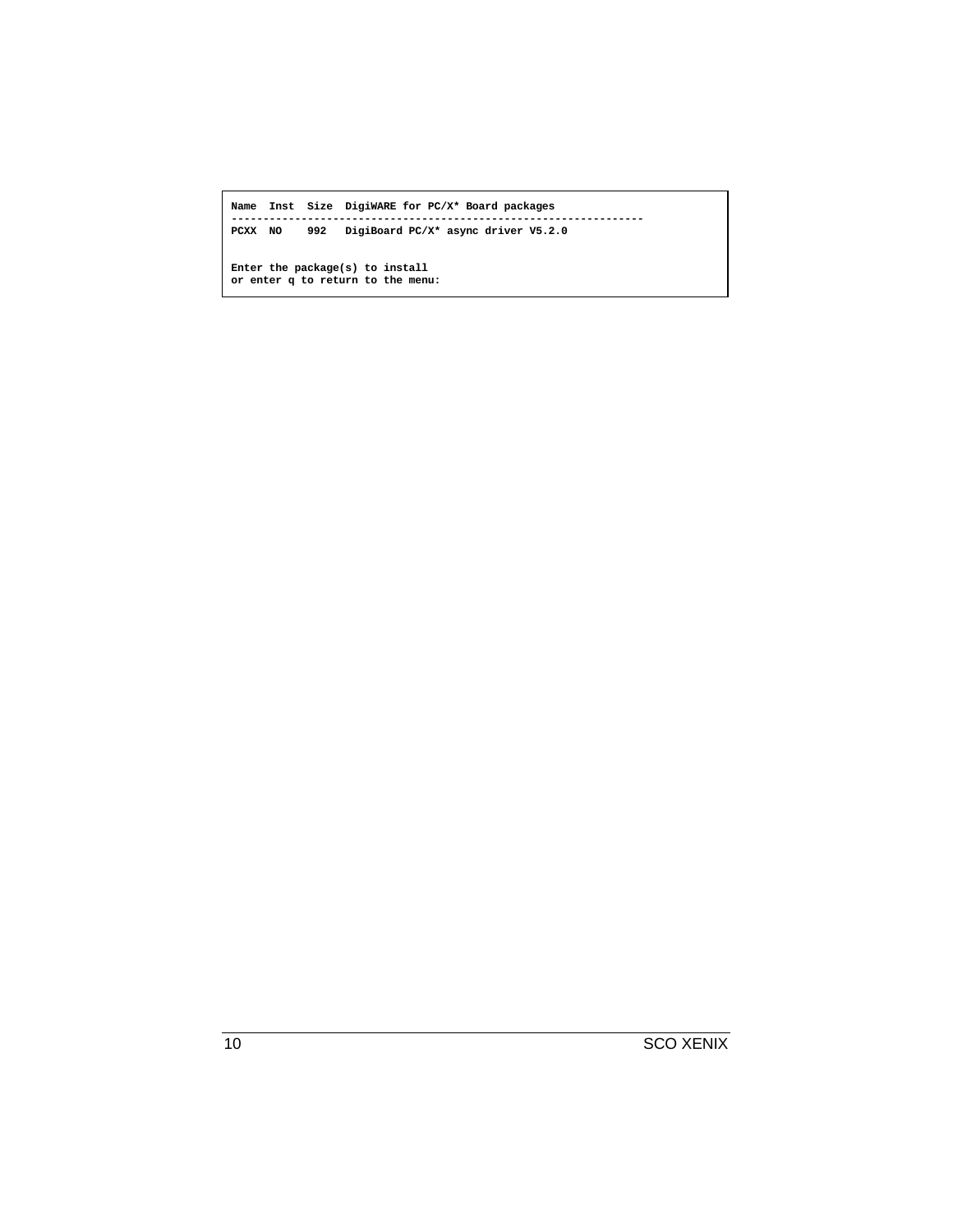Enter:

**pcxx**

The system will then display:

**Insert DigiWARE package volume 1 and press <return> or enter q to return to the menu:**

Volume 1 should still be in the diskette drive. Press <Enter>, and the system will display:

**Extracting files...**

**5.** You will see the following (or similar) screen:

```
 Copyright (c) 1988-93 DigiBoard Inc. All Rights Reserved
RESTRICTED RIGHTS LEGEND: Use, duplication, or disclosure by the Government
is subject to restrictions as set forth in subparagraph (c)(1)(ii) of the
Rights in Technical Data and Computer Software clause at DFARS 252.227-7013.
Digi International Inc. d/b/a DigiBoard, 6400 Flying Cloud Dr., Eden
Prairie, MN 55344.
This script installs the DigiBoard PC/X* async driver for:
         SCO XENIX System V Releases 2.2.3 - 2.3.4
The DigiBoard PC/X* driver may be installed using one of the four suggested
configurations listed below, or you may choose to create your own custom
configuration.
         1) I/O Port=0x320, Memory Address=0x000D0000
        2) I/O Port=0x300, Memory Address=0x00F00000
        3) I/O Port=0x220, Memory Address=0x000D0000
         4) I/O Port=0x120, Memory Address=0x00F00000
        5) Custom or multiple board installation.
         6) Exit installation procedure.
Please enter selection (1-6)?
```
Select your configuration from the above list.

*Note that options 1-4 are for installing single boards only*. If you are installing two, three or four boards, or wish to set up one board with parameters different from those above, choose option #5.

For any of the options selected, the corresponding DIP switches on the board must be set to match the parameters listed in the configurations above.

DigiBoard Intelligent Serial Communications Boards 11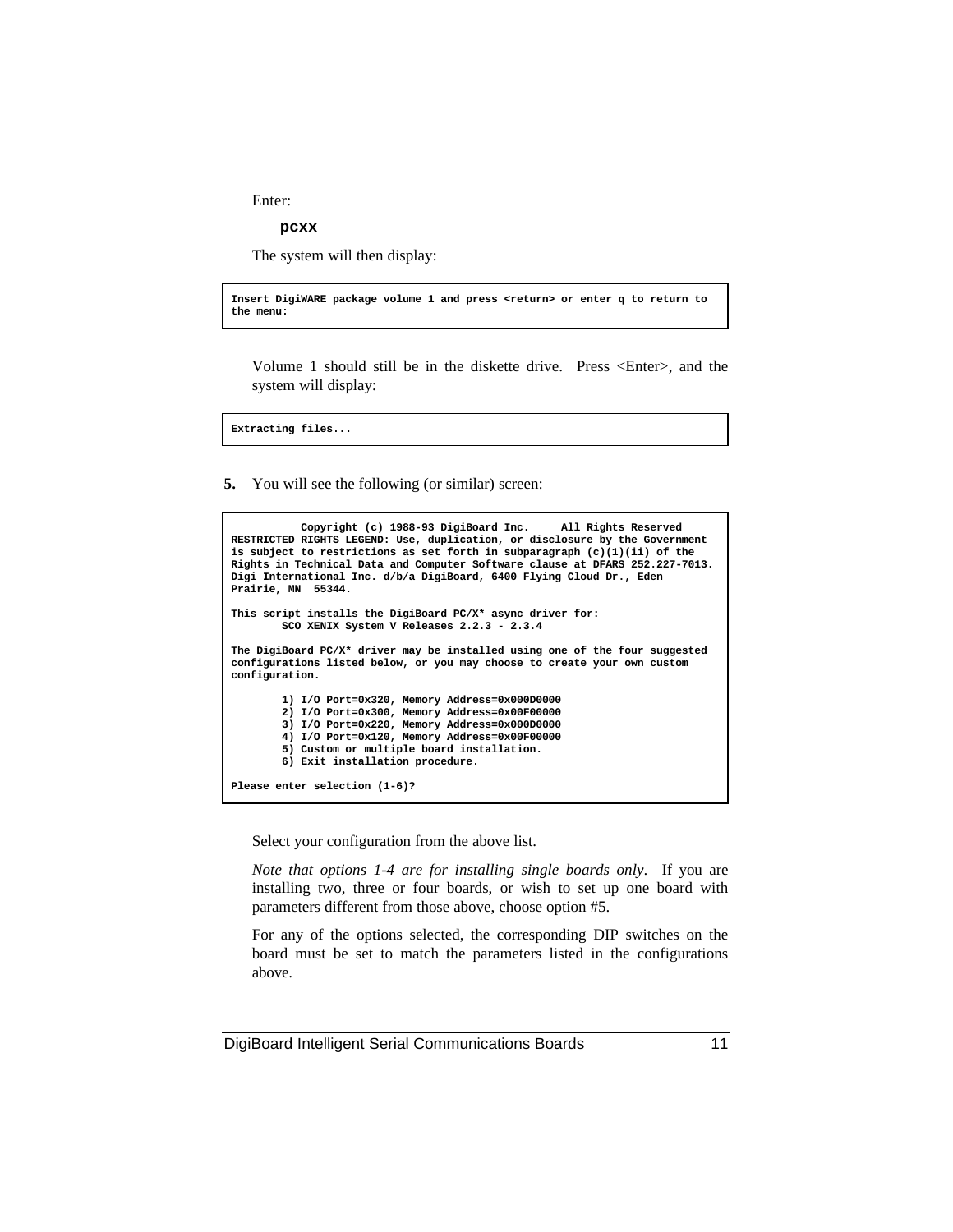

If you selected option #5, the next prompts you see will be for Custom Configuration. If you answered 1-4, skip to step 9 on page 18.

**6.** The system displays:

**Each DigiBoard PC/X\* board requires an I/O port address and an 8K to 512K block of memory. Please select these to avoid conflicts with other boards you may have installed in your system.**

**How many DigiBoard PC/X\* boards do you wish to install (1-4)?**

Enter the number of boards you are installing.

**7.** You will now see:

```
Ready to configure board #1.
       The I/O port address choices, in hexadecimal, are:
 100 200 300
              110 220 320
              120
       Please enter selection (100-320)?
```
Enter the address that is set on the DIP switches on board #1.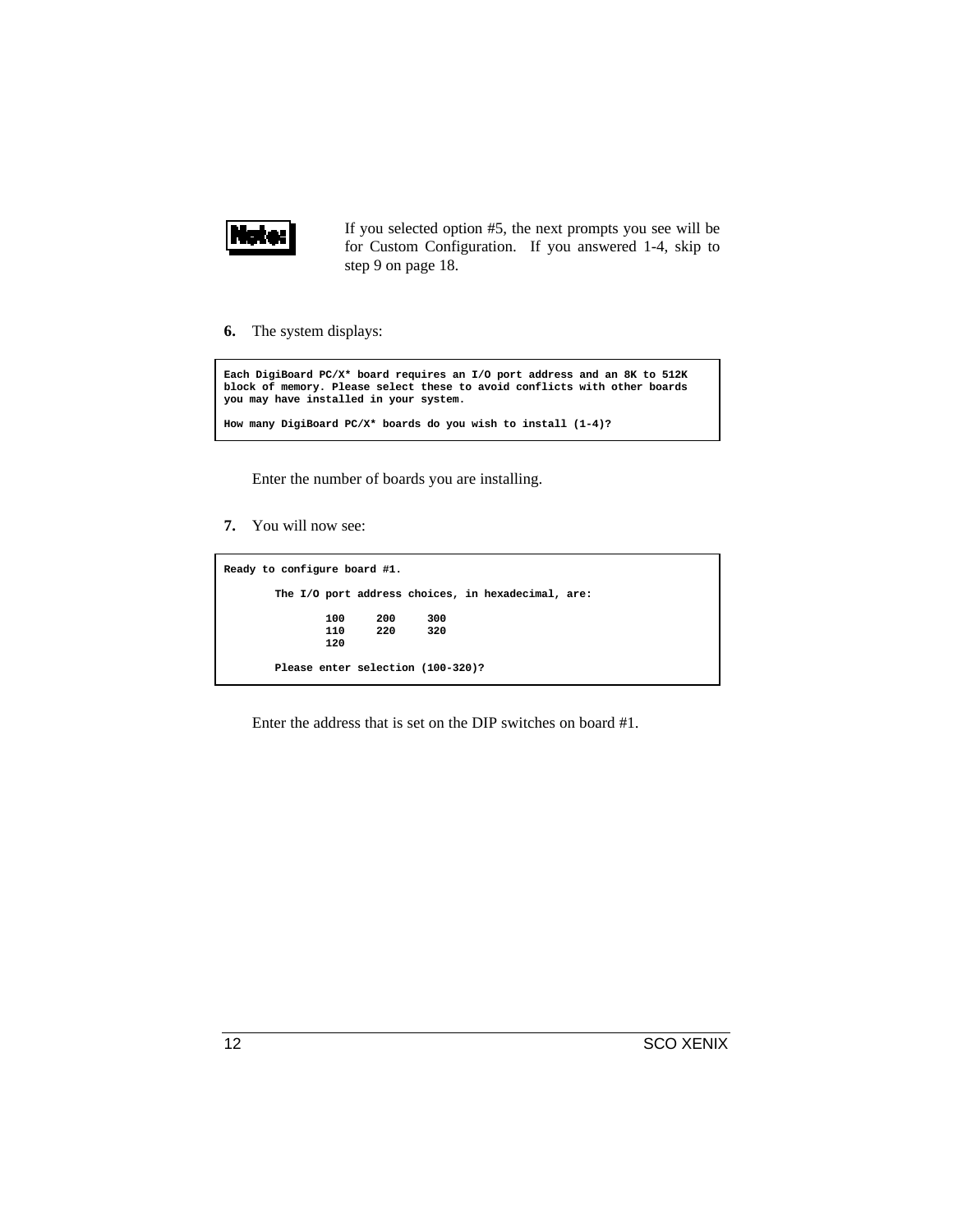**8.** Next, you need to specify a starting address for the dual-ported memory on your board. If you are installing multiple boards, the same address may be used for all boards that are supported by this driver. You will see the screen:

```
 The memory address choices, in hexadecimal, are:
   Below 1 Meg: | Above 1 Meg:
 |
     08) 0x00080000 0D) 0x000D0000 | D0) 0x00D00000
    09) 0x00090000 0D2) 0x000D2000 * | D8) 0x00D80000<br>0C) 0x000C0000 0D4) 0x000D4000 * | E0) 0x00E00000
    0C) 0x000C0000 0D4) 0x000D4000 * | E0) 0x00E00000<br>0C2) 0x000C2000 * 0D6) 0x000D6000 * | E8) 0x00E80000
                               0D6) 0x000D6000 * | E8) 0x00E80000<br>0D8) 0x000D8000 * | F0) 0x00F00000
    0C4) 0x000C4000 * 0D8) 0x000D8000 * | F0) 0x00F00000<br>0C6) 0x000C6000 * 0DA) 0x000DA000 * | F8) 0x00F80000
    0C6) 0x000C6000 * 0DA) 0x000DA000 *<br>0C8) 0x000C8000 * 0DC) 0x000DC000 *
    0C8) 0x000C8000 * 0DC) 0x000DC000 *<br>0CA) 0x000CA000 * 0DE) 0x000DE000 *
    0CA) 0x000CA000 * 0DE) 0x000DE000<br>0CC) 0x000CC000 * 0E) 0x000E0000
    0CC) 0x000CC000 *
     0CE) 0x000CE000 *
       (Addresses marked with * are for use
        only with newer 8K window PC/Xe boards.)
                   Please enter selection code (08-F8)?
```
If you are installing a PC/Xi board or an older PC/Xe board (two banks of DIP switches on the top edge of the board), enter the address that you set on the board's DIP switches during hardware installation.

If you are installing a newer PC/Xe board (8K boards—these have one bank of DIP switches on the end of the board), choose an address from the list, and the device driver will program the board for that address during system initialization.

### importanti

If you are installing a combination of PC/Xi or older PC/Xe boards and PC/Xe 8K boards, choose an address that is *not* marked with an asterisk (\*). This way, all boards can use the same address.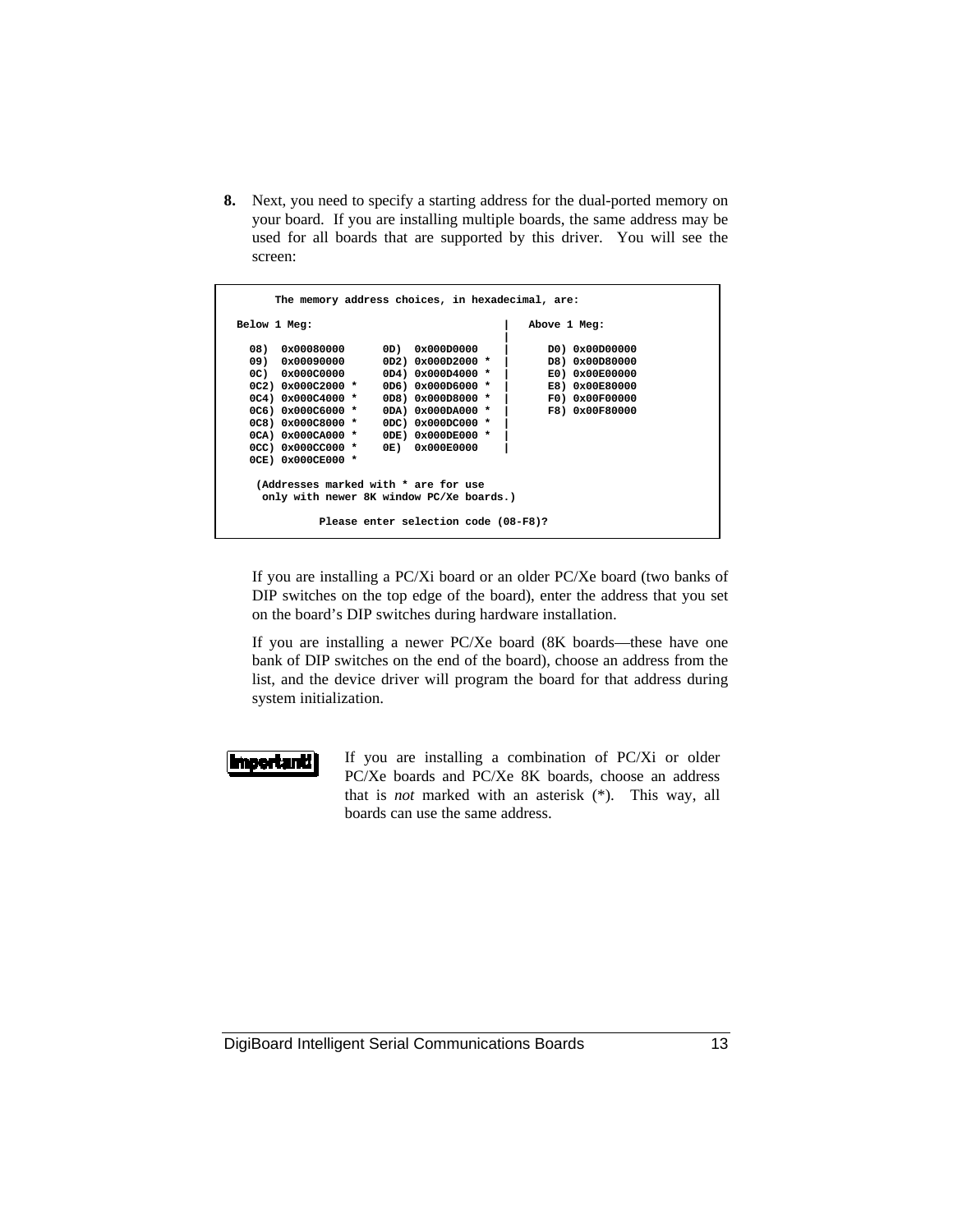**9.** You will now be asked for the number of ports on the board. Enter "**2**", "**4**", "**8**" or "**16**", as appropriate.

*If you are installing multiple boards, steps 7, 8 and 9 will be repeated for each board.*

**10.** You will now be shown the configuration you have chosen. Your screen will look similar to this:

| You have selected the following configuration: |                                                        |                     |              |  |
|------------------------------------------------|--------------------------------------------------------|---------------------|--------------|--|
| Board                                          | I/O Address                                            | Memory Address      | Ports        |  |
| 1                                              | 0x100                                                  | $0 \times 00000000$ | $\mathbf{2}$ |  |
| 2                                              | 0x110                                                  | $0 \times 00000000$ | 16           |  |
| з                                              | 0x300                                                  | $0 \times 00000000$ | 8            |  |
| 4                                              | 0x320                                                  | $0 \times 00000000$ | 4            |  |
|                                                | Is this configuration acceptable $(y \text{ or } n)$ ? |                     |              |  |

If the information is correct, answer "**y**". Otherwise, answer "**n**", and you will be returned to step 5.

**11.** Next, you need to select the **altpin** setting. This allows alternate wiring of the RJ-45 modular connectors. The default for **altpin** is OFF, giving you the standard DigiBoard RJ-45 pinouts. Setting **altpin** to ON enables the alternate RJ-45 pinouts. (This is useful for 8-pin RJ-45 connectors. See the *Installation Guide* for your board, and page 34 of this manual for more details.)

The software asks:

```
The default setting for altpin is off.
Is this acceptable (y or n)?
```
Answer "**y**" or "**n**" as appropriate.

Note that answering "**n**" here activates the **altpin** configuration for *all* ports. Individual ports can be set with **ditty** (see page 33).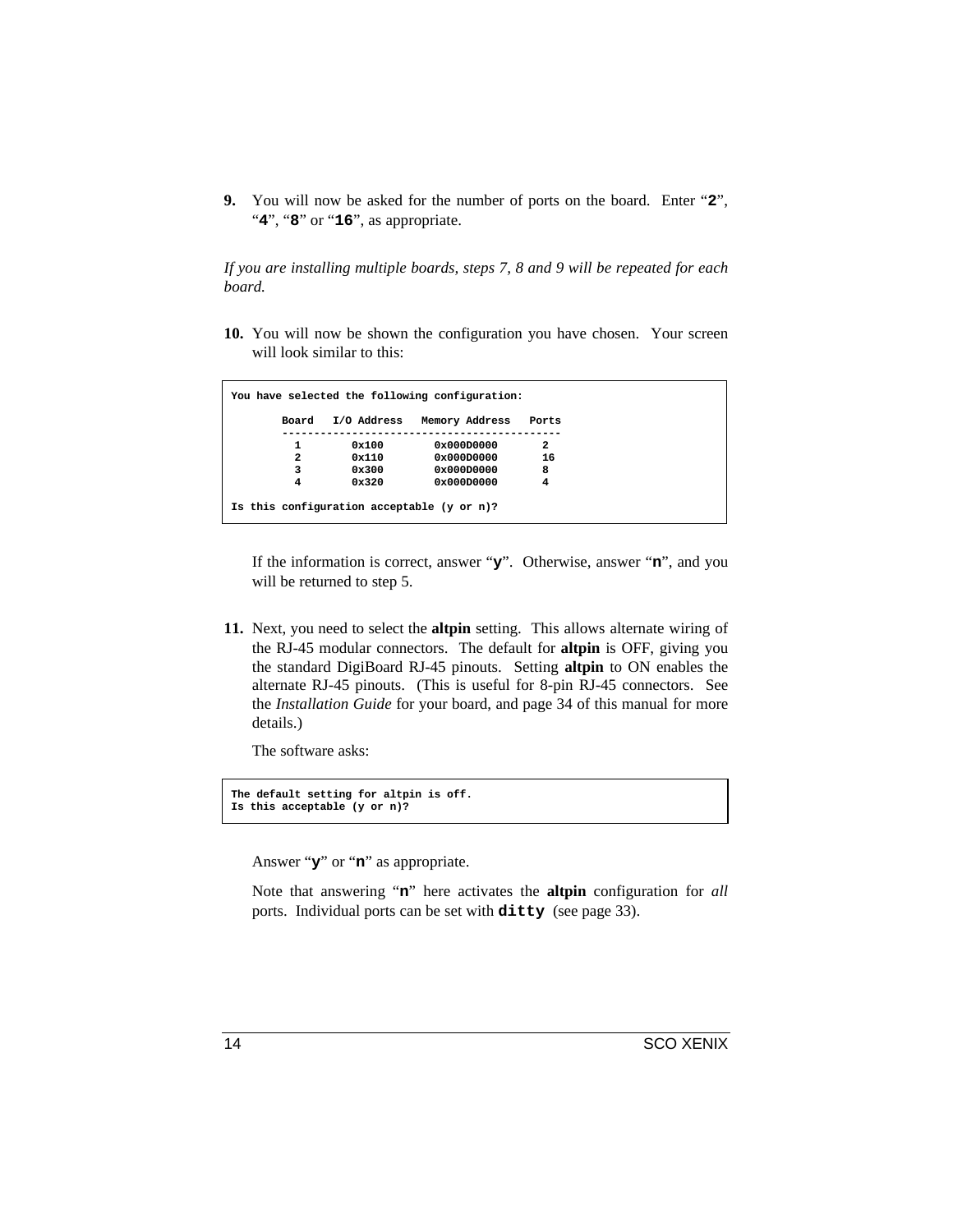# Note:

**altpin** should be activated *only* on boards equipped with RJ-45 connectors. If your board is equipped with DB-25 or DB-9 connectors, **altpin** should be left inactive (off).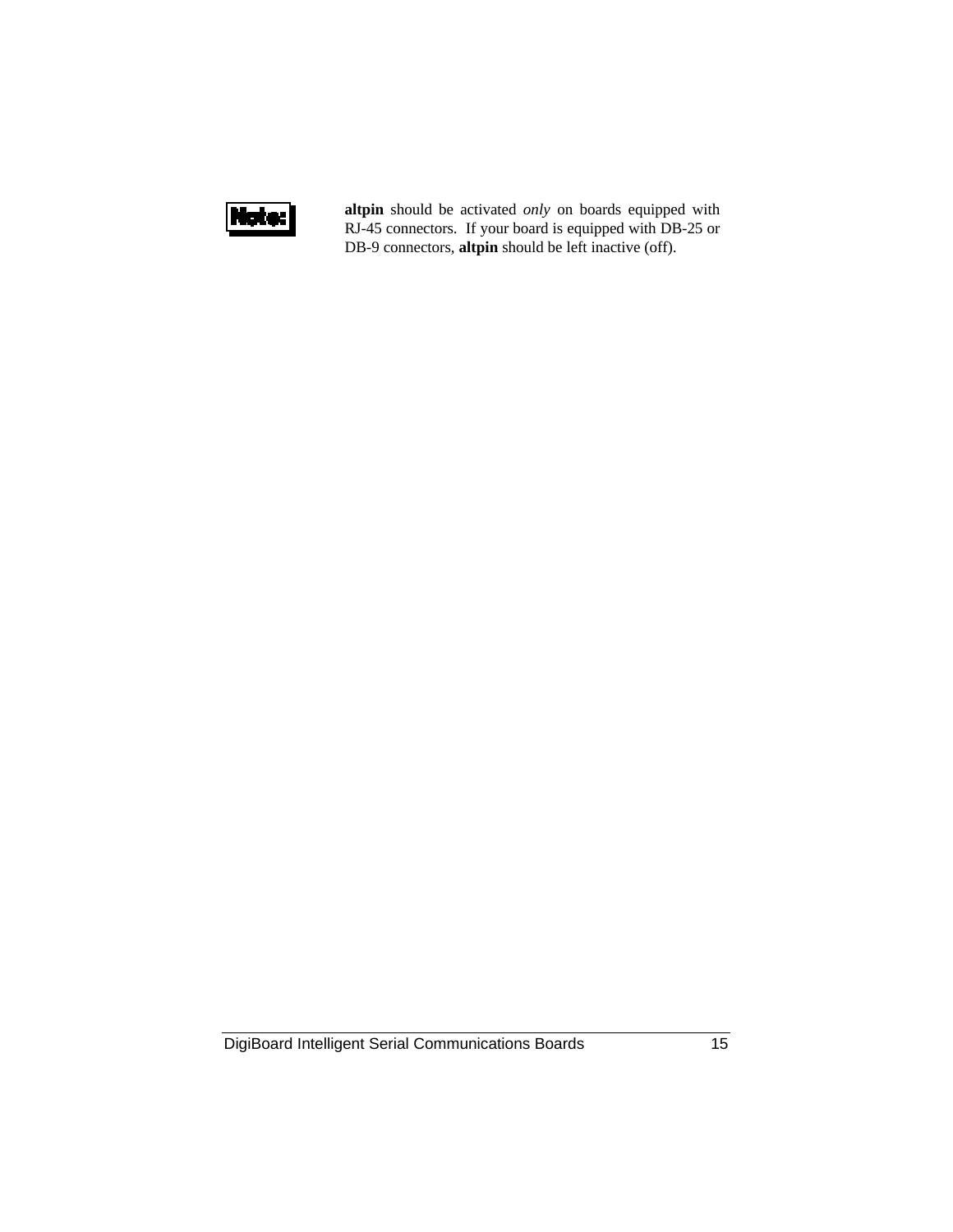#### **12. Installing DigiScreen**

DigiScreen is DigiBoard's multiple screen utility that allows a single physical terminal to be connected to several virtual terminal sessions (*screens*) at one time. The software installation script gives you the option of installing it.

*If you have already installed DigiScreen with another DigiBoard product, there is no need to install it again, unless you wish to change the number of DigiScreen devices*.

The software asks:

**Do you wish to install DigiScreen (y or n)?**

If you answer "**n**", proceed to page 21, *Creating New Devices*.

**13.** The software continues:

```
Each session under DigiScreen requires a DigiScreen device.
How many DigiScreen devices do you wish to have installed?
(max. is 256, default is 32)
```
Answer with the number of DigiScreen devices you think will be adequate for all connected terminals. Note that the default value will change according to the number of previously created DigiScreen devices you may have. See page 40 for a complete description of the DigiScreen multiple screen utility.

**14.** The software now asks:

**Do you wish to make new device nodes (y or n)?**

Most users will need to create the new devices at this time, and should answer y and proceed to **Part Two: Creating New Devices**.

If you are an experienced XENIX user, you have the option of skipping Part Two (you will then need to create the device nodes manually). If you answer n, you will proceed to **Part Three: Installing the New Kernel**.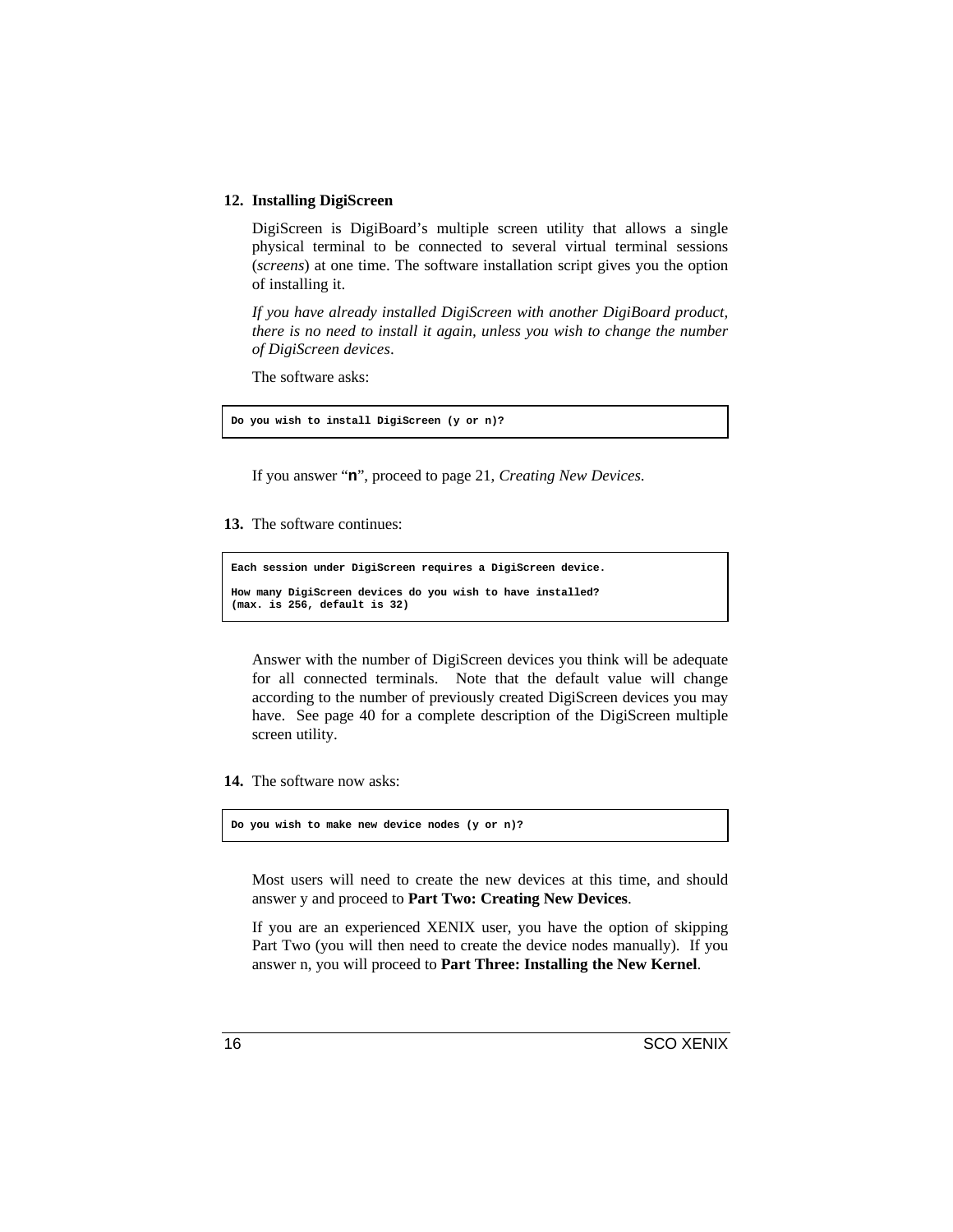### **MC/Xe and MC/Xi Boards**

(For PC/Xe and PC/Xi boards, see page 9)

- **1.** Log onto the console as super user (root).
- **2.** Insert the DigiWARE diskette and enter:

**custom**

**3.** The system will now display the Custom menu. If the device driver has been previously installed, the Custom menu lists **DigiWARE**. Select this. If not, select **Option 4** to add a supported product. The system will display:

```
Installing custom data files...
Insert distribution volume 1,
and press <Return> or enter q to quit:
```
**4.** Press <Enter> and the system will display:

```
1. Install one or more packages
2. Remove one or more packages
3. List the available packages
        4. List the files in a package
5. Install a single file
        6. Select a new set to customize
7. Display current disk usage
        8. Help
Select an option or press q to quit:
```
Select Option 1 to install the DigiWARE software. The system will display:

```
Name Inst Size DigiWARE for PC/X* Board packages
-----------------------------------------------------------------
MCXX NO 992 DigiBoard MC/X* async driver V5.2.0
Enter the package(s) to install
or enter q to return to the menu:
```
DigiBoard Intelligent Serial Communications Boards 17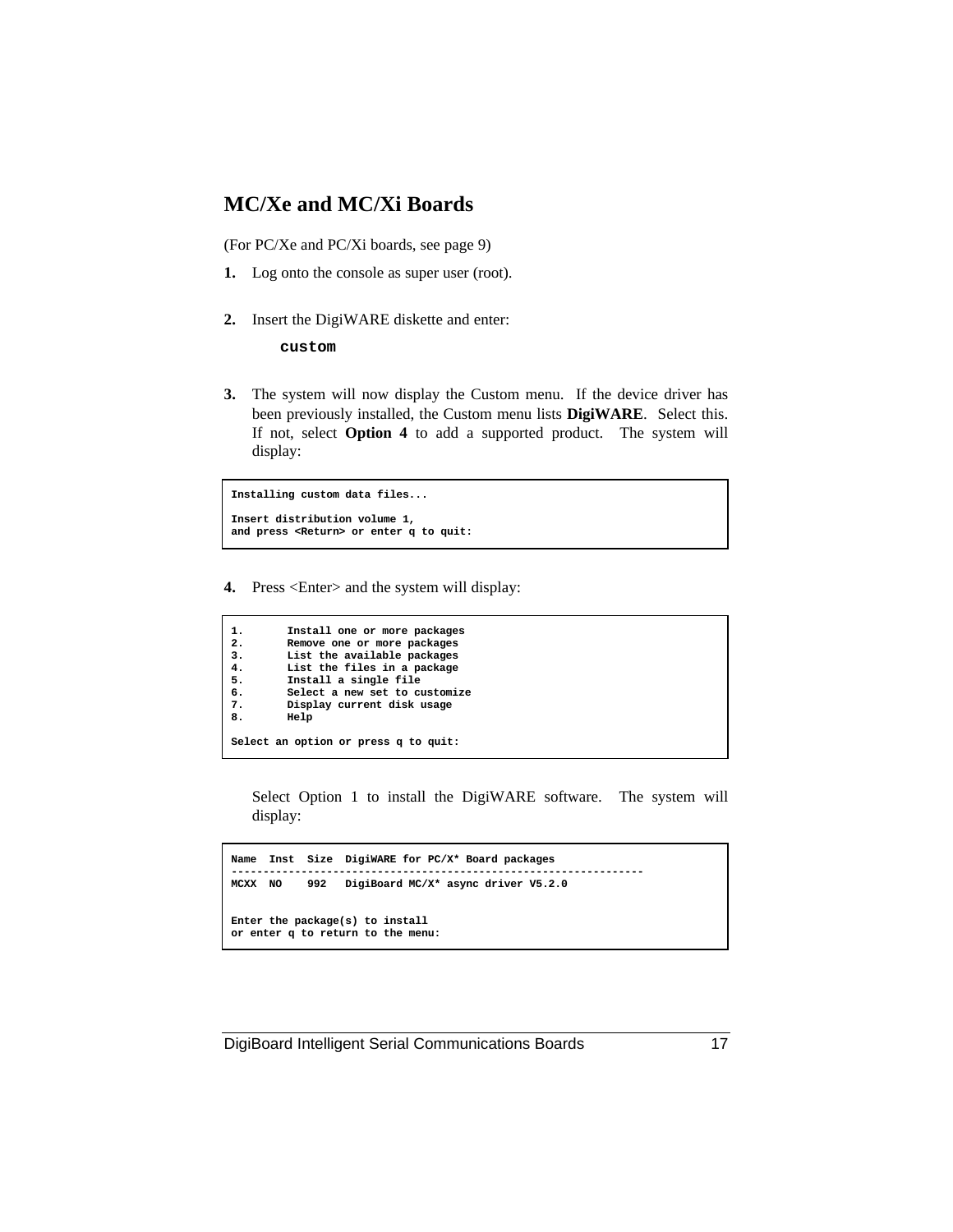Enter:

**mcxx** (for MC/Xe or MC/Xi boards)

The system will then display:

**Insert DigiWARE package volume 1 and press <return> or enter q to return to the menu:**

Volume 1 should still be in the diskette drive. Press <Enter>, and the system will display:

**Extracting files...**

**5.** You will see the following (or similar) screen:

**Each DigiBoard MC/X\* board requires an I/O port address and an 8K to 128K block of memory. Please select these to avoid conflicts with other boards you may have installed in your system.**

**How many DigiBoard MC/X\* boards do you wish to install (1-4)?**

Enter the number of boards you are installing. Note that boards are installed by slot number; the board closest to slot 0 is board number 1, and so on.

**6.** You will now be asked for the number of ports on the board. Enter "**2**", "**4**", "**8**" or "**16**", as appropriate.

*If you are installing multiple boards, step 6 will be repeated for each board.*

**7.** You will now be shown the configuration you have chosen. Your screen will look similar to this: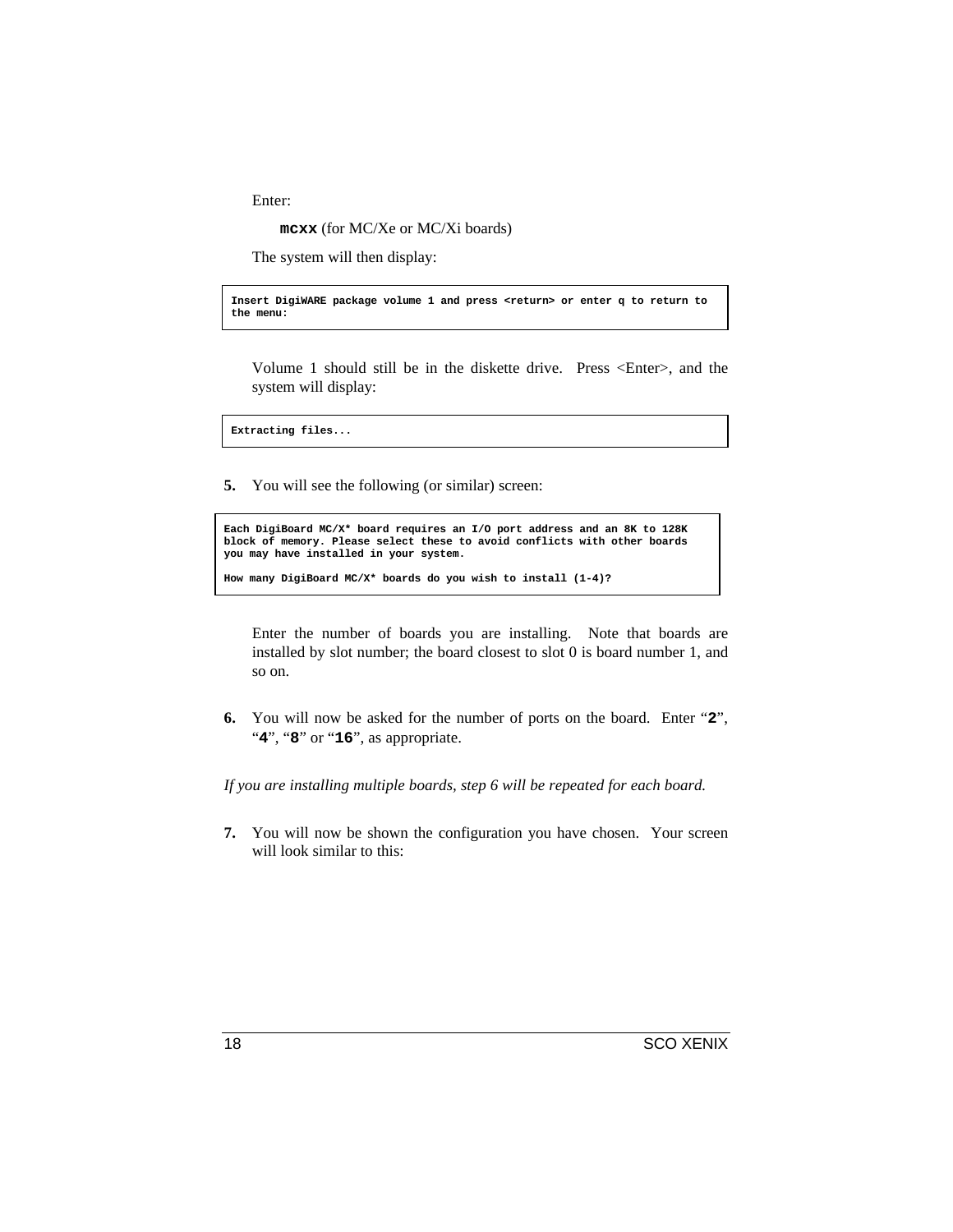```
You have selected the following configuration:
        Board I/O Address Memory Address Ports
        --------------------------------------------
                              0x000D0000
         2 0xF1F0 0x00FA0000 16<br>3 0xF2F0 0x00FC0000 8
                              0x00FC0000
          4 0x308 0x000D2000 4
Is this configuration acceptable (y or n)?
```
If the information is correct, answer "**y**". Otherwise, answer "**n**", and you will be returned to step 5.

**8.** Next, you need to select the **altpin** setting. This allows alternate wiring of the RJ-45 modular connectors. The default for **altpin** is OFF, giving you the standard DigiBoard RJ-45 pinouts. Setting **altpin** to ON enables the alternate RJ-45 pinouts. (This is useful for 8-pin RJ-45 connectors. See the *Installation Guide* for your board, and page 34 of this manual for more details.)

The software asks:

**The default setting for altpin is off. Is this acceptable (y or n)?**

Answer "**y**" or "**n**" as appropriate.

Note that answering "**n**" here activates the **altpin** configuration for *all* ports. Individual ports can be set with **ditty** (see page 33).



**altpin** should be activated *only* on boards equipped with RJ-45 connectors. If your board is equipped with DB-25 or DB-9 connectors, **altpin** should be left inactive (off).

#### **9. Installing DigiScreen**

DigiScreen is DigiBoard's multiple screen utility that allows a single physical terminal to be connected to several virtual terminal sessions (*screens*) at one time. The software installation script gives you the option of installing it.

DigiBoard Intelligent Serial Communications Boards 19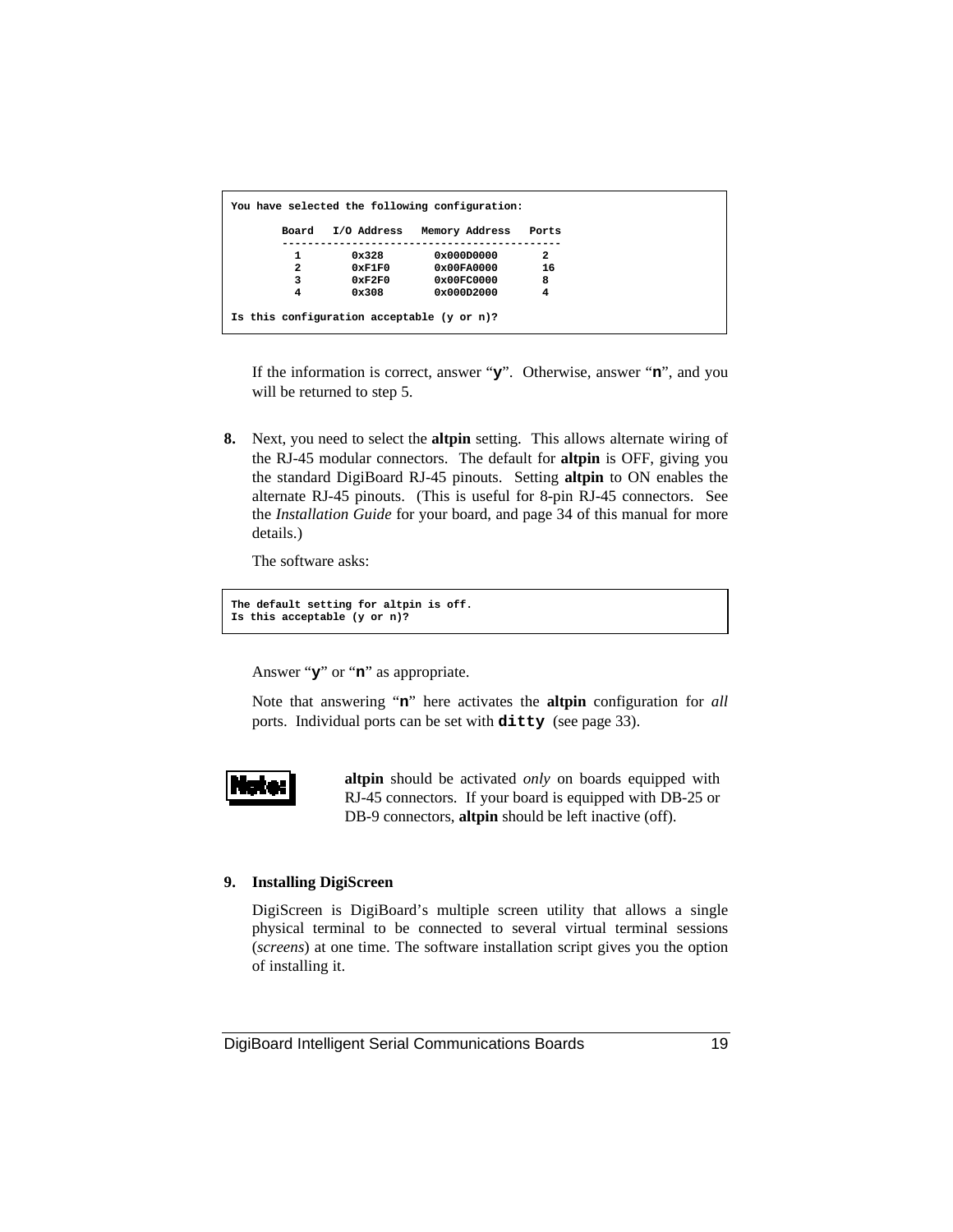*If you have already installed DigiScreen with another DigiBoard product, there is no need to install it again, unless you wish to change the number of DigiScreen devices*.

The software asks:

**Do you wish to install DigiScreen (y or n)?**

If you answer "**n**", proceed to page 21, *Creating New Devices*.

**10.** The software continues:

**Each session under DigiScreen requires a DigiScreen device.**

```
How many DigiScreen devices do you wish to have installed?
(max. is 256, default is 32)
```
Answer with the number of DigiScreen devices you think will be adequate for all connected terminals. Note that the default value will change according to the number of previously created DigiScreen devices you may have. See page 40 for a complete description of the DigiScreen multiple screen utility.

**11.** The software now asks:

**Do you wish to make new device nodes (y or n)?**

Most users will need to create the new devices at this time, and should answer y and proceed to **Part Two: Creating New Devices**.

If you are an experienced XENIX user, you have the option of skipping Part Two (you will then need to create the device nodes manually). If you answer n, you will proceed to **Part Three: Installing the New Kernel**.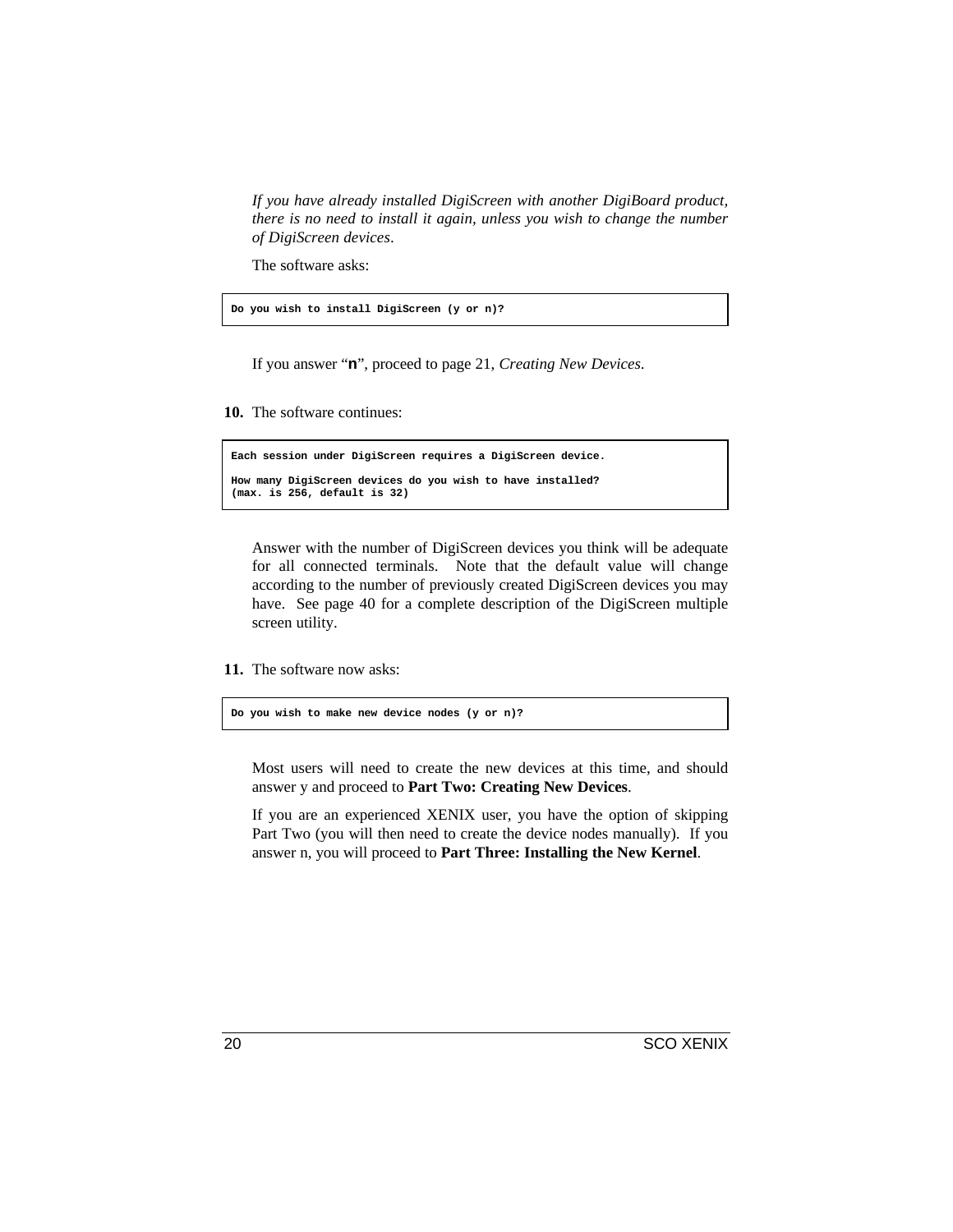## **Part Two: Creating New Devices**

This portion of the installation procedure creates devices in **/dev** and edits **/etc/ttys**, giving the operating system the information it needs to use the additional ports. By default, these ports are installed with device names **ttyi1a** through **ttyi1p**, **ttyi2a** through **ttyi2p**, **ttyi3a** through **ttyi3p** and **ttyi4a** through **ttyi4p**.

The device driver will support up to 4 boards, for a maximum of 64 asynchronous ports.

The software displays:

```
This script also installs the information needed by XENIX to use these
additional ports. The DigiBoard PC/X* async driver will support up to
four boards for a maximum of sixty-four asynchronous serial ports.
By default, the ports are installed as ttyi1a through ttyi1p.
Ports with modem control are installed as ttyi1A through ttyi1P.
DigiPrint ports are installed as pri1a through pri1p.
DigiPrint ports with modem control are installed as pri1A through pri1P.
         Is this acceptable (y or n)?
```
Answer "**y**" if the default device names are acceptable. You may then proceed to **Part Three: Installing the New Kernel**.

If you answer "**n**", you will see the following:

```
Device names will be a base name with the board number (1-4)
and the port number (a-p) appended.
Please enter base name to use:
```
Enter the new base name.

You will then be asked for an alternative DigiPrint printer base name (the default is **pri1a** through **pri4p**). Enter the new DigiPrint base name.

Now proceed to **Part Three: Installing the New Kernel**.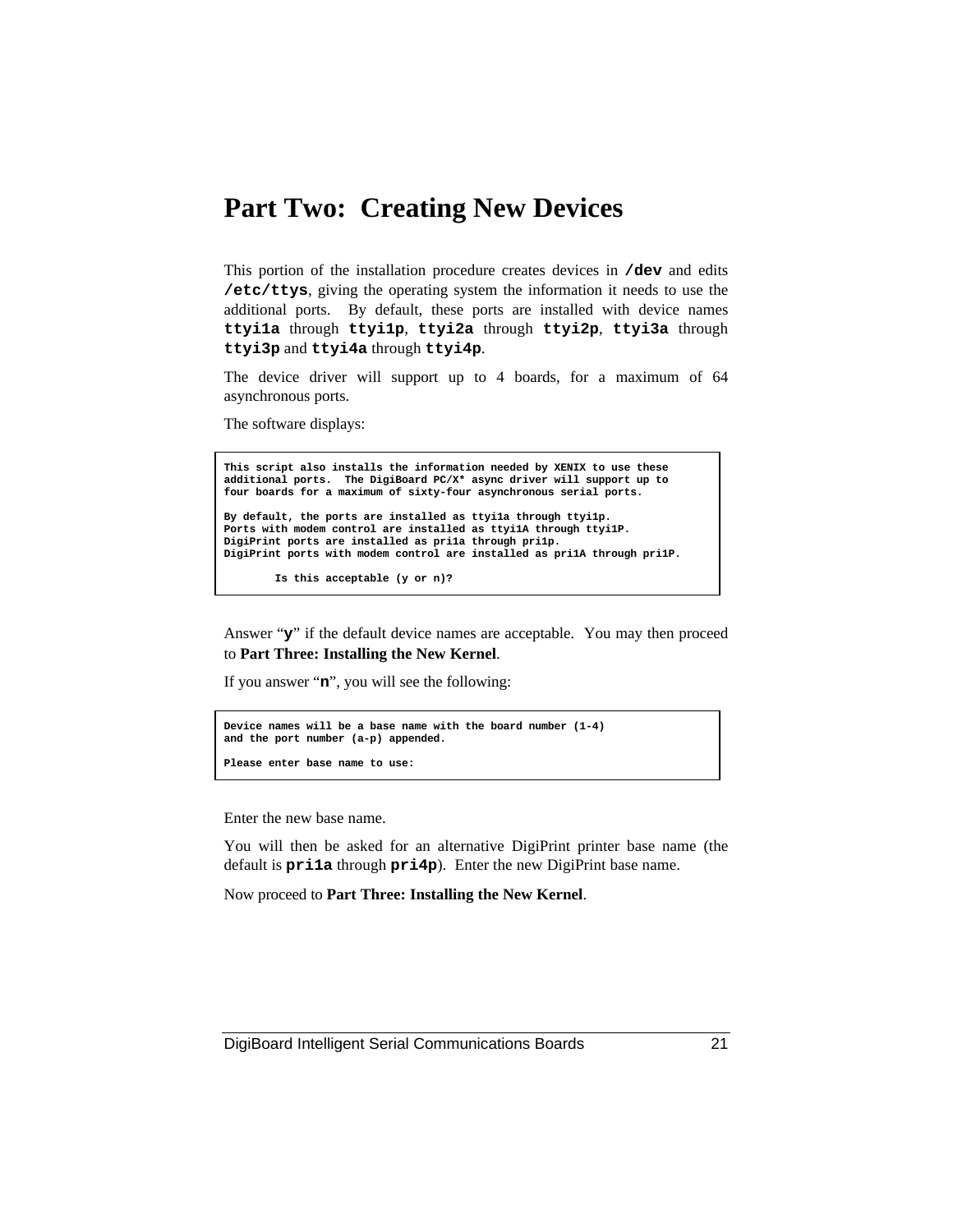The devices are named according to the following conventions:

| Format used for port names:                                                                                                                |                                                                                                                                                                                                                                                                                                                                                                                                                                                                                                 |  |
|--------------------------------------------------------------------------------------------------------------------------------------------|-------------------------------------------------------------------------------------------------------------------------------------------------------------------------------------------------------------------------------------------------------------------------------------------------------------------------------------------------------------------------------------------------------------------------------------------------------------------------------------------------|--|
|                                                                                                                                            | ttyi $bp$ , pri $bp$                                                                                                                                                                                                                                                                                                                                                                                                                                                                            |  |
| ttyi                                                                                                                                       | Default base name. You may define a different one.                                                                                                                                                                                                                                                                                                                                                                                                                                              |  |
| pri                                                                                                                                        | Default base name for DigiPrint transparent printing.                                                                                                                                                                                                                                                                                                                                                                                                                                           |  |
| b                                                                                                                                          | Board number $(1-4)$ .                                                                                                                                                                                                                                                                                                                                                                                                                                                                          |  |
| $\boldsymbol{p}$                                                                                                                           | Port identifier:<br><b>a-p</b> (lower case) are used for non modem control ports. These<br>ports do <i>not</i> require DCD (Data Carrier Detect) to be asserted<br>before they can transmit data. These ports are used primarily<br>for directly connected terminals and printers.<br><b>A-P</b> (upper case) are used for modem control ports. These<br>ports require DCD (Data Carrier Detect) to be asserted before<br>they can transmit data. These ports are used primarily for<br>modems. |  |
| For example, if "ttyi" is the base name, Port 4 Board 2 will be ttyi2d.<br>The same port with modem control enabled would be named ttyi2D. |                                                                                                                                                                                                                                                                                                                                                                                                                                                                                                 |  |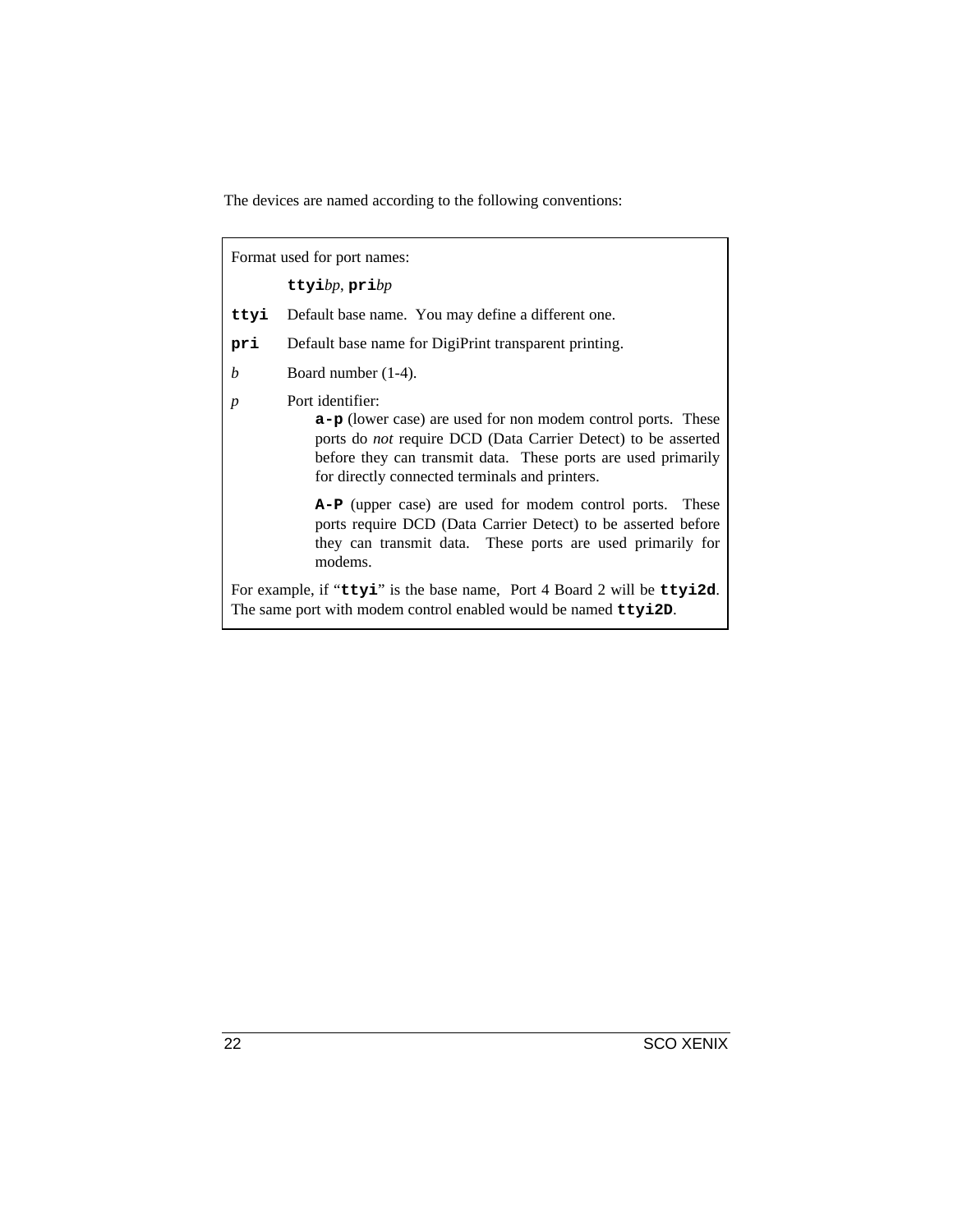## **Part Three: Installing the New Kernel**

The driver installation is now complete, and the new kernel must be installed.

**1.** You will see:

```
The new kernel with driver modifications is in /usr/sys/conf/xenix.
Do you want this kernel to boot by default (y or n)?
```
If you enter "**y**", you will see:

```
The old kernel is installed in /xenix.old
The new kernel is installed in /xenix
Enter the following command to reboot your system and
activate the new kernel:
shutdown 0 <cr>
```
If you enter "**n**", you will see:

**Changes will not be reflected unless /usr/sys/conf/xenix is copied to /xenix.**

**2.** The system displays:

| 1.                                   | Install one or more packages  |  |
|--------------------------------------|-------------------------------|--|
| 2.                                   | Remove one or more packages   |  |
| 3.                                   | List the available packages   |  |
| 4.                                   | List the files in a package   |  |
| 5.                                   | Install a single file         |  |
| б.                                   | Select a new set to customize |  |
| 7.                                   | Display current disk usage    |  |
| 8.                                   | Help                          |  |
|                                      |                               |  |
| Select an option or press q to quit: |                               |  |
|                                      |                               |  |

Enter "**q**".

**3.** If you chose to have the new kernel boot by default, enter the following command to boot the new kernel:

**shutdown 0**

DigiBoard Intelligent Serial Communications Boards 23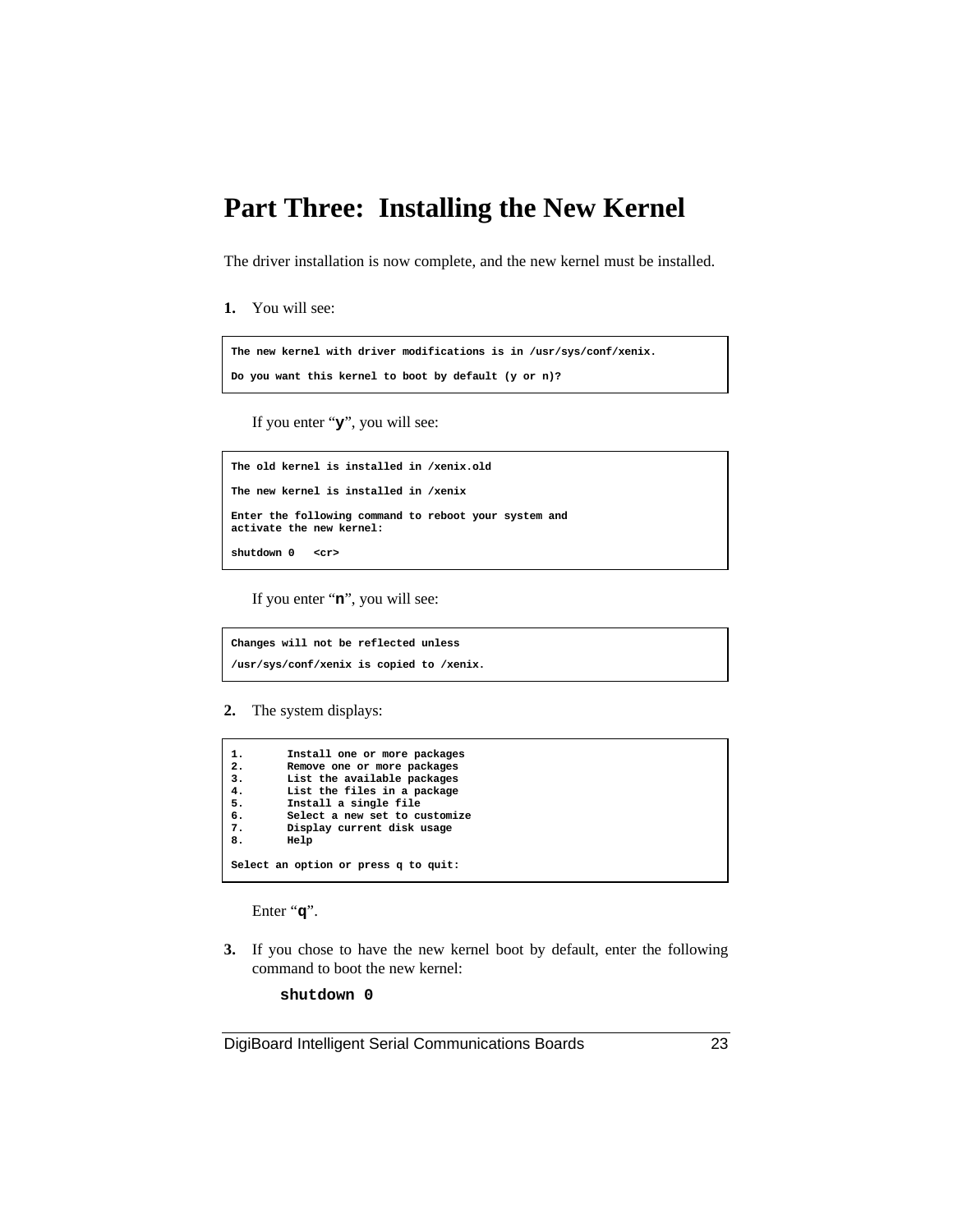**4.** When the computer reboots, you should see messages which indicate the board is functioning. Your screen will look something like this:

| device       | address | vector                   | dma                      | comment                                                   |
|--------------|---------|--------------------------|--------------------------|-----------------------------------------------------------|
| <b>%pcxx</b> | 0x320   | $\overline{\phantom{0}}$ | $\overline{\phantom{a}}$ | $mem = 0 \times 000D0000$<br>Ports=8<br>$PC/Xe$ V $x.x.x$ |

If there is a problem with the board or the driver configuration, you may see error messages after this screen—see page 51 for explanations of the error messages that may occur.

Watch for error messages for up to a minute after this screen appears—if there is a memory contention with some other device, such as a SCSI controller, it may not manifest immediately (it will only show up when both devices attempt to access the same memory addresses at the same time). See the appendix on memory conflicts in the appropriate Board hardware *Installation Guide* for more information about memory problems.

Now proceed to Part Four, beginning on the next page, to enable the new ports.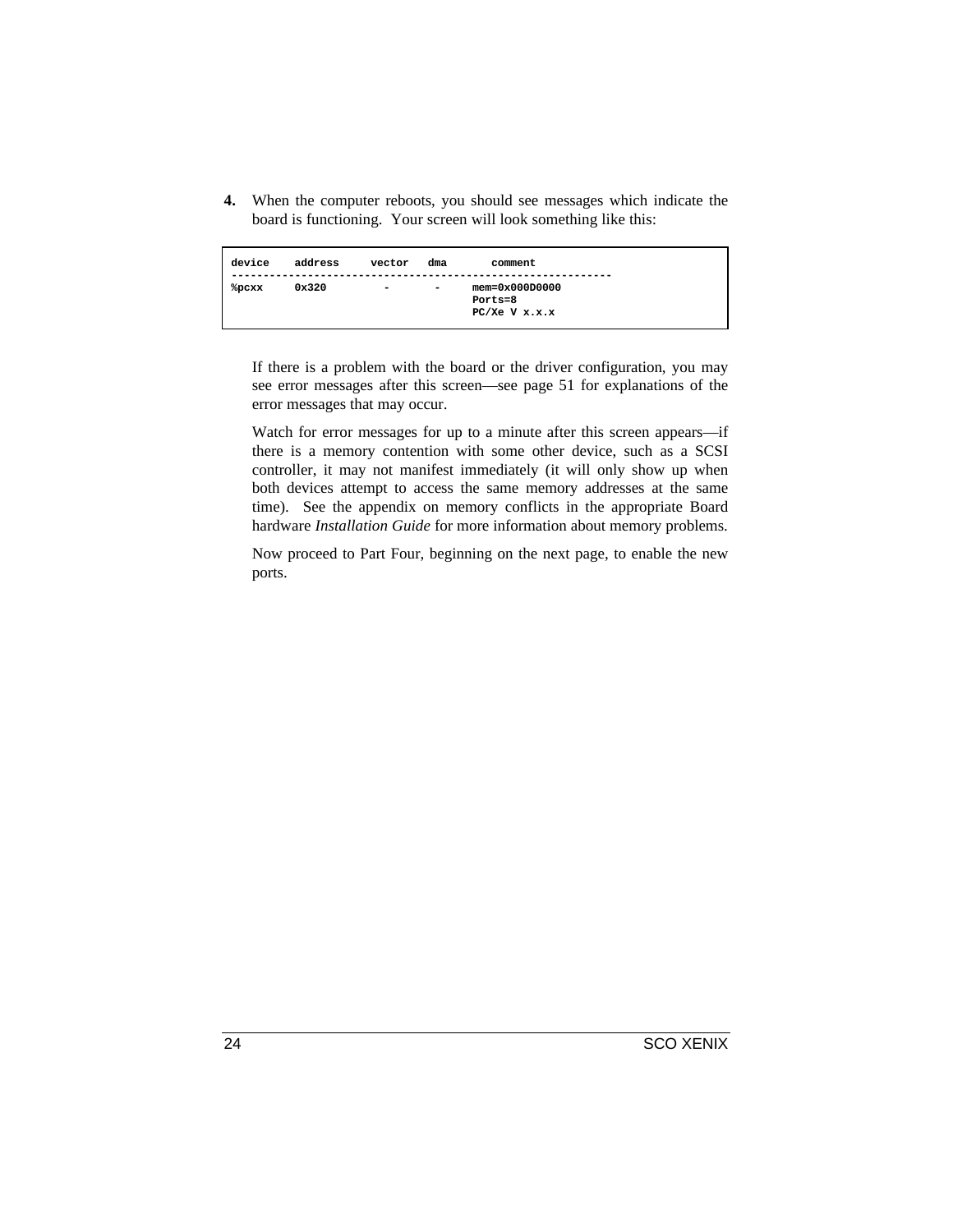### **Part Four: Enabling the New Ports**

**1.** Connect terminals to the ports (using a null modem, if necessary) and test the connections to each terminal by entering the following command for *each* port added:

```
date > /dev/ttyi1a
```
(Assuming the terminal is connected to **ttyi1a**.)

*(Please note that in the above, the "date" command is used as a simple test, to provide text output that can be redirected; there is no other significance to "date" in this test.)*

- If the date appears on the terminal's screen, the device is properly connected.
- If the date *does not* appear on the terminal's screen, then that terminal is not receiving data; check the power, cables, connections, etc.
- If nonsense characters are printed on the terminal's screen, check the baud rates, data bits, stop bits, and parity setting on your terminal (the default parameters are 9600 baud, 8 data bits, 1 stop bit, and no parity).

Another test you can perform will verify that a port can both transmit and receive data:

Connect the port's transmit and receive lines together (pins 2 and 3 of a DB-25 connector, or the middle two pins of an RJ-45 connector), and enter the following commands:

```
cat </dev/ttyi1a &
cat /etc/termcap > /dev/ttyi1a
```
The first command runs in the background, and directs all input from **ttyi1a** to **stdout** (your screen). The second command transmits the **termcap** file to **ttyi1a**. If the port is working, the data is sent out the port, received back by the same port and displayed on your screen.

If the port fails, check another port. If more than one port fails, the problem is probably due to memory contention, rather than defective hardware. Try reinstalling the device driver with a different memory start address.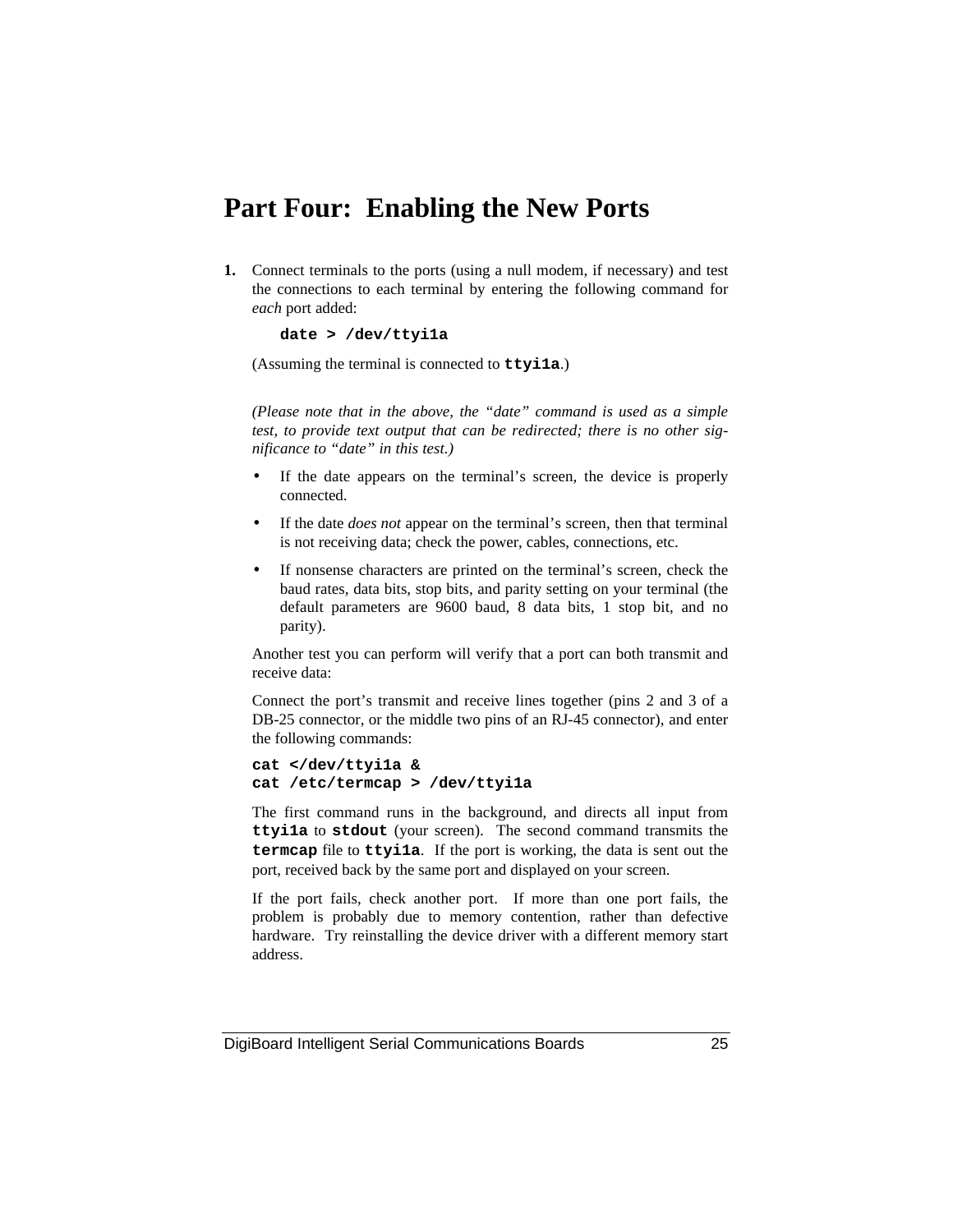Once you can redirect output to a terminal with the test above, perform the following steps to enable that port.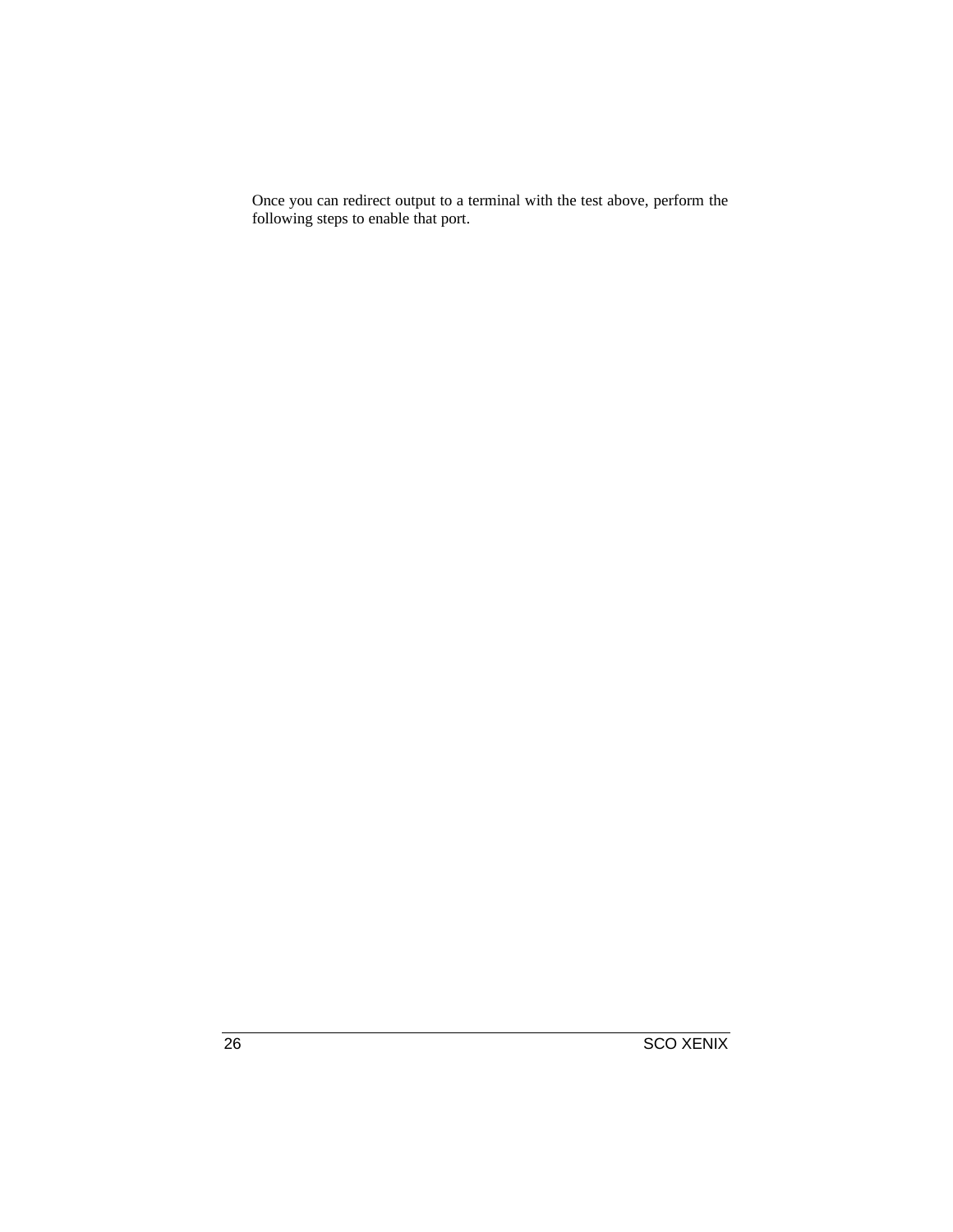### |Important!

If the port tests above work, but you still can't respawn a **getty**, it is probably because DCD is not asserted.

Remember that modem controlled ports (where the port ID is a capital letter; e.g. **ttyi1A**) must have Data Carrier Detect (DCD) asserted before they can function. If DCD is not connected to an active output line of the peripheral device, it must be defeated, either by "tying it high" (e.g. connecting it to the same port's DTR line) or by issuing the command **ditty forcedcd ttyi1A** (assuming that the port in question is **ttyi1A**).

Another way to bypass the DCD requirement is to use non modem control devices (where the port ID is a small letter; e.g. **ttyi1a**). Non modem control devices function identically to modem control devices, except that they do not require DCD to be asserted in order to function.

**2.** To activate a port for use with a terminal, enter the following command:

#### **enable ttyi1a**

(If you've assigned a new base name, replace the "tty" above with the name you chose.)

The above command will cause a login prompt to be sent to the terminal connected to **ttyi1a**. To activate the other ports, repeat the enable command with the appropriate port name.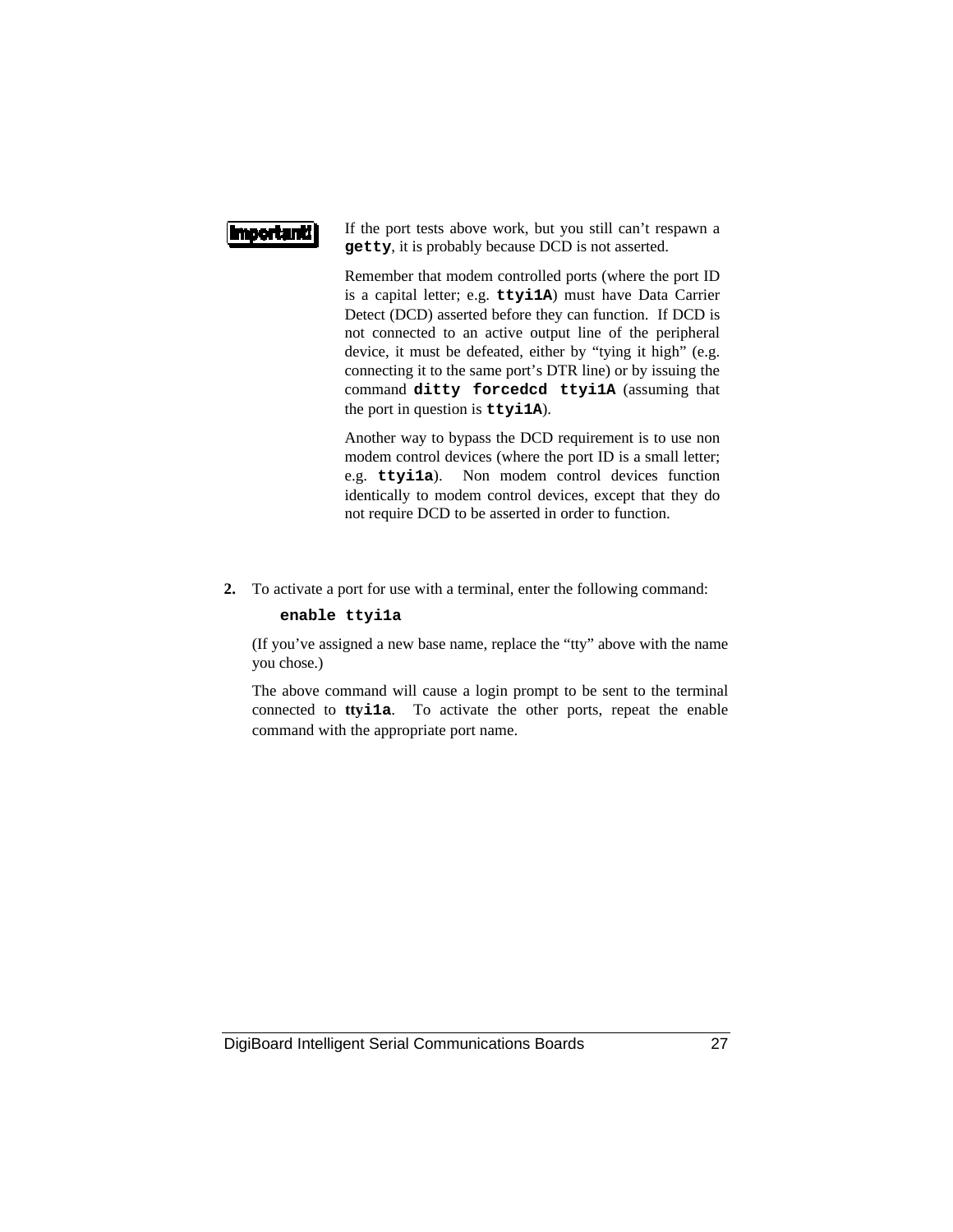### **Serial Printers**

To prepare a port for connection to a printer, enter the following command:

**ditty printer** [*baud rate and flow control options*] **ttyi1a**

This command forces the specified port to stay open, thus preserving any "nonsticky" options (see *Setting Terminal Options with ditty*, beginning on page 31, for complete descriptions of all **ditty** parameters) for that port.

*This command is recommended for any port that has a printer connected to it.*

The command may be placed in **/etc/rc.d/8/userdef** so that it is automatically executed whenever the system is booted.

EXAMPLE:

The command shown below results in 9600,8,1,N, with software flow control. **ditty printer ixon opost onlcr ttyi1a**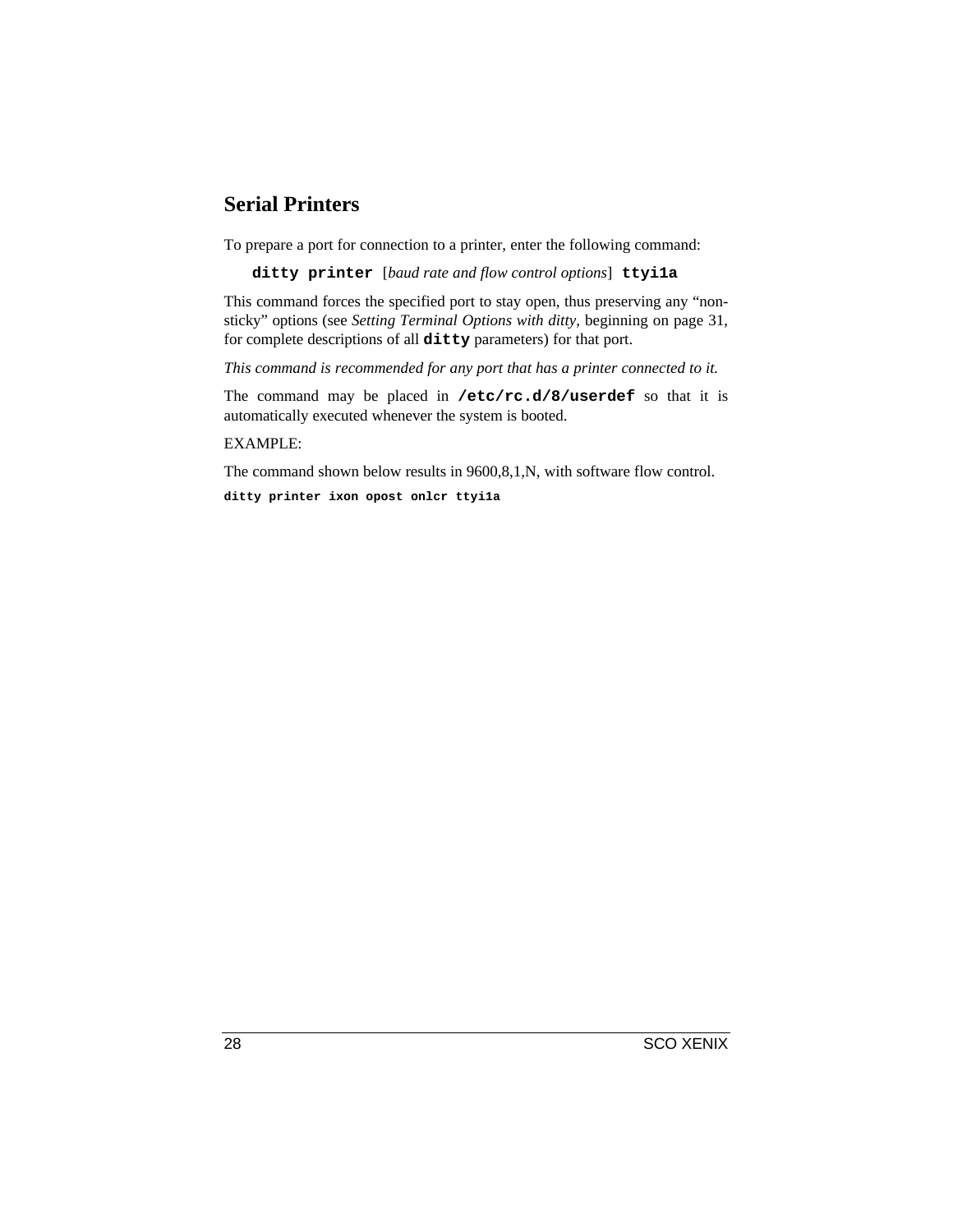### **Un-Installing the Device Driver**

The DigiBoard device driver software can be *removed* from the kernel by using the program custom. Again, the Development Kit is not required, although the link kit must be installed.

Removing the driver from the kernel is a two-part process. First, the driver references are removed from the system configuration files. Secondly, a new kernel is linked, and copied to the root directory.

Enter the following commands to *un-install* the device driver software:

**1.** Log onto the console as super-user (root), and enter the following command:

**custom**

- **2.** When the operating system menu asks, choose **REMOVE**.
- **3.** Select **pcxx** or **mcxx**.
- **4.** Select the DigiBoard driver. The software will respond with:

**Removing DigiBoard PC/XX intelligent async serial driver.**

**5.** Next, the software asks:

```
Removing DigiScreen devices will affect ALL DigiBoard Drivers.
Do you wish to remove DigiScreen devices (y or n)?
```
Answer "**y**" or "**n**".

**6.** The software asks:

**Do you wish to remove DigiBoard PC/XX entries from /etc/ttytype (y or n)?**

Answer "**y**" if these entries are no longer needed (or if you are in doubt), or answer "**n**" if you wish to preserve the old entries.

DigiBoard Intelligent Serial Communications Boards 29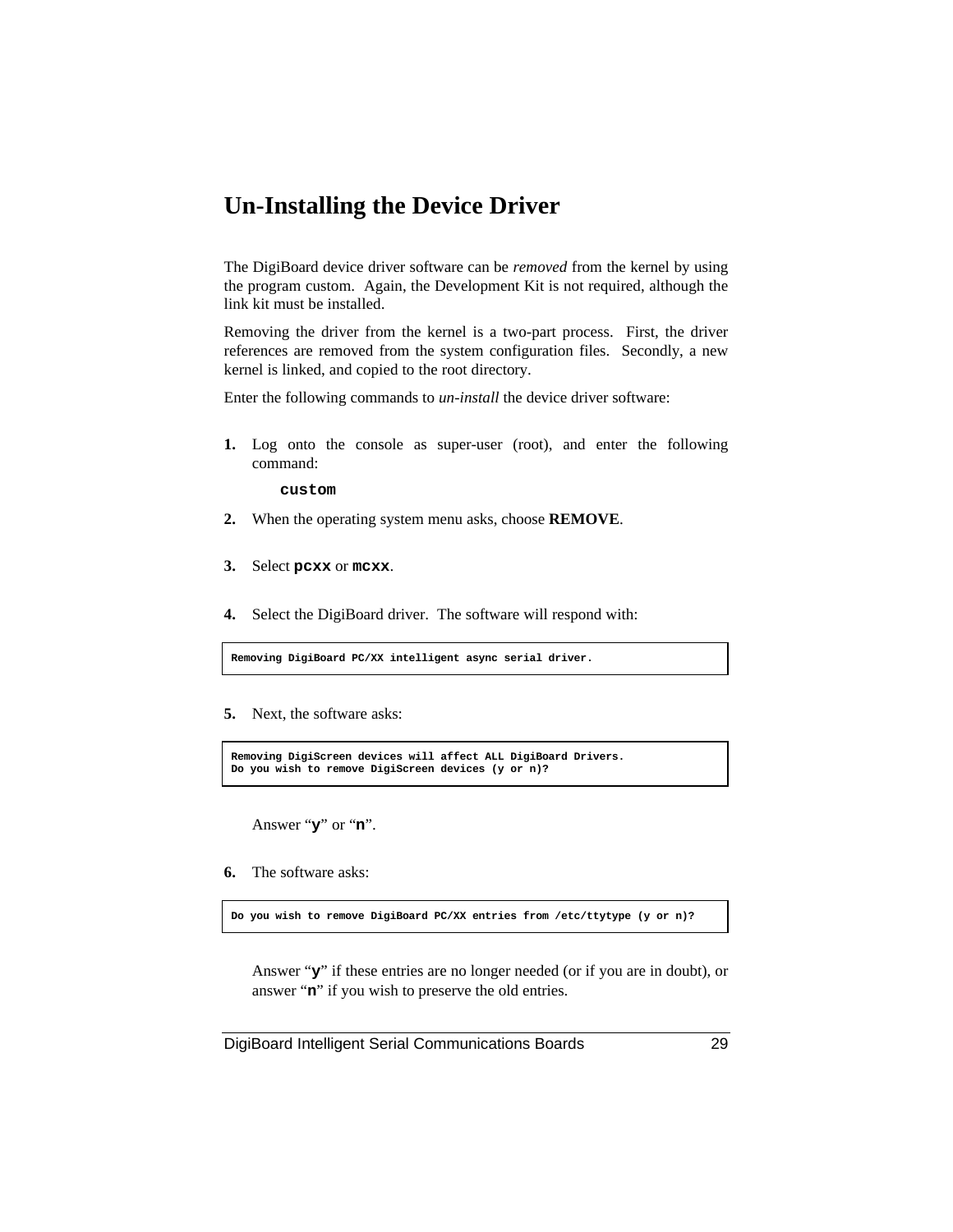**7.** You will see:

**Do you want this kernel to boot by default (y or n)?**

Answer "**y**". The system displays:

**Do you want the kernel environment rebuilt (y or n)?**

Answer "**y**". You will see:

```
The kernel has been successfully linked and installed. To activate it,
reboot your system.
```
**8.** Remove the **perms** file:

**rm /etc/perms/pcxx**

**9.** Enter the following command to boot the new kernel:

**shutdown 0**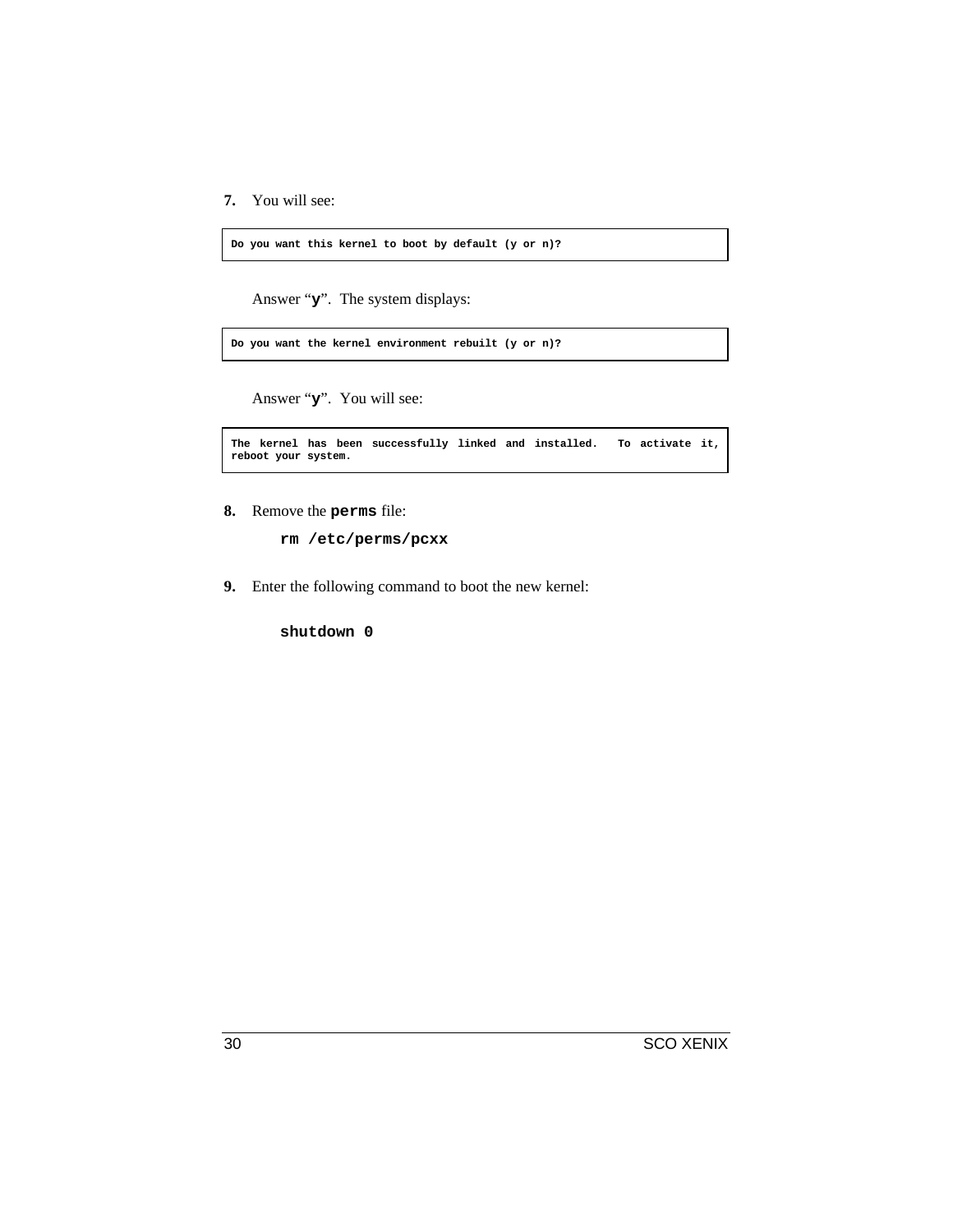# **Setting Terminal Options with ditty**

**ditty** is a utility program that sets and displays the terminal options for DigiBoard intelligent serial products.

The format is:

**ditty** [**-a**] [**-n** *ttyname*] [*option(s)*] [*ttyname*]

With no options,  $ditty$  displays all DigiBoard special driver settings, modem signals, and all standard parameters displayed by **stty(1)** for the tty device referenced by standard input.

Command options are provided to change flow control settings, set transparent print options, force modem control lines, and display all tty settings. Any unrecognized options are passed to **stty(1)** for interpretation.

The options are:

| -a         | Display all of the unique DigiBoard option settings, as well as<br>all of the standard tty settings reported by $\texttt{stty}$ -a.                                                                                                                                                                                                                       |
|------------|-----------------------------------------------------------------------------------------------------------------------------------------------------------------------------------------------------------------------------------------------------------------------------------------------------------------------------------------------------------|
| -n ttyname | Set and display options for the given tty device, instead of<br>standard input. This option may be specified multiple times<br>to perform the same operation on multiple ttys.                                                                                                                                                                            |
| ttyname    | Set and display options for the given tty device, instead of<br>standard input. This form can be used with a tty pathname<br>prefixed by /dev/ or with a simple tty name beginning with<br><b>tty</b> (or the basename you selected during installation, if<br>different). This option may be used on a modem control line<br>when no carrier is present. |
|            | The following options specify transient actions to be performed immediately:                                                                                                                                                                                                                                                                              |
| break      | Send a 250 MS break signal out on the tty line.                                                                                                                                                                                                                                                                                                           |
| flush      | Immediately flush (discard) tty input and output.                                                                                                                                                                                                                                                                                                         |

| flushin | Flush tty input only. |
|---------|-----------------------|
|---------|-----------------------|

**flushout** Flush tty output only.

DigiBoard Intelligent Serial Communications Boards 31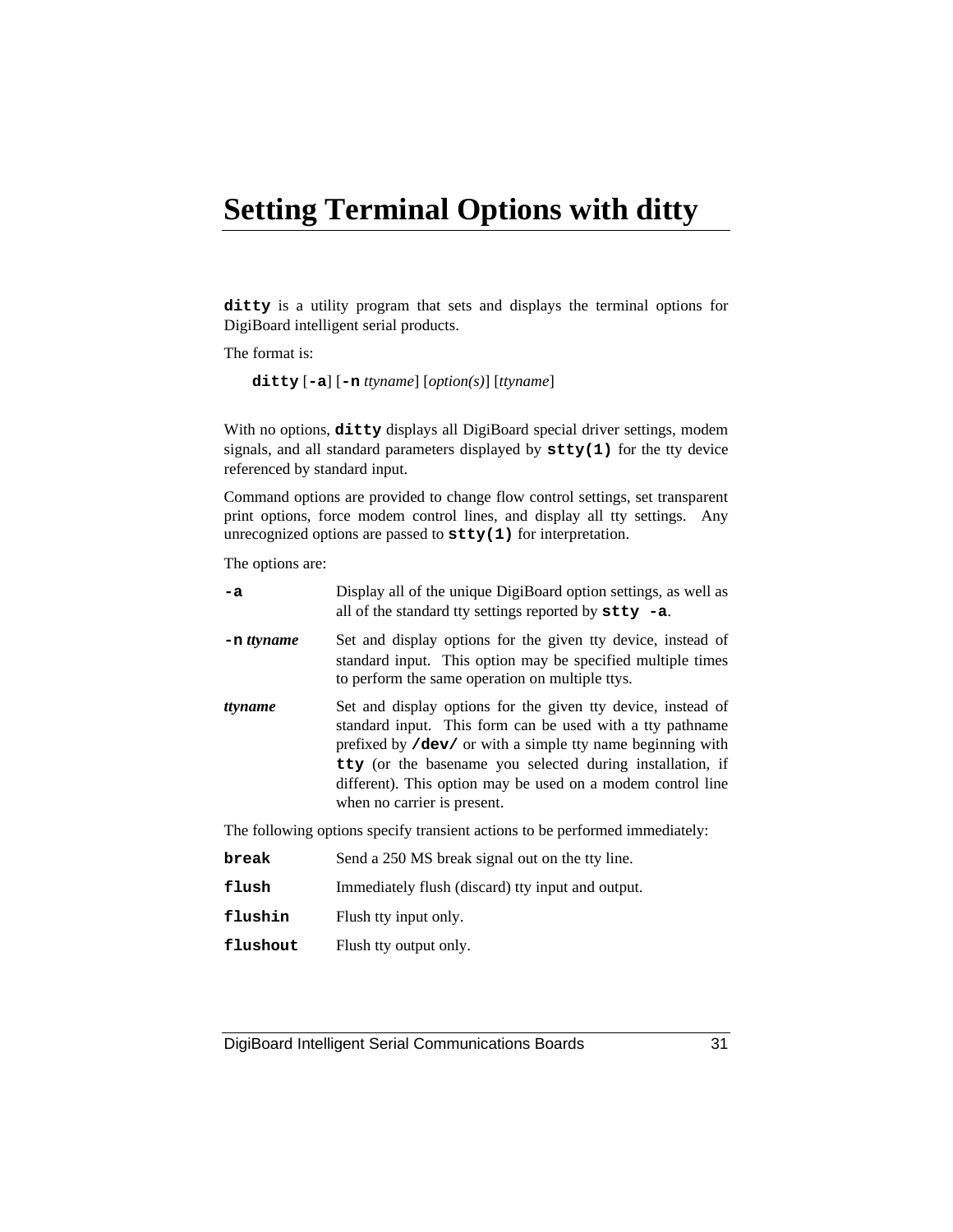The following options specify actions which are not "sticky," meaning that the changes are reset when the device is closed, and that the device will use the default values the next time it is opened.

| stopout          | Stop output exactly as if an <b>xoff</b> character was received.                          |
|------------------|-------------------------------------------------------------------------------------------|
| startout         | Restart stopped output exactly as if an <b>xon</b> character was<br>received.             |
| stopin           | Activate flow control to stop input.                                                      |
| startin          | Release flow control to resume stopped input.                                             |
| $[-] \text{dtr}$ | Raise [drop] the DTR modem control line, unless DTR<br>hardware flow control is selected. |
| $[-]$ rts        | Raise [drop] the RTS modem control line, unless RTS<br>hardware flow control is selected. |

The following options are "sticky"—the effects continue until the system is rebooted or until the options are changed.

**[-]printer** Forces port to stay open so that non-sticky parameters such as baud rate and flow control are not reset to default values. **[-]fastcook** Perform cooked output processing on the intelligent card to reduce host CPU usage, and increase raw mode input performance. **[-]fastbaud** Alter the baud rate tables, so 50 baud becomes 57,600 baud, 75 baud becomes 76,800 baud and 110 baud becomes 115,200 baud. **[-]rtspace** Enable [disable] RTS hardware input flow control, so RTS drops to pause remote transmission. **[-]ctspace** Enable [disable] CTS hardware output flow control, so local transmission pauses when CTS drops. **[-]dsrpace** Enable [disable] DSR hardware output flow control, so local transmission pauses when DSR drops. **[-]dcdpace** Enable [disable] DCD hardware output flow control, so local transmission pauses when DCD drops. **[-]dtrpace** Enable [disable] DTR hardware input flow control, so DTR drops to pause remote transmission.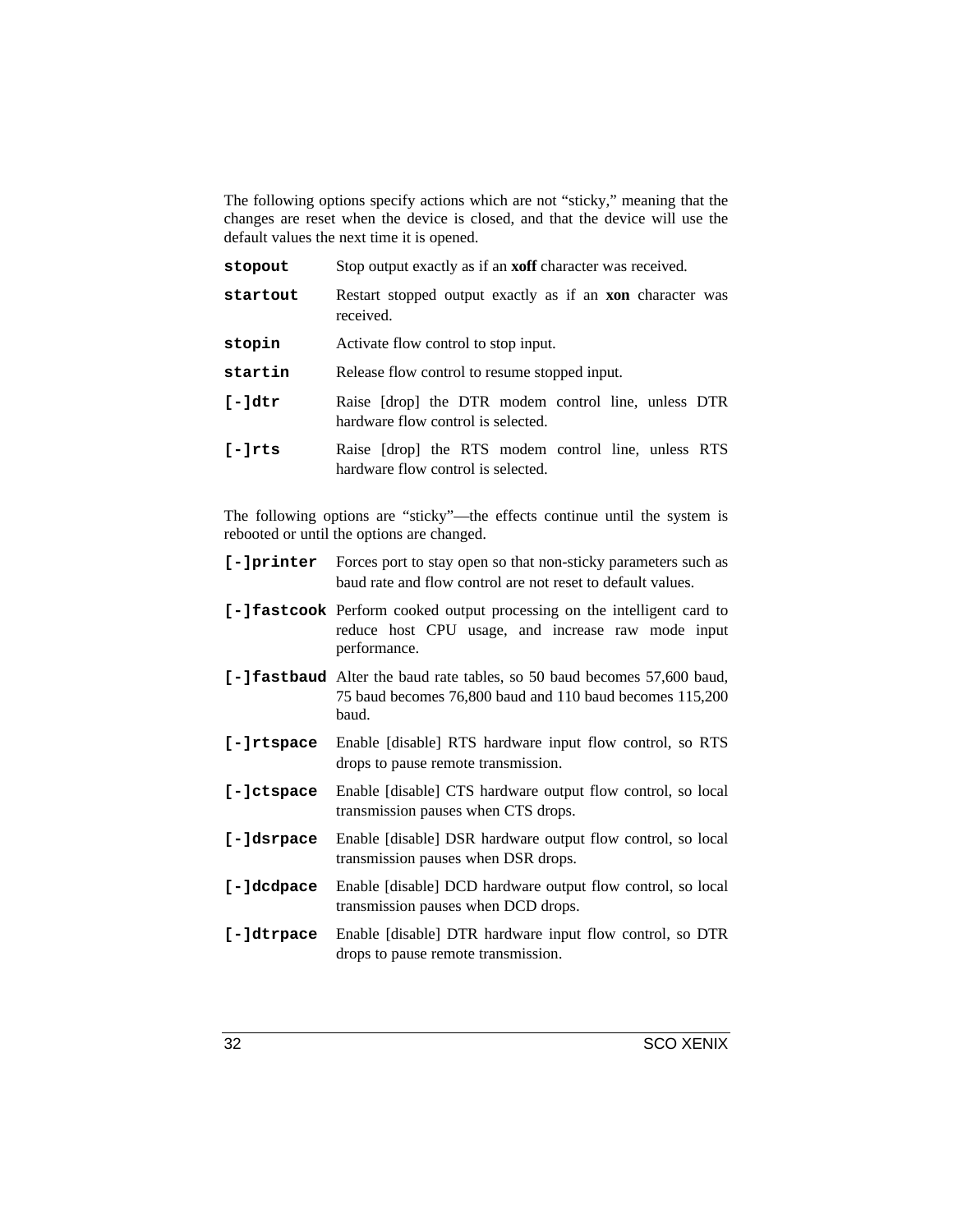**[-]forcedcd** Disable [re-enable] carrier sense, so the tty may be opened and used even when carrier is not present.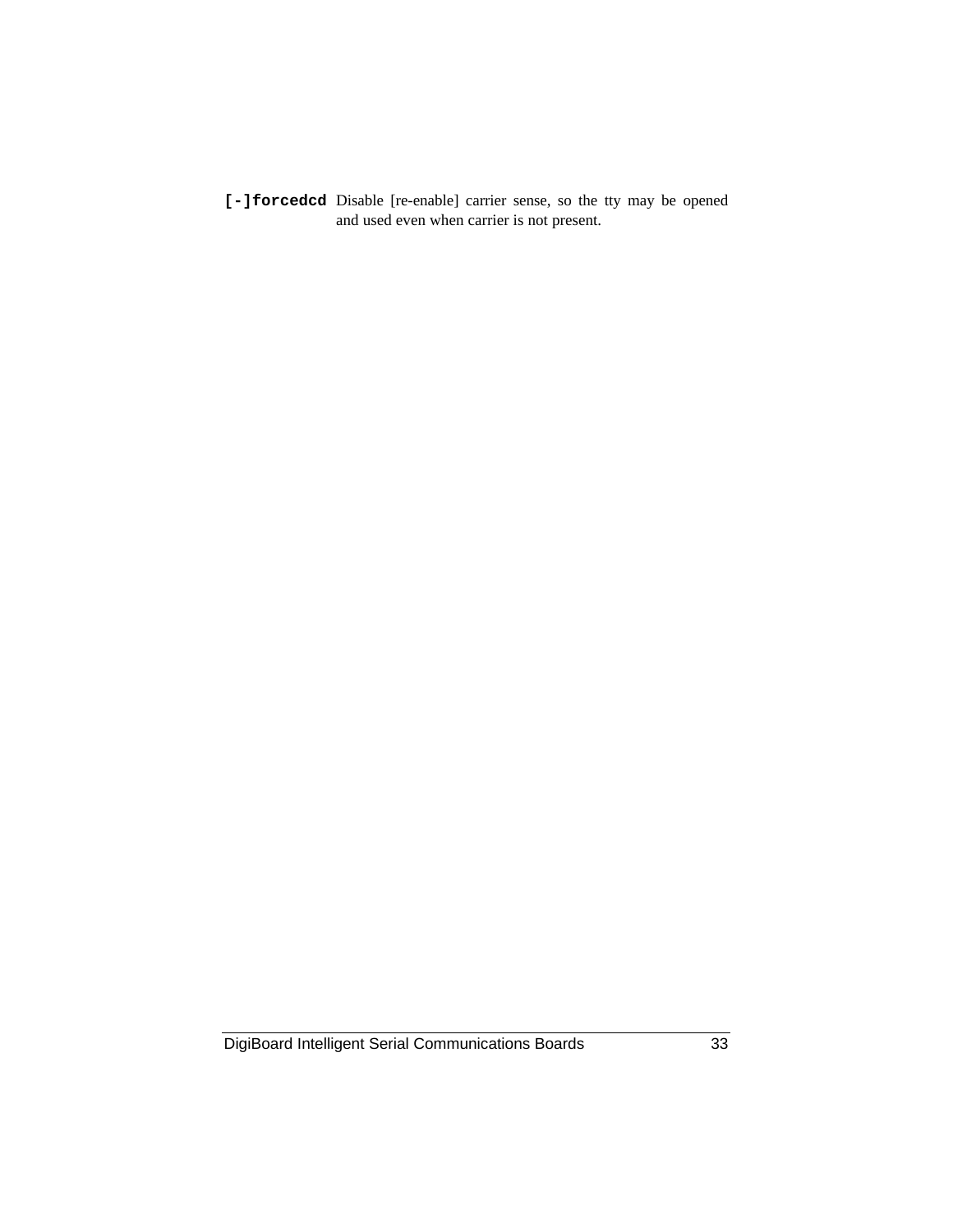- **[-]altpin** Switches the function of the DSR and the DCD inputs on the interface connector, so that DCD is available when using an 8-pin RJ-45 connector instead of a 10-pin RJ-45 connector.
- **startc** *c* Sets the XON flow control character. The character may be given as a decimal, octal or hexadecimal number. Octal numbers are recognized by the presence of a leading zero, and hexadecimal numbers are denoted by a leading "0x". For example, the standard XON character, <CTRL-Q>, can be entered as "17" (decimal), "021" (octal) or "0x11" (hexadecimal).
- **stopc** *c* Sets the XOFF flow control character. The character may be given as a decimal, octal, or hexadecimal number (see **startc**, above, for format of octal and hexadecimal numbers).
- **astartc** *c* Sets auxiliary XON flow control character. The character may be given as a decimal, octal, or hexadecimal number (see **startc**, above, for format of octal and hexadecimal numbers).
- **astopc** *c* Sets auxiliary XOFF flow control character. The character may be given as a decimal, octal, or hexadecimal number (see **startc**, above, for format of octal and hexadecimal numbers).
- **[-]aixon** Enables auxiliary flow control, so that two unique characters are used for XON and XOFF. If both XOFF characters are received, transmission will not resume until both XON characters are received.
- **[-]2200flow** Use 2200 style flow control on the port. The 2200 terminals support an attached printer and use four flow control characters: terminal XON (0xF8), printer XON (0xF9), terminal XOFF (0xFA) and printer XOFF (0xFB).

#### **[-]2200print**

The **2200print** flag determines how these flow control characters (see **2200flow**, above) are interpreted. If **2200print** is set, run independent flow control for terminal and transparent print devices. Otherwise, terminal and printer flow control are logically tied together, so if either XOFF character is received, all output is paused until the matching XON character is received.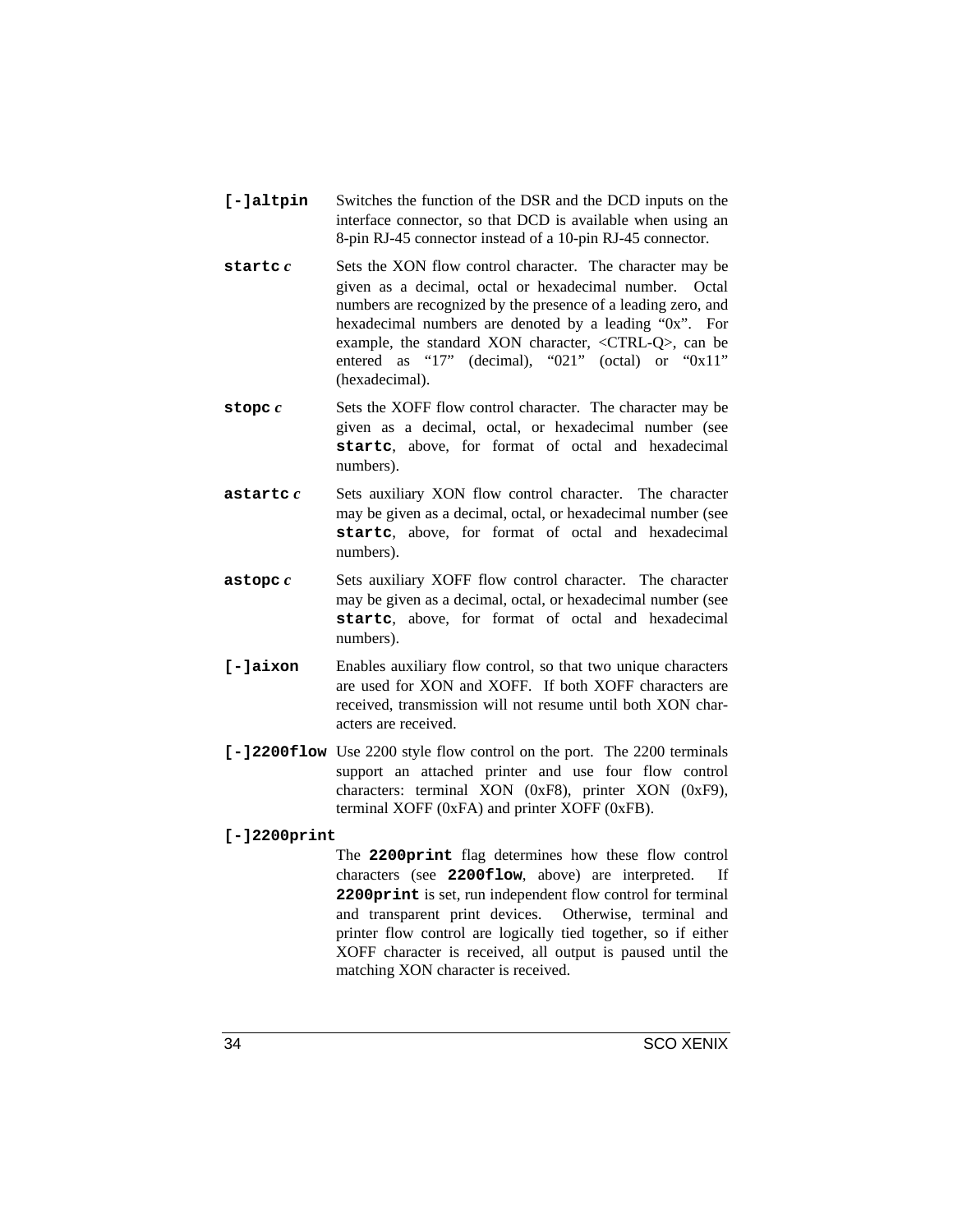- **maxcps** *n* Sets the maximum Characters Per Second (CPS) rate at which characters are output to the transparent print device. The rate chosen should be just below the average print speed. If the number is too low, printer speed will be reduced. If the number is too high, the printer will resort to flow control, and user entry on the terminal will be correspondingly impaired. Default is 100 CPS.
- **maxchar** *n* Sets the maximum number of transparent print characters the driver will place in the output queue. Reducing this number increases system overhead; increasing this number delays operator keystroke echo times when the transparent printer is in use. Default is 50 characters.
- **bufsize** *n* Sets the driver's estimate of the size of the transparent printer's input buffer. After a period of inactivity, the driver bursts this many characters to the transparent printer before reducing to the **maxcps** rate selected above. Default is 100 characters.
- **onstr** *s* Sets the terminal escape sequence to turn transparent printing on. The string *s* can be composed of standard ASCII printing and non-printing characters; control (non-printing) characters must be entered by their octal values, and must consist of three digits preceded by a back-slash ("**\**") character. For example, the "Escape" character <Esc>, 33 octal, should be entered as "**\033**". Thus, if transparent printing is turned on by the string "**<Esc>[5i**" (ANSI standard), *s* should be entered as "**\033[5i**".
- **offstr** *s* Sets the terminal escape sequence to turn transparent printing off. See "**onstr**", above, for the format of the string *s*.
- **term** *t* Sets the transparent printer on/off strings to values found in the internal default table. Internal defaults are used for the following terminals: **adm31**, **ansi**, **dg200**, **dg210**, **hz1500**, **mc5**, **microterm**, **multiterm**, **pcterm**, **tvi**, **vp-a2**, **vp-60**, **vt52**, **vt100**, **vt220**, **wyse30**, **wyse50**, **wyse60**, or **wyse75**. If the terminal type is not found in the internal default table, then **ditty** reads the **terminfo** entry for the terminal type and sets transparent print on/off strings to values given by the **mc5**/**mc4** attributes found there.

Also see **stty(1)**, **ioctl(2)**, **termio(4)**, and **terminfo(5)**.

DigiBoard Intelligent Serial Communications Boards 35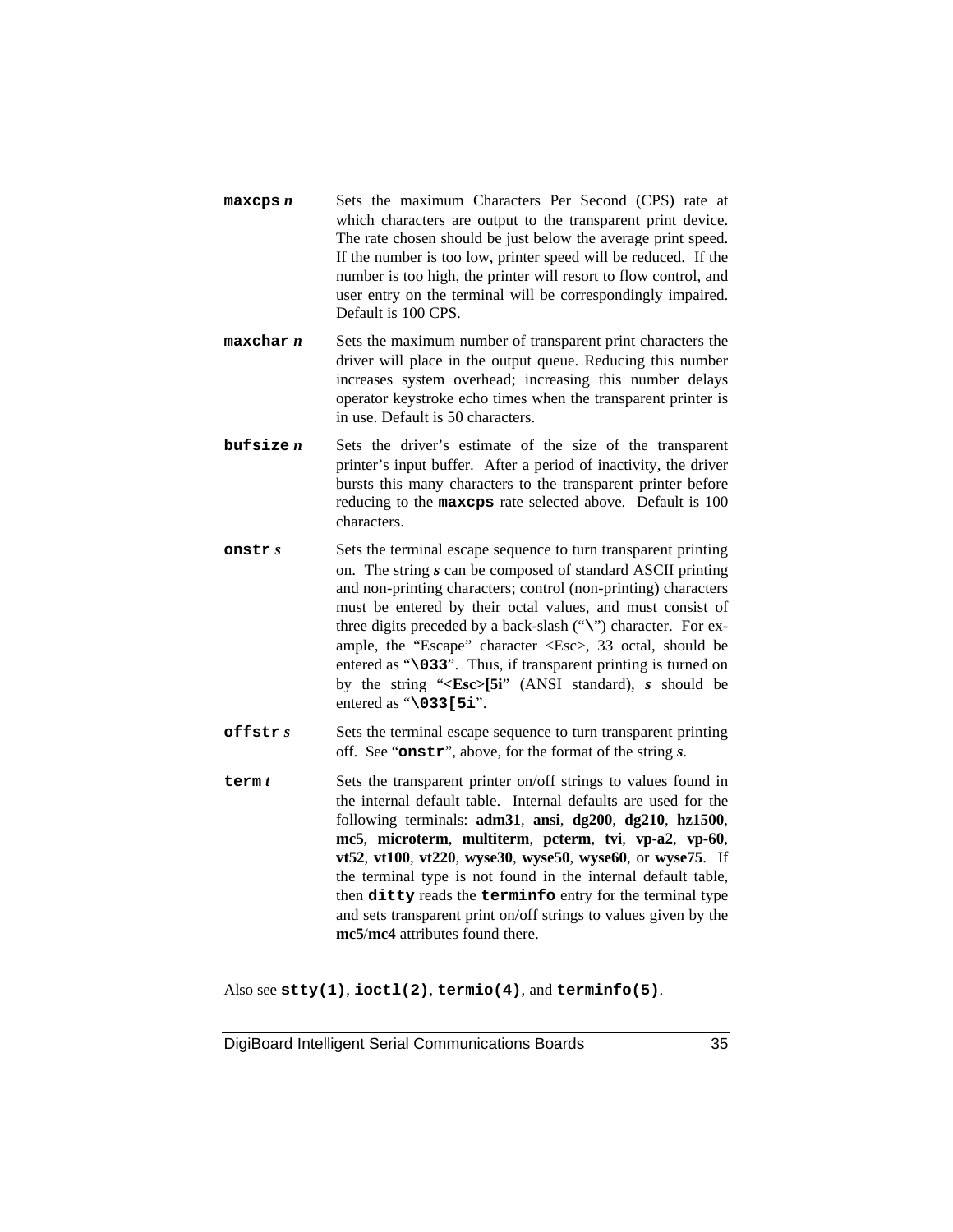# **DigiPrint Transparent Print Option**

### **Description & Theory of Operation**

Most terminals have an auxiliary port that can be connected to a serial printer. These terminals support two print modes, Auxiliary and Transparent. If both print modes are OFF, data received by the terminal is simply displayed on the screen. With Auxiliary print mode ON, data received by the terminal is displayed on the screen, and is also transmitted to the printer. With Transparent Print Mode ON, the terminal transmits data received directly to the printer, without displaying it on the screen.

DigiPrint allows you to use your terminal in a normal manner, while information is also being sent *over the same serial connection from the host* to the printer connected to the terminal's auxiliary printer port. This is "transparent printing." The DigiPrint software determines whether packets of data are bound for the screen or for the printer, and precedes data bound for the printer with the Transparent Print Mode ON command, and follows it with the Transparent Print Mode OFF command.

Data for the terminal screen has the highest priority, and DigiPrint sends data to the printer only if there is a break in information being sent to the screen. If continuous data is being transmitted to the terminal device, nothing gets sent to the printer.

Whenever an auxiliary printer port is used, flow control to the printer becomes an issue. If the printer falls behind and invokes flow control, output to both the printer and the terminal is stopped: this is aggravating to the terminal user. The **ditty** command provides three parameters to limit printer output and avoid this situation. (See *Setting Terminal Options with ditty* on page 31 for a complete description of the **ditty** command.)

The parameter **maxcps** limits the maximum printer port character-per-second data rate. This number should be set to the minimum character rate the printer can sustain in typical use.

The parameter **maxchar** limits the number of characters queued to the printer ahead of terminal output. Lower numbers increase system overhead, higher numbers result in keystroke echo delays. A value of 50 is generally a good compromise at 9600 baud.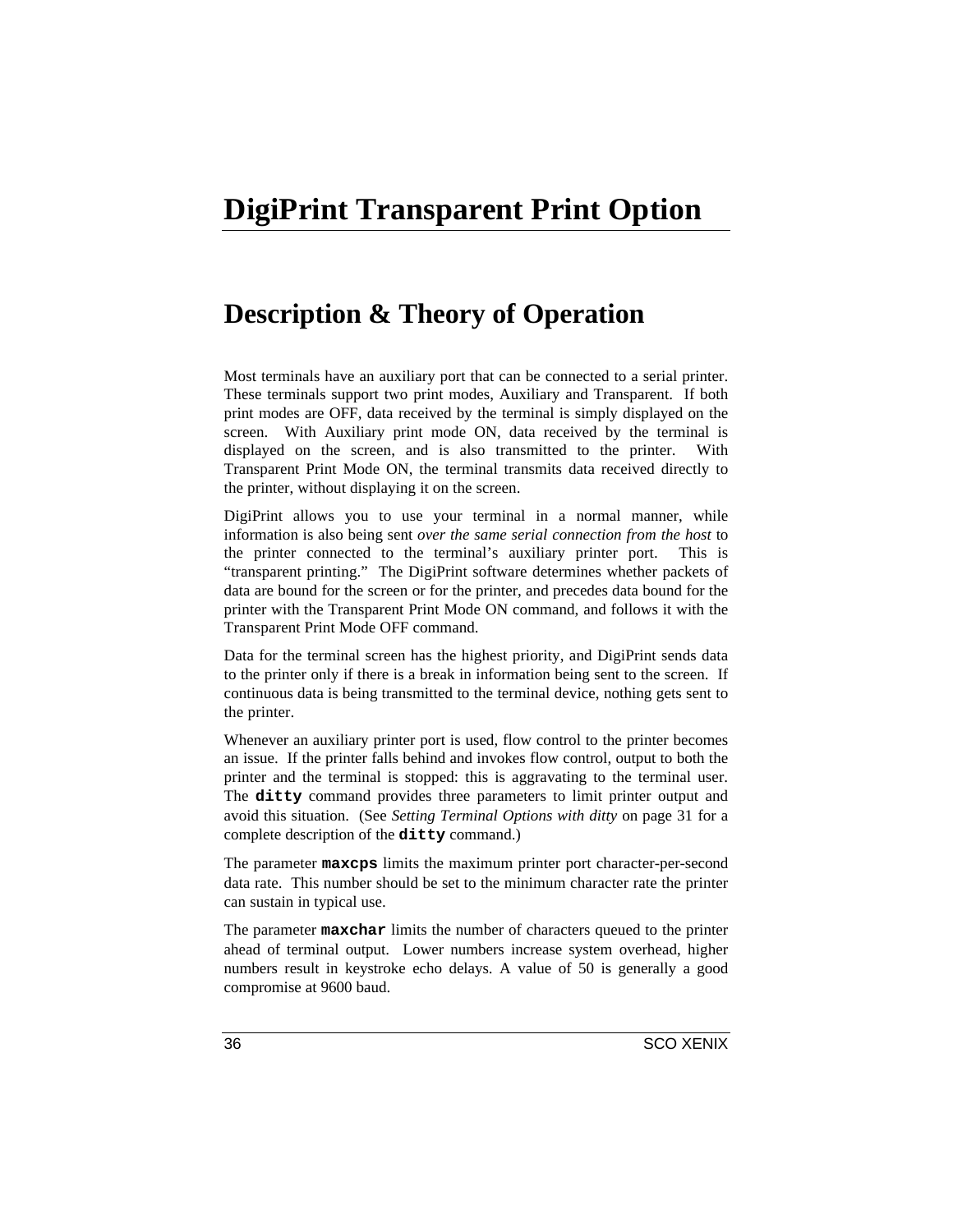The parameter **bufsize** should be set to a value just below the printer's buffer size. After a period of inactivity, the driver will burst up to this many characters to the printer to fill the print buffer before slowing to the maxcps rate.

The printer on/off strings are also set using **ditty**.

DigiPrint will be available for use after the DigiBoard device driver software for your operating system is installed, and the transparent print options are activated with the **ditty** program.

A cable must be connected between the auxiliary port of the terminal and the printer. The baud rate on the terminal auxiliary port and the printer must be the same, and the printer and the auxiliary port of the terminal must use the same handshaking mode. The auxiliary port must also be enabled. If your terminal is not one of those directly supported, you must know the escape sequence of your terminal.

Refer to your terminal and printer manuals for connection information, escape codes, and to see what handshaking modes are supported (i.e. xon/xoff, busy/ready, rts/cts, etc.).

Printer devices (**pra01**, etc.) must not be in either the **/etc/inittab** or **/etc/ttys** files, and must not be enabled.

### **Transparent Print Activation**

DigiPrint is activated with **ditty**. The **ditty** program configures the DigiBoard tty device driver for transparent print options. (See *Setting Terminal Options with ditty* for a complete description of the **ditty** command.) The **ditty** command must be run each time the machine is booted. Usually, the best way to do this is by adding **ditty** commands to your **etc/rc** system initialization file (put them in a text file in the directory **/etc/rc.d/8**—see your System Administrators Guide for details). Alternatively, you may include the **ditty** command sequence in your **.login** or **.profile** files, to ensure that DigiPrint is activated when you log in. Your system administrator can help you edit these files. The pathname for **ditty** is **/usr/bin/ditty**.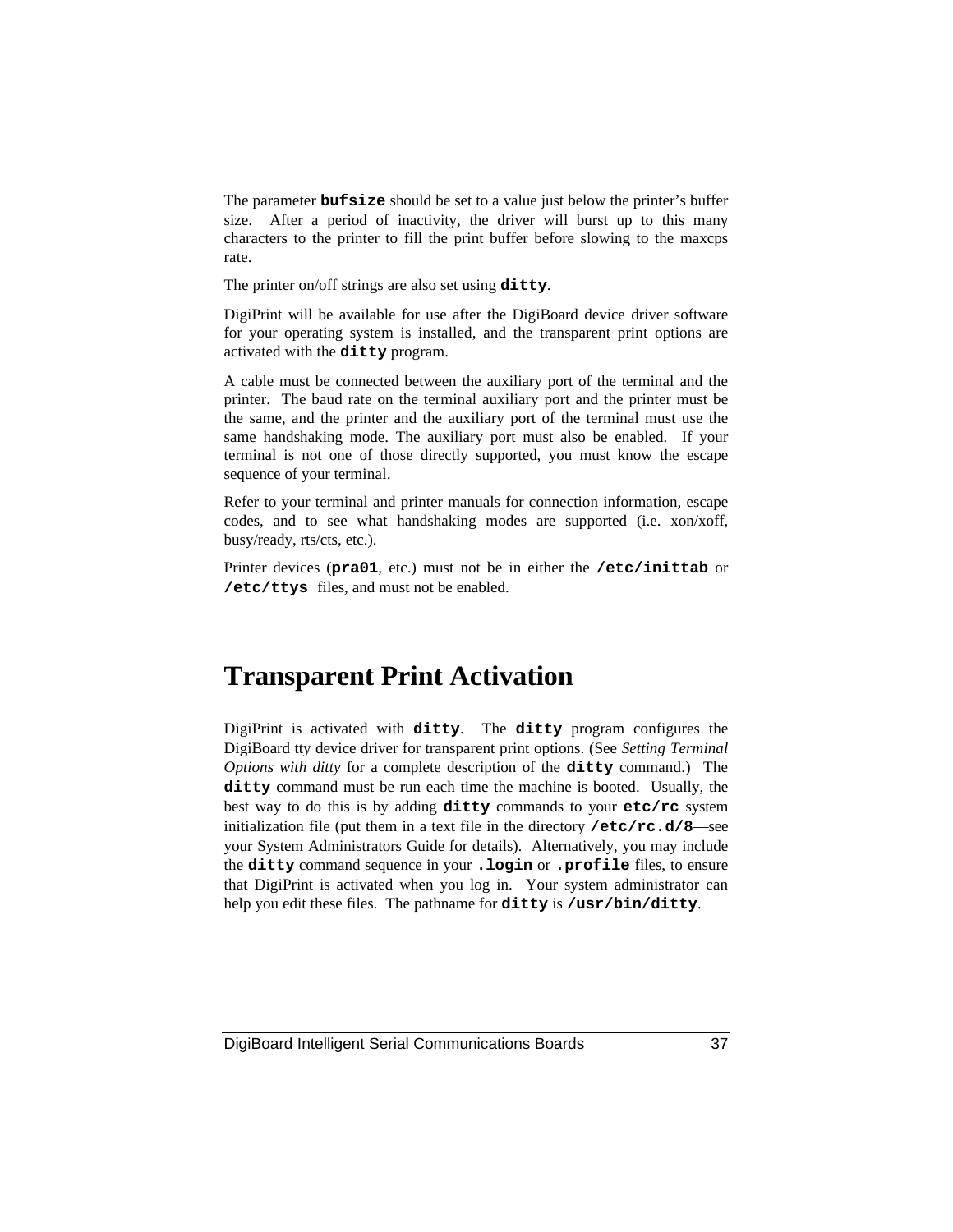DigiPrint transparent print options are set using the **ditty** program in the following manner:

**ditty** [ **-a** ] [ *option(s)* ] *port*

The command line options are:

- **maxcps** *n* Sets the maximum Characters Per Second (CPS) rate at which characters are output to the transparent print device. See *Setting Terminal Options with ditty* (page 31) for more information.
- **maxchar** *n* Sets the maximum number of transparent print characters the driver will place in the output queue. See *Setting Terminal Options with ditty* for more information.
- **bufsize** *n* Sets the driver's estimate of the size of the transparent printer's input buffer. See *Setting Terminal Options with ditty* for more information.
- **onstr** *s* Sets the terminal escape sequence to turn the transparent printer on. An arbitrary octal character *xxx* may be given as **\***xxx*.
- **offstr** *s* Sets the terminal escape sequence to turn the transparent printer off. An arbitrary octal character *xxx* may be given as **\***xxx*.
- **term** *t* Specifies the terminal type. See *Setting Terminal Options with ditty* for more information.
- **port** Specifies the tty device.

Now data can be sent to your printer via the printer devices.

**Example: cat** *filename* **> /dev/pri1a**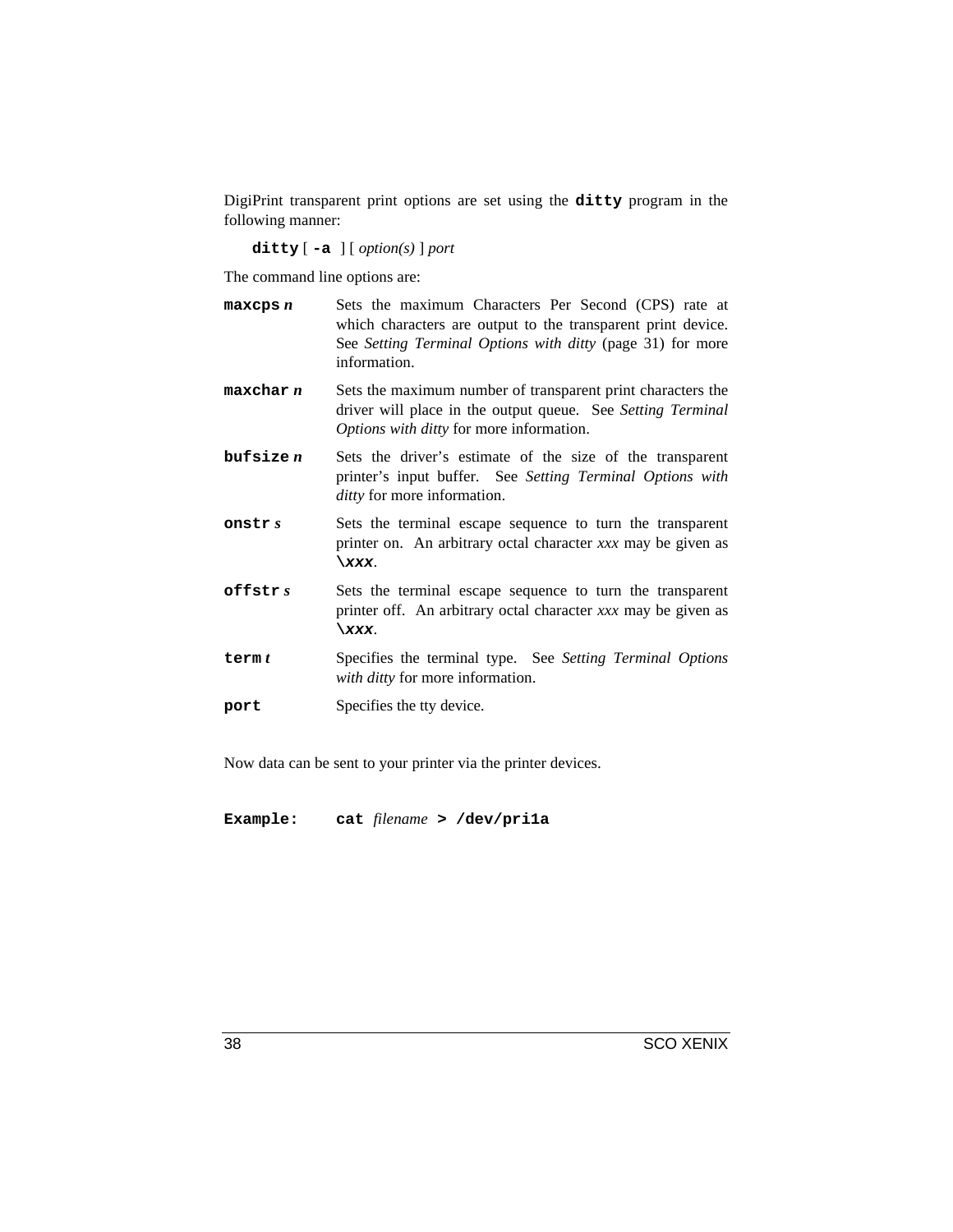### **ditty Examples for Transparent Printing**

### **Example 1:**

The following command configures the DigiPrint options for a DEC VT100 terminal connected to **/dev/ttyi1a**. (Note that the printer uses **/dev/pri1a**). **maxcps**, **maxchar** and **bufsize** are left to defaults. Type:

**ditty term vt100 /dev/ttyi1a**

#### **Example 2:**

The following example uses **onstr** and **offstr** arguments. (This sets the terminal to use ANSI Standard.) Again **maxcps**, **maxchar**, and **bufsize** are defaults. Type:

**ditty onstr "\033[5i" offstr "\033[4i" /dev/ttyi1a**

#### **Example 3:**

This example command sets the DigiPrint option for a WYSE30 terminal, with **maxcps** of 75, a **maxchar** of 100, and a printer buffer size, **bufsize**, of 1000. Type (all on one line, with a carriage return at the end only):

**ditty term wyse30 maxcps 75 maxchar 100 bufsize 1000 /dev/ttyi1a**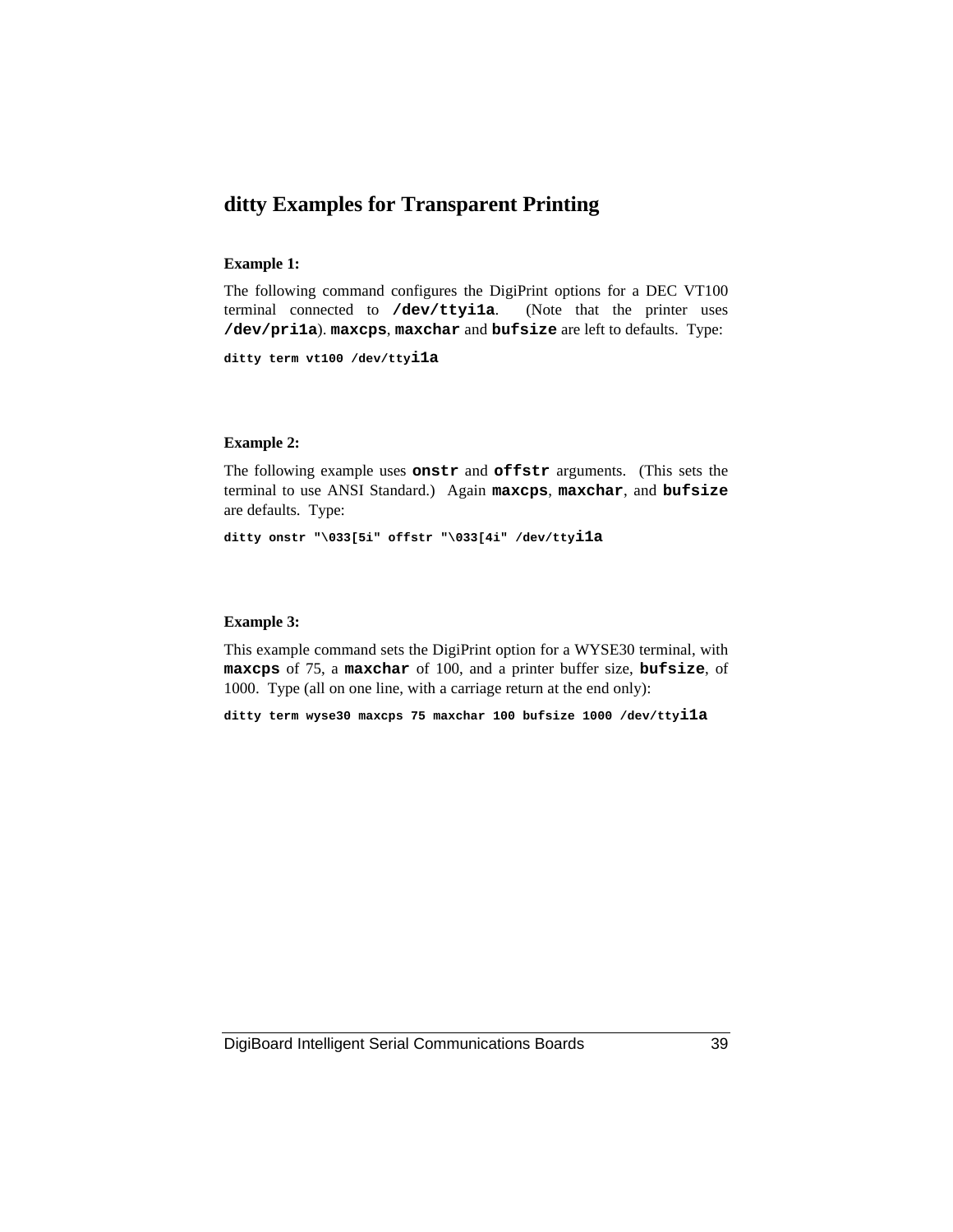# **DigiScreen Multiple Screen Utility**

(Also see **dsinfo**, on page 45.)

### **Description and Theory of Operation**

DigiScreen is a utility that allows a single physical terminal to be connected to several virtual terminal sessions (*screens*) at one time. It is mainly intended for use with terminals that have two or more pages of screen memory. With such terminals, switching between virtual screens will also switch between physical terminal screen pages, allowing each virtual screen's image to be saved and restored. On terminals without multiple pages of screen memory, DigiScreen can still be used to switch among virtual screen sessions, although the appearance of the screen will not be maintained when switching screens.

**Note:** For full support of DigiScreen, your terminal must be able to switch internal screen pages on command *and must remember the cursor position for each page*. While DigiScreen will work on both smart and dumb terminals, screen images are not saved during screen changes on dumb terminals. Digi-Screen also supports terminals connected to two or more computers through separate serial ports.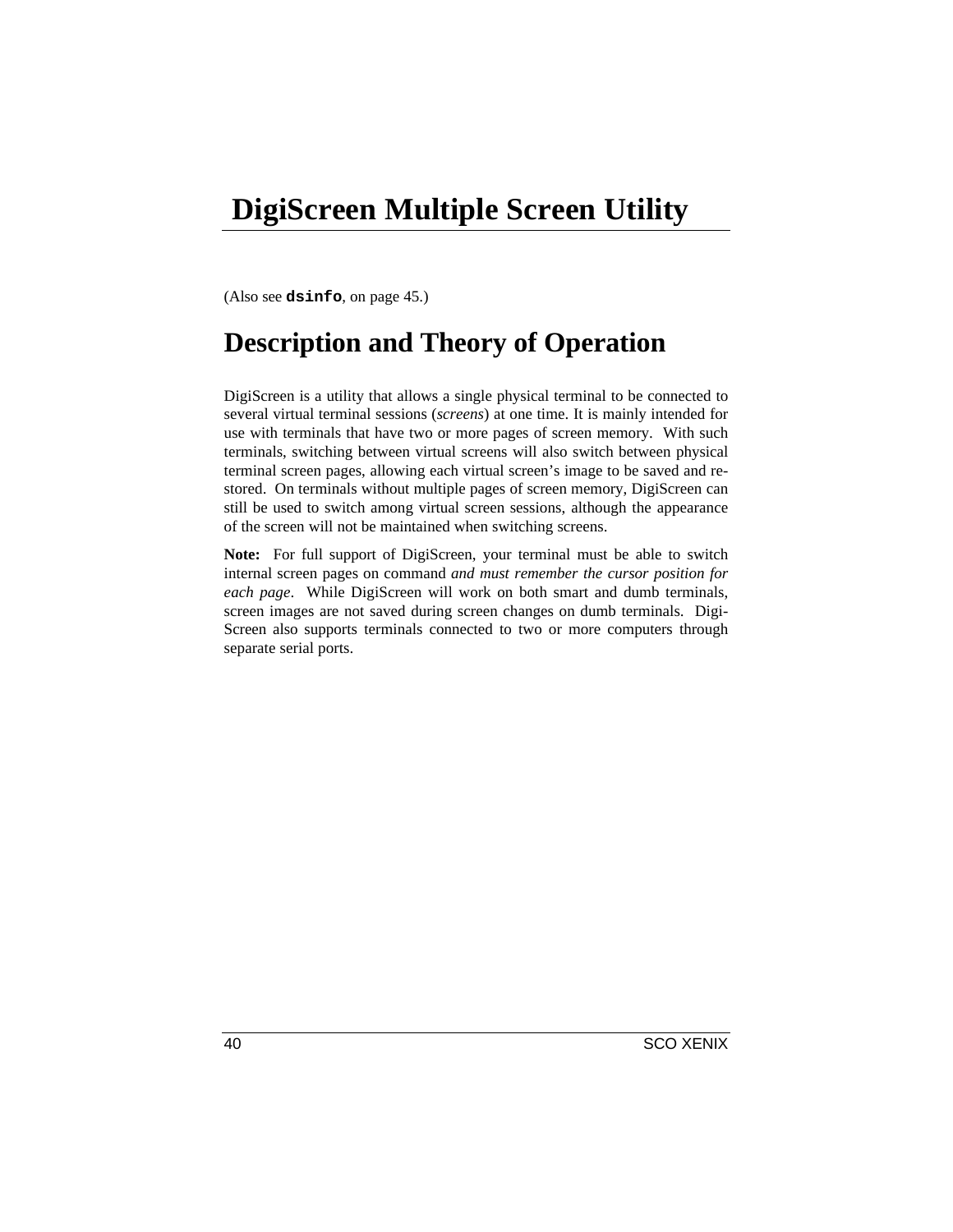# **Options**

DigiScreen is called with the following format:

**dscreen** [ **-i** *infofile* ] [ **-t** *termtype* ]

If *infofile* is specified, it will be used as the source of terminal configuration information. Otherwise, if the environment variable **DSINFO** is defined (e.g. by placing a command like **DSINFO=/etc/my\_infofile** in **.profile**), it specifies the name of the file to be used as the source of terminal configuration information. If neither *infofile* nor **DSINFO** is specified, the configuration information is read from the file **/etc/dsinfo**. This option is used to define a different set of keys to be used with DigiScreen, e.g. when the originally defined DigiScreen keys conflict with an application one wishes to use.

The terminal type is used to select which entry in the *infofile* (default **/etc/dsinfo**) is used to describe the terminal. If the desired terminal type does not match the setting of the **TERM** environment variable (again, for alternate key mappings), it can be specified as *termtype* with the **-t** option.

**Command Line Examples:**

**dscreen dscreen -i /etc/my\_infofile -t tvi925**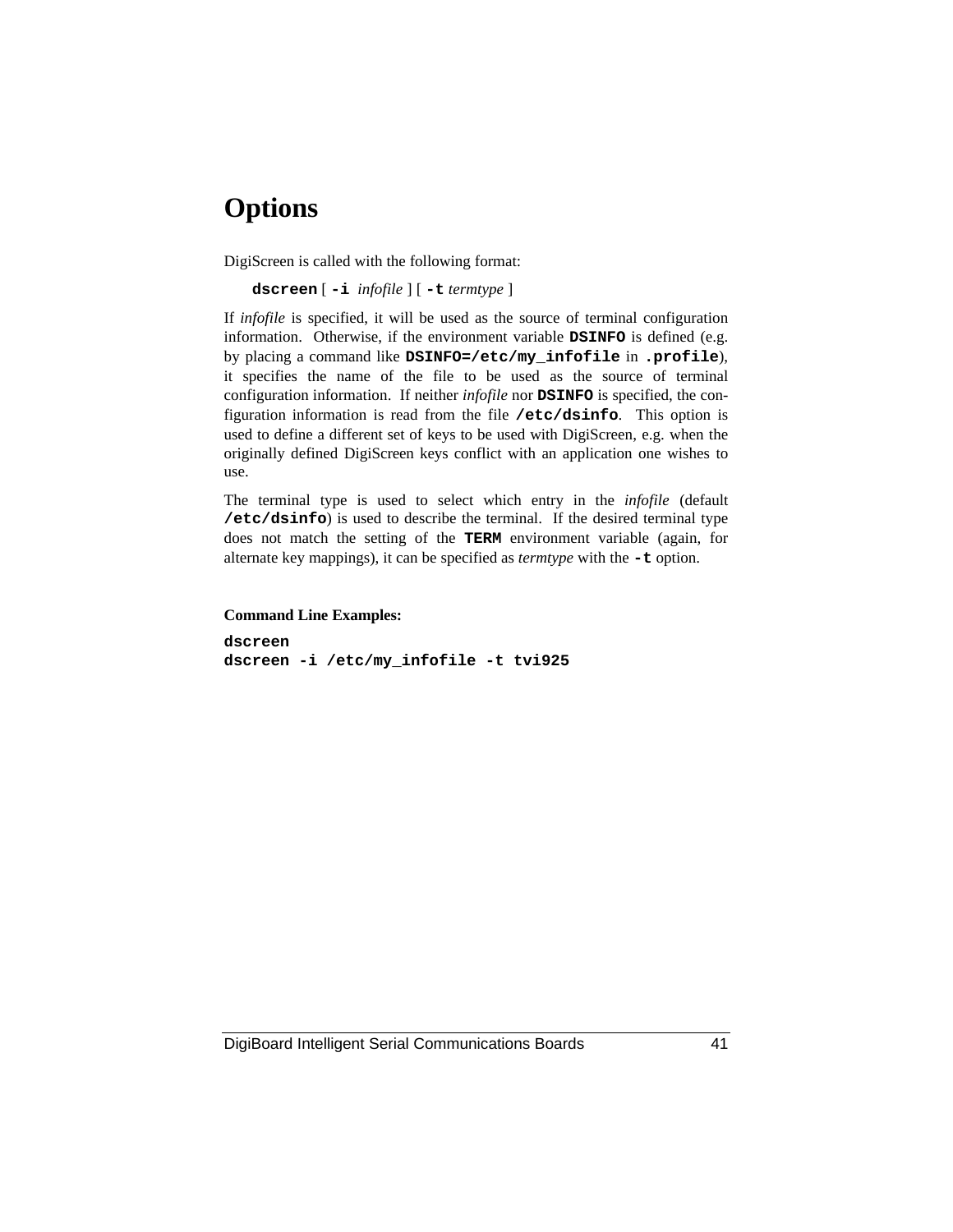## **Using DigiScreen**

When DigiScreen is run, it starts up one virtual screen. Some of the keys on the terminal keyboard will not be passed through to the virtual screen; instead, DigiScreen will intercept these keys and perform certain actions when they are pressed. The actions include select a specific screen, block all input and output, start a new screen, end DigiScreen (exit code 0), quit DigiScreen (exit code 1), switch to the previous screen, and list the DigiScreen keys and what they do. Which function each key performs is dependent upon the terminal and the terminal description in the **dsinfo** file.

When a new virtual screen is created, it is assigned to a select key. When this key is pressed, DigiScreen will switch the physical terminal to the video page associated with the particular virtual screen and direct all input and output to go between the physical terminal and the virtual screen. Each virtual screen must have a select key; once all of the select keys defined in the **dsinfo** file have virtual screens assigned to them, no more screens may be created. Individual screen sessions will end when the original shell process exits, and this will free the associated select key for use with another virtual screen. Digi-Screen exits when there are no more active screens.

Block keys can be used to stop output (in a fashion similar to  $\langle$ Ctrl-S $>$  when using "**ixon**" flow control). However, the true purpose of these keys is to allow for transparently setting up terminal sessions on two computers using a terminal that has two serial ports. See **dsinfo** (page 45) for more information.

Pressing a new screen key will create a new screen and assign it to one of the select keys, unless one of the necessary resources is exhausted. Each new screen requires a select key as defined in the **dsinfo** file, a DigiScreen pseudo terminal device, enough memory for the various structures used to keep track of the screen, and a process to run the shell. If any of these are not available, the new screen operation will fail and print a message indicating the reason for the failure.

Pressing an end key will send a SIGHUP signal to all the screen sessions, clean up, and exit with a status of 0. Pressing a quit key will perform the same actions, but will exit with a status of 1.

Pressing a previous key will switch the terminal to the screen that was last displayed.

Pressing a list key will cause a list of the keys recognized by DigiScreen and their actions to be displayed on the terminal. When DigiScreen starts a new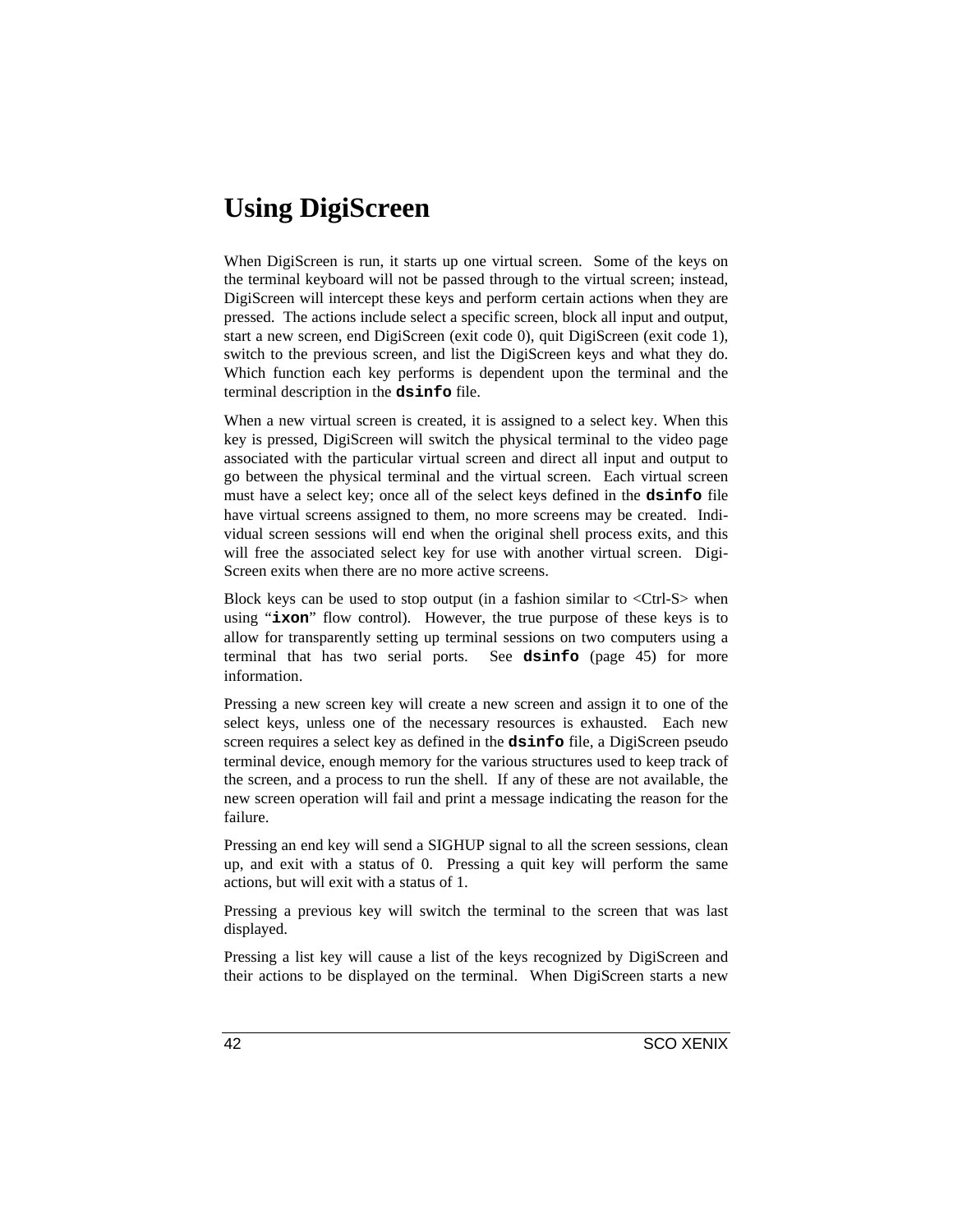screen, it will display the message "Press *KEY* for help" (where *KEY* is the name of the list key) if there is a list key defined.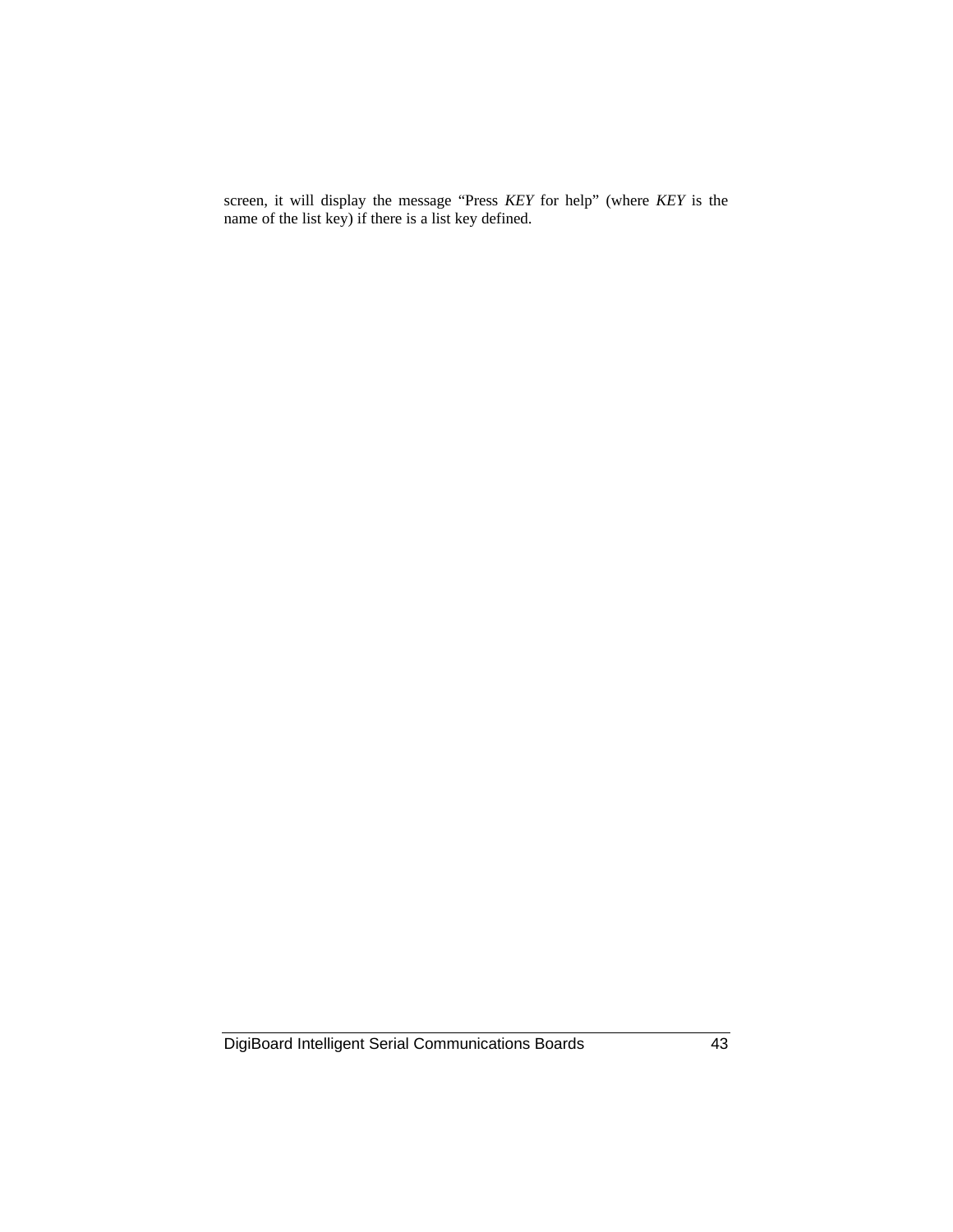# **Dynamic Screen Assignment**

Normally, the terminal description entry in the **dsinfo** file will have the same number of screen selection keys as the terminal has physical screen pages. However, if more screen selection keys are defined than the number of physical screen pages defined, DigiScreen will dynamically assign physical screen pages to virtual screens. When a virtual screen that doesn't have an associated page of screen memory in the terminal is selected, DigiScreen assigns the least recently used physical screen to the virtual screen. When this occurs, some sort of indication is given that the physical screen is connected to a different virtual screen; for instance, the screen may be cleared. Using a terminal that has only one physical screen is the simplest case of this; the one screen is shared between all virtual screens.

#### Notes:

- Avoid switching screens when the screen is being written to; you may interrupt an escape sequence and leave the terminal in an unknown state.
- Even if your terminal saves the cursor position for individual screens, it may not save other states such as insert mode, inverse video, etc. If this is the case in your situation, make sure you are not in any such mode when you switch screens.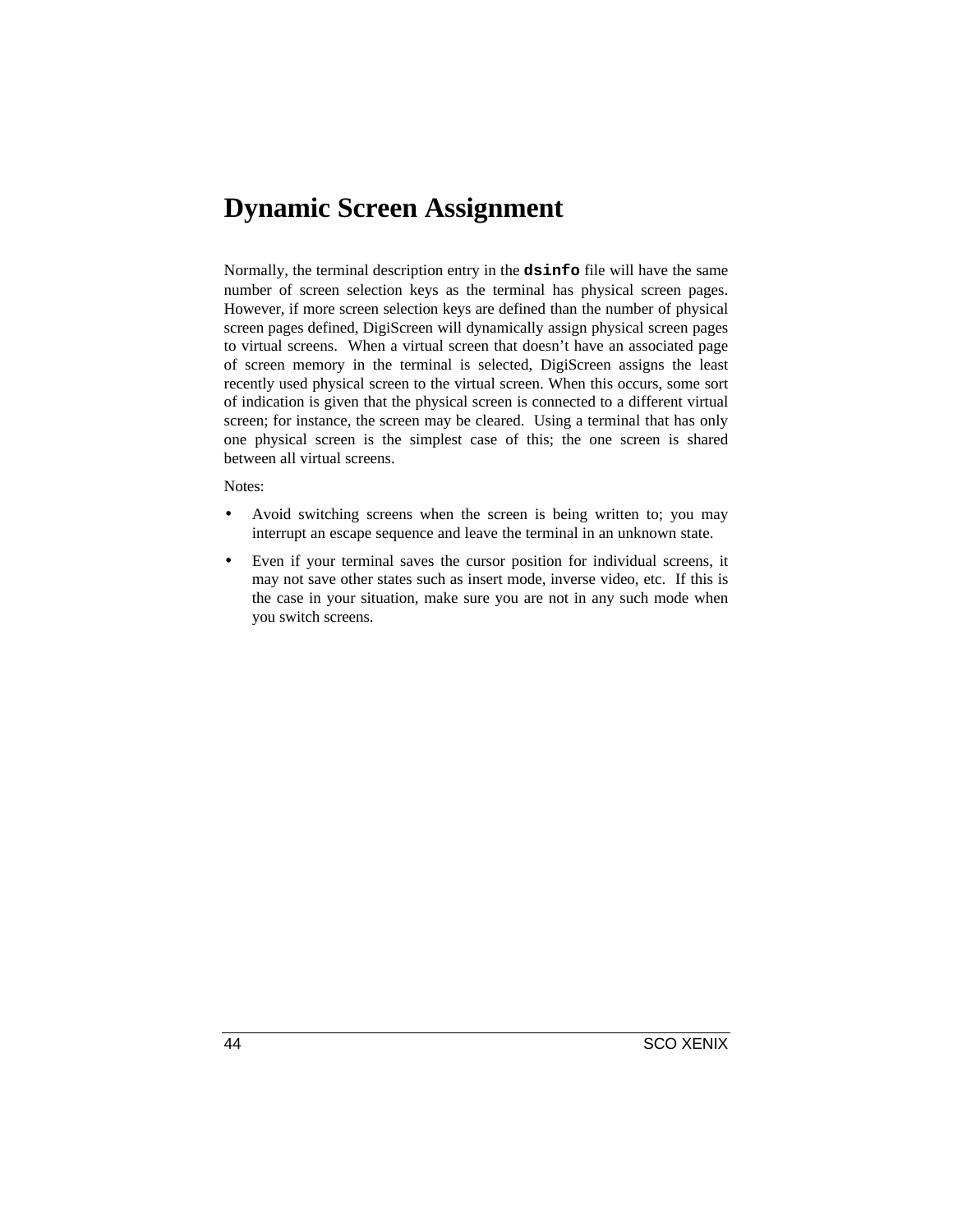# **DSINFO DigiScreen Information File**

### **Description**

**dsinfo** is a database of terminal descriptions used by **dscreen** (DigiScreen). The information in the descriptions include what keys are to be used by Digi-Screen and what functions they perform, how many pages of screen memory the terminal has, and what code sequences are sent/received to use these features.

# **Entry Format**

Entries in **dsinfo** consist of a number of comma separated fields. The first field is a list of alternate names for the terminal, separated by "**|**" characters.

The remaining fields are strings describing the capabilities of the terminal to DigiScreen. Within these strings, the following escape codes are recognized:

|              | $\mathbb{E}$ , $\mathbb{E}$ escape character     |
|--------------|--------------------------------------------------|
|              | $\n\times$ 1 newline (a.k.a. linefeed) character |
| ۱r           | carriage return                                  |
| \t           | tab character                                    |
| \b           | backspace character                              |
| ١£           | formfeed character                               |
| ۱s           | space character                                  |
| $\sum$       | character with octal value nnn                   |
| $\mathbf{r}$ | $\langle$ Ctrl-x $>$ for any appropriate x       |

Any other character preceded by a backslash will yield the character itself. The strings are entered as *type*=*string*, where *type* is the type of string as listed below, and *string* is the string value.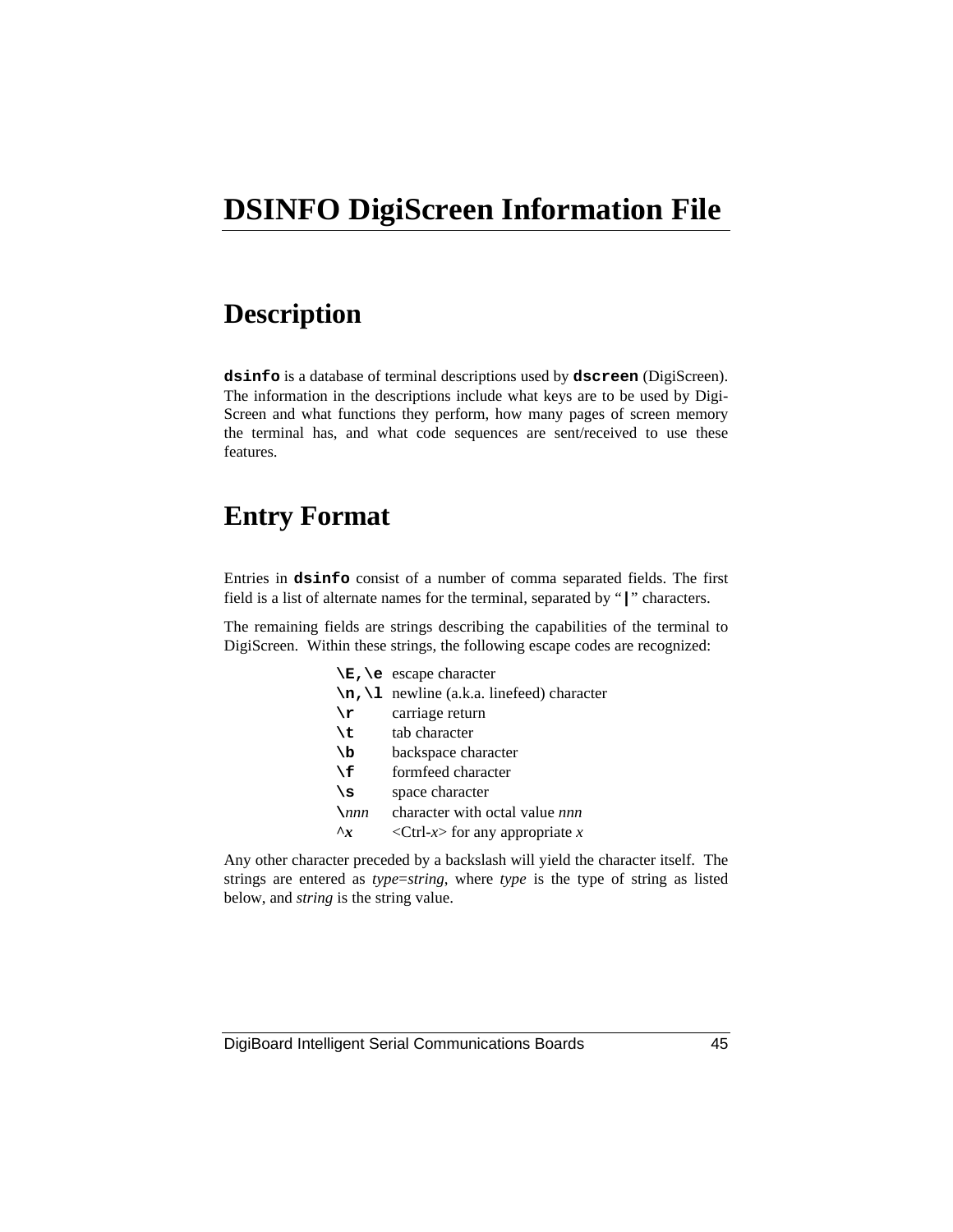#### **String Types**

The string types are as follows:

**dsk***x* A string type that starts with "**dsk**" describes a key. The type must be four letters long, and the fourth letter  $x$  indicates what action is taken when the key is received. The key types are:

| <b>Type</b> | Action                                 |
|-------------|----------------------------------------|
|             | dsks Switch Screens                    |
| dskb        | <b>Block Input and Output</b>          |
| dske        | End DigiScreen                         |
| dska        | Quit DigiScreen (non-zero exit status) |
| dskc        | Create New Screen                      |
| dskp        | <b>Switch to Previous Screen</b>       |
| dskl        | List Keys and Actions                  |
|             |                                        |

Any other key type (a string type **dsk***x* that doesn't end in **s**, **b**, **e**, **q**, **p**, or **l**) will cause no internal dscreen action, but will show up in the key listing and will be recognized and acted upon (see below). A type of **dskn** (**n** for No Operation) is guaranteed not to be used for any function in future versions; it is recommended that this be used when no internal dscreen action is desired. The value string for each key has three substrings, which are separated by "**|**" characters (use "**\|**" to include the "**|**" character in one of the substrings). The first substring is the sequence of characters that the terminal sends when the key is pressed. The second substring is a label for the key that is printed when a list of the keys is presented (for example, "Shift-F1"). The third substring is a sequence of characters that DigiScreen sends to the terminal when this key is pressed, before performing the action this key requests.

**dsp** A string type of "**dsp**" describes a physical screen in the terminal. One **dsp** string should be present for each physical screen in the terminal. The value string for each physical screen has two substrings, which are separated by a "**|**" character (again, use "**\|**" to include the "**|**" character in one of the substrings). The first substring should be the sequence of characters to send to the terminal to display and output to the particular physical page on the terminal. The second substring is sent to the terminal any time the page is used for something new. This second substring is usually set to the clear screen sequence. It is sent under two conditions. The first condition is when a new virtual terminal session is being created. The second condition occurs when the user is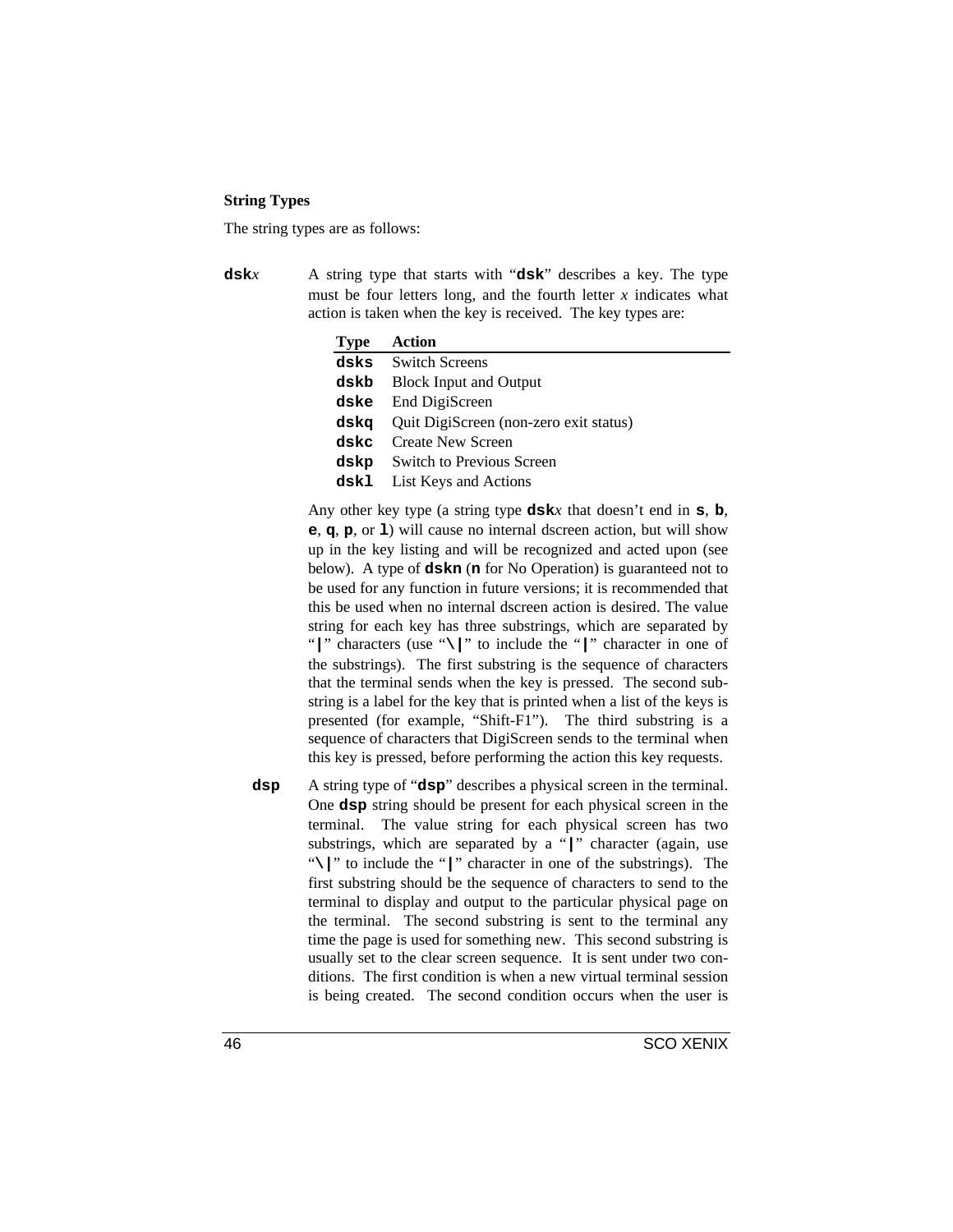running more virtual terminals than there are physical screens; if the user selects a virtual terminal such that DigiScreen has to re-use one of the physical screens, it will send this sequence to the screen to indicate to the user that the screen contents don't match the output of the virtual terminal to which it is connected. Note that running with more virtual terminals than physical screens can be quite confusing and is not particularly recommended; it can be avoided by defining no more screen selection keys ("**dsks=...**") than physical screens ("**dsp=...**") in the **dsinfo** entry.

**dst** A string with a type of "**dst**" adjusts DigiScreen's input timeout. The value of the string should be a decimal number. The timeout value is in tenths of a second, and has a maximum value of 255. The default timeout value is 1 (or .1 seconds). When DigiScreen recognizes a prefix of an input key sequence but doesn't have all the characters of the sequence, it waits for more characters. If the timeout occurs before more characters are received, the characters are sent on to the virtual screen and DigiScreen will not consider these characters as part of an input key sequence. It may be necessary to raise this value if one or more of the "keys" Digi-Screen is to trigger on is actually a number of keystrokes (i.e. assigning Ctrl-Z 1, Ctrl-Z 2, Ctrl-Z 3, etc. for screen selection, Ctrl-Z N for new screen and so on).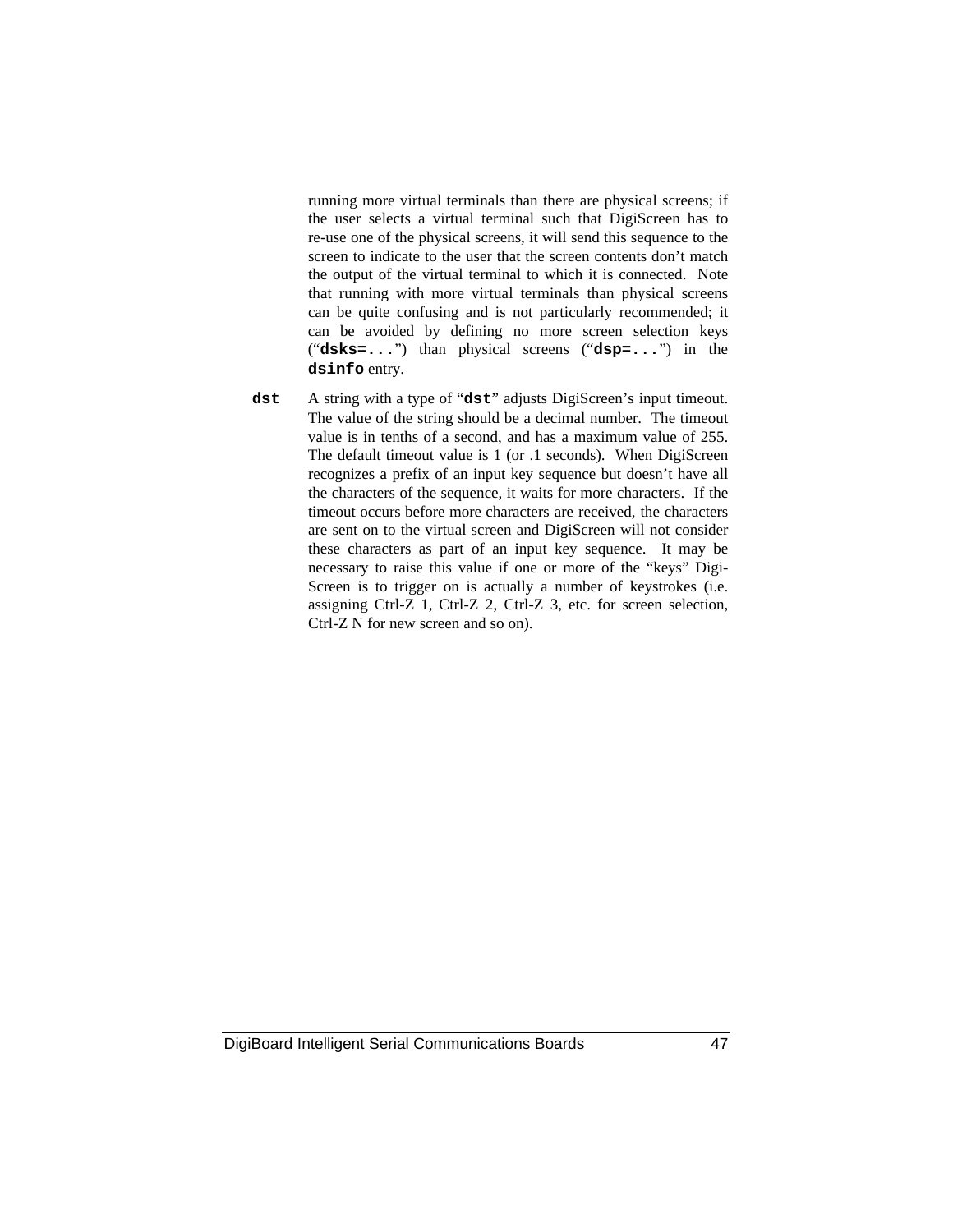### **Example 1**

The following example entry is for a Wyse 60 with three screens:

```
wy60|wyse60|wyse model 60,
          dsks=^A`^M|Shift-F1|,
           dsks=^Aa^M|Shift-F2|,
           dsks=^Ab^M|Shift-F3|,
           dskc=\200|Ctrl-F1|,
           dske=\201|Ctrl-F2|\Ew0\E+,
           dskl=\202|Ctrl-F3|,
          \text{disp}=\E{w0}|\E{+},
          dsp=\Ew1|\E+,
          dsp=\Ew2|\E+,
```
With this entry, <Shift-F1> through <Shift-F3> are used for selecting screens 1 through 3, respectively. <Ctrl-F1> will create a new screen, <Ctrl-F2> will send "<ESC> w  $0$  <ESC> +" to the screen (switching to window 0 and clearing the screen) and then end dscreen, and <Ctrl-F3> will list the keys and their functions. The three physical screens are displayed by sending "<ESC> w 0", "<ESC> w 1", and "<ESC> w 2." Each time a physical screen is used for a new screen, the sequence "<ESC> +" will be sent to the terminal, which will clear the screen.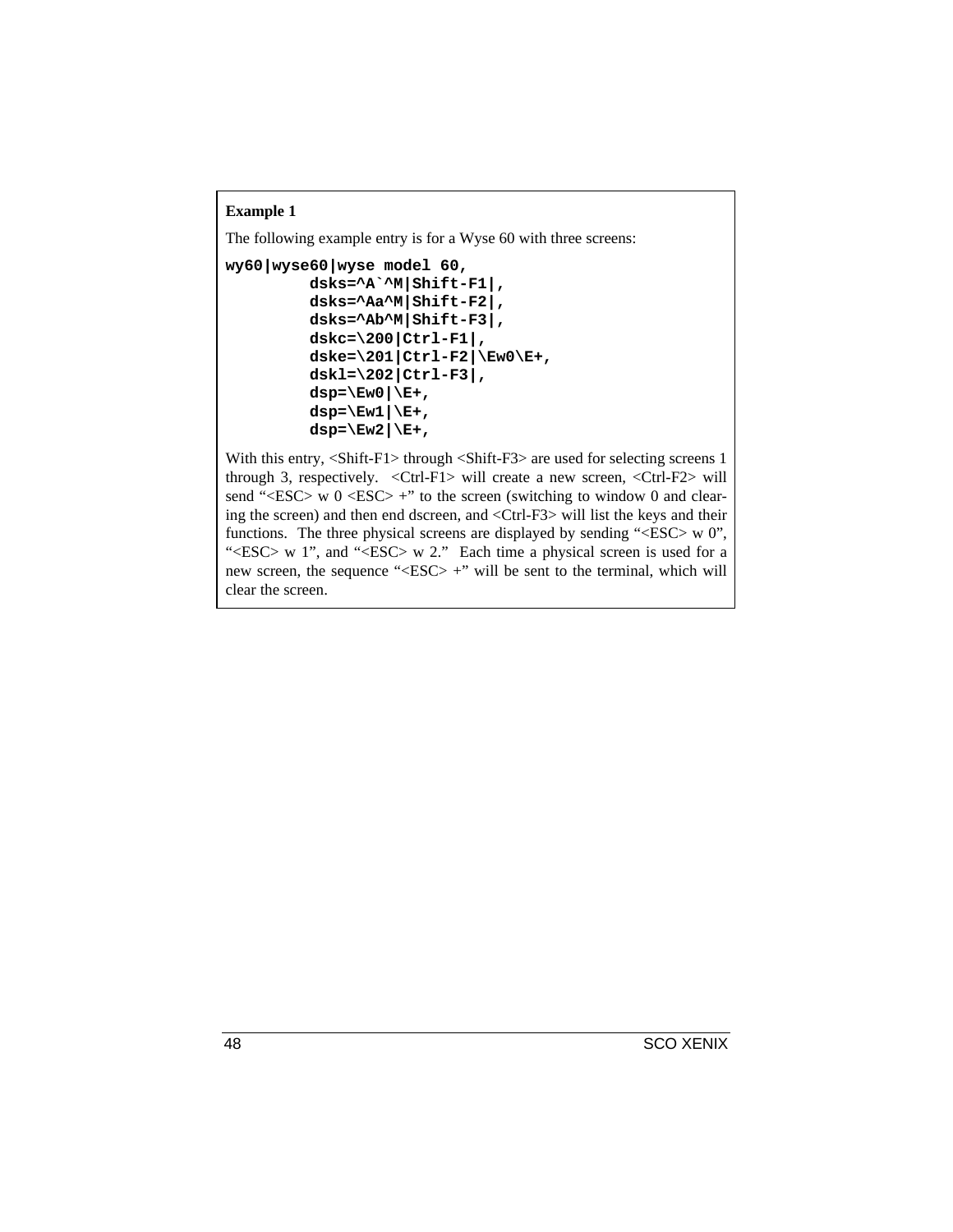### **Example 2**

This example is, again, for a Wyse 60 with three screens, but one of the screens is on a second computer communicating through the second serial port on the terminal:

```
wy60-1|wyse60-1|wyse model 60 - first serial port,
           dsks=^A`^M|Shift-F1|,
           dsks=^Aa^M|Shift-F2|,
           dskb=^Ab^M|Shift-F3|\Ed#^Ab\r^T\Ee9,
           dskc=\200|Ctrl-F1|,
           dske=\201|Ctrl-F2|\Ed#\201^T\Ew0\E+,
           dskl=\202|Ctrl-F3|,
           dsp=\Ew0|\E+,dsp=\Ew1|\E+,
wy60-2|wyse60-2|wyse model 60 - second serial port,
           dskb=^A`^M|Shift-F1|\Ed#^A`\r^T\Ee8,
           dskb=^Aa^M|Shift-F2|\Ed#^Aa\r^T\Ee8,
           dsks=^Ab^M|Shift-F3|,
           dskc=\200|Ctrl-F1|,
           dske=\201|Ctrl-F2|\Ed#\201^T\Ew0\E+,
           dskl=\202|Ctrl-F3|,
           dsp=\Ew2|\E+,
```
For this setup to work, DigiScreen must be run on both computers, with terminal type **wy60-1** on the first computer and terminal type **wy60-2** on the second computer (using the **-t** option to DigiScreen). The **wy60-1** entry will be examined first.

The first two key entries are unchanged from the original wy60 entry. The third key, however, has type "**dskb**," which means block both input and output. When this key is pressed, the sequence "<ESC> d  $#$ <Ctrl-A> b <CR> <Ctrl-T> <ESC> e 9" is sent to the terminal; after this output is blocked and DigiScreen continues scanning input for key sequences but discards all other input.

The effects caused by the sequence sent to the terminal contain the real magic here. The sequence "**<ESC> d** #" puts the terminal in "Transparent Print Mode," which echoes all characters up to a **<Ctrl-T>** out the other serial port. The characters "**<Ctrl-A> b <CR>**" are sent out the other serial port, informing the **dscreen** process on the other computer that it should activate the window associated with the **<Shift-F3>** key. The "**<Ctrl-T>**" takes the terminal out of the Transparent Print mode, and the sequence "**<ESC> e 9**" tells the terminal to switch to the other ("AUX") serial port for data communications.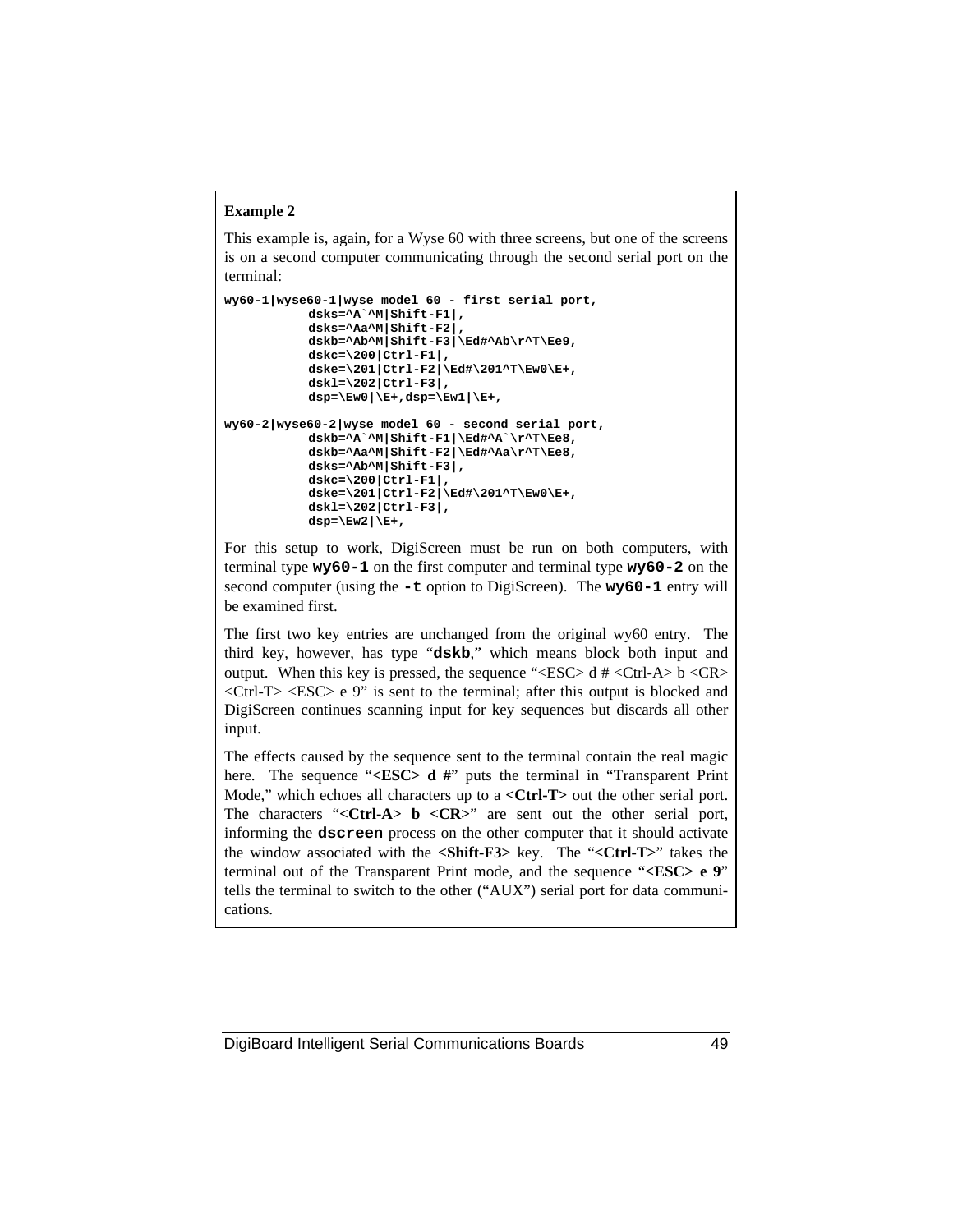At this point the other computer takes over and sends an "**<ESC> w 2**" to switch to the third physical screen, and then resumes normal communication.

The wy60-2 entry follows the same general pattern for keys **<Shift-F1>** and **<Shift-F2>**: switch to transparent print mode; send function key string to other computer; switch transparent print off; and switch to the other serial port. The end key (**<Ctrl-F2>**) works the same for both computers; it sends the end key sequence to the other computer through the transparent print mechanism, switches the terminal to window 0, clears the screen, then exits.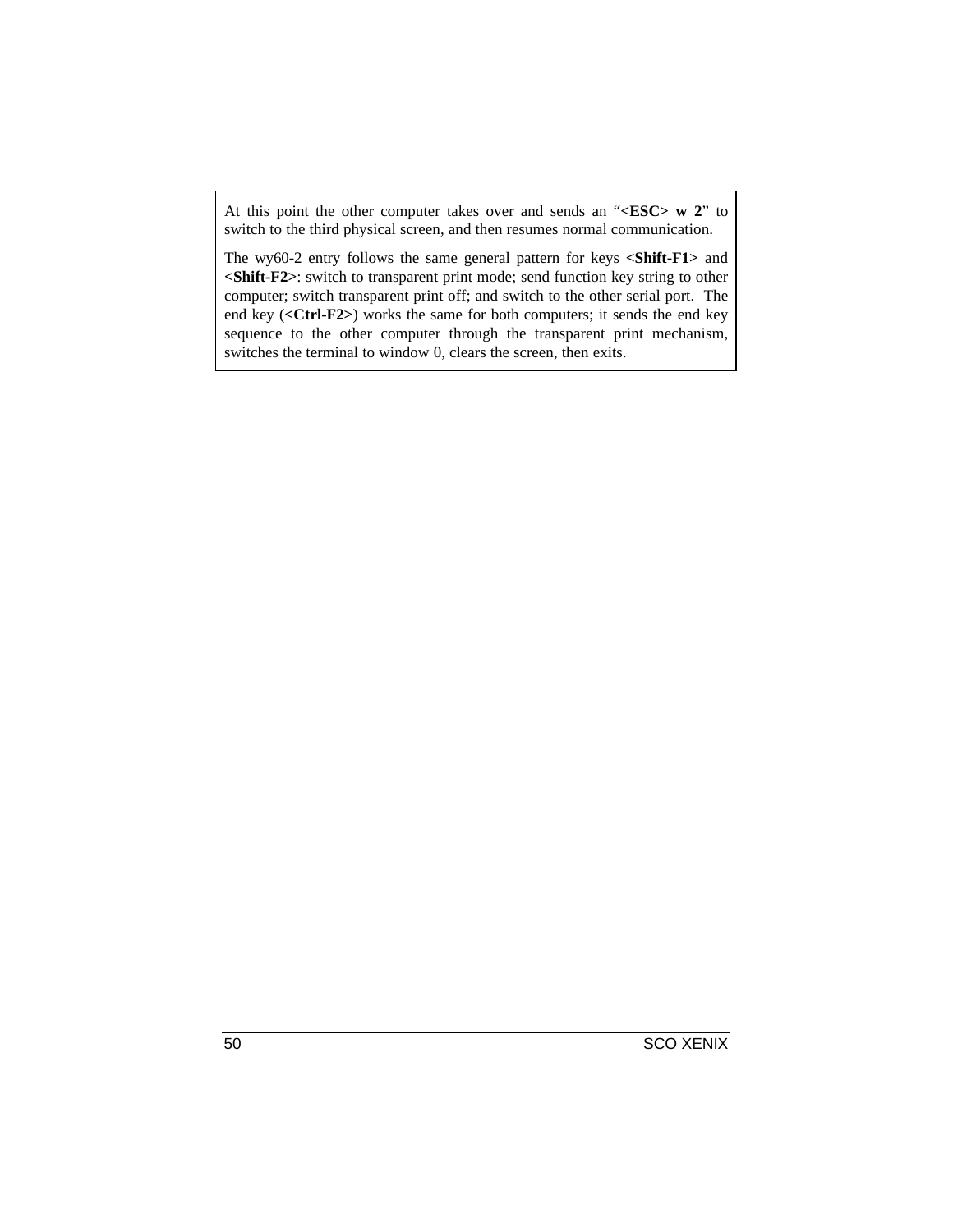# **Error Messages**

The following error messages are generated by the driver:

```
***WARNING*** No board found at port 0x320, check switch settings.
       or
***WARNING*** PC/Xi at port 0x320 not resetting, check switch
```

```
settings
```
#### *What it means:*

The board doesn't respond to reset.

*Action to take:*

Make sure the board is fully seated in the computer's slot. Make sure the board's jumper settings and the device driver's settings match.

Potential hardware problem.

```
***WARNING*** Driver memory allocation failed for PC/Xi at port
0x320.
```
*What it means:*

The operating system would not allocate memory to the driver.

*Action to take:*

Adjust kernel resources.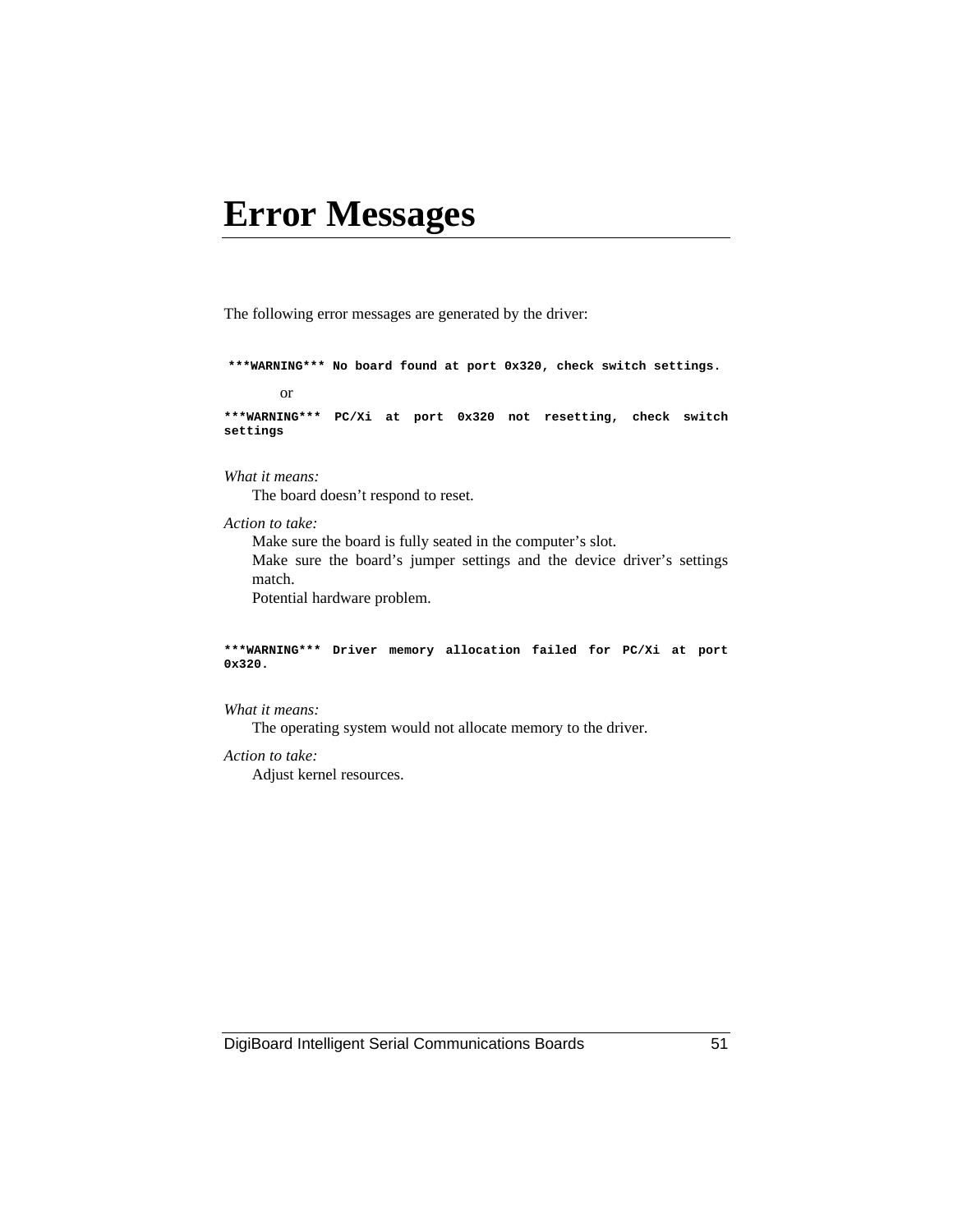**\*\*\*WARNING\*\*\* No memory at 0xd8000 for PC/Xe at port 0x320, check switch settings**

### *What it means:*

The driver cannot read the board's dual ported memory.

#### *Action to take:*

Make sure the board is fully seated in the computer's slot. Make sure the board's settings and the device driver's settings match. Make sure the jumpers or DIP switches are in their proper positions. Make sure that there is no memory contention with other devices. Make sure you haven't selected an 8K address for a 64K board. Potential hardware problem.

```
***WARNING*** PC/Xi at port 0x320 failed diagnostics. Error
#(N1,N2).
```
#### *What it means:*

The driver encountered an error executing on-board BIOS. N1 and N2 are status bits at the time of the failure.

#### *Action to take:*

Make sure the jumpers or DIP switches are in their proper positions. Make sure there is no memory contention with other devices. Potential software problem. Potential hardware problem.

**\*\*\*WARNING\*\*\* PC/Xi at port 0x320 failed BIOS function #X. Error #(N1,N2).**

or

**\*\*\*WARNING\*\*\* FEPOS for PC/Xe at port 0x320 not functioning. Error #(N1,N2).**

#### *What it means:*

The driver encountered an error executing on-board FEPOS. X is the BIOS function that failed, N1 and N2 are status bits at the time of the failure.

*Action to take:*

Make sure the jumpers or DIP switches are in their proper positions. Make sure there is no memory contention with other devices. Potential software problem.